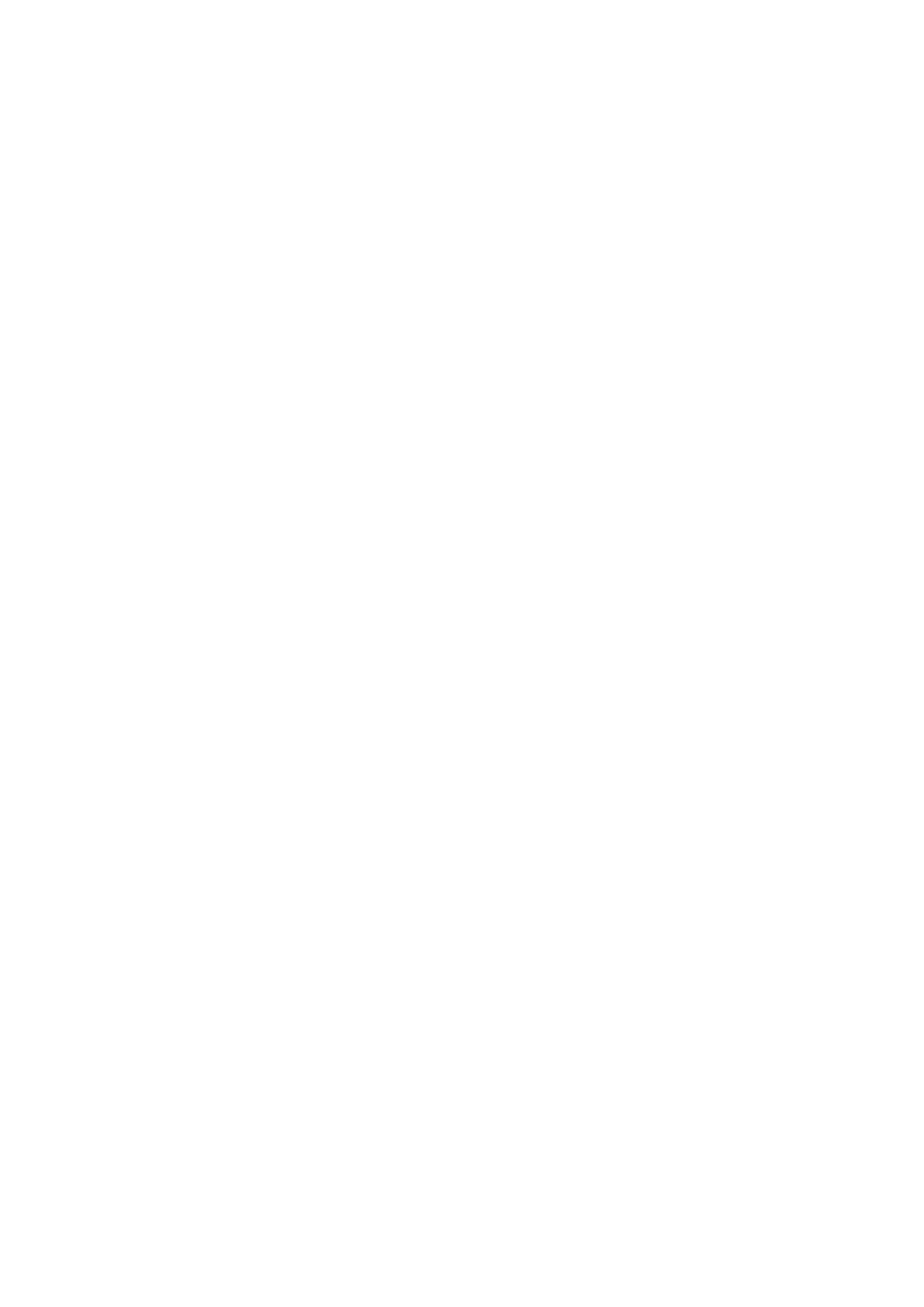## **MEECE/2013/8**

INTERNATIONAL LABOUR ORGANIZATION

**Sectoral Activities Department**

**ILO Policy Guidelines on the promotion of decent work for early childhood education personnel**

Geneva, 2014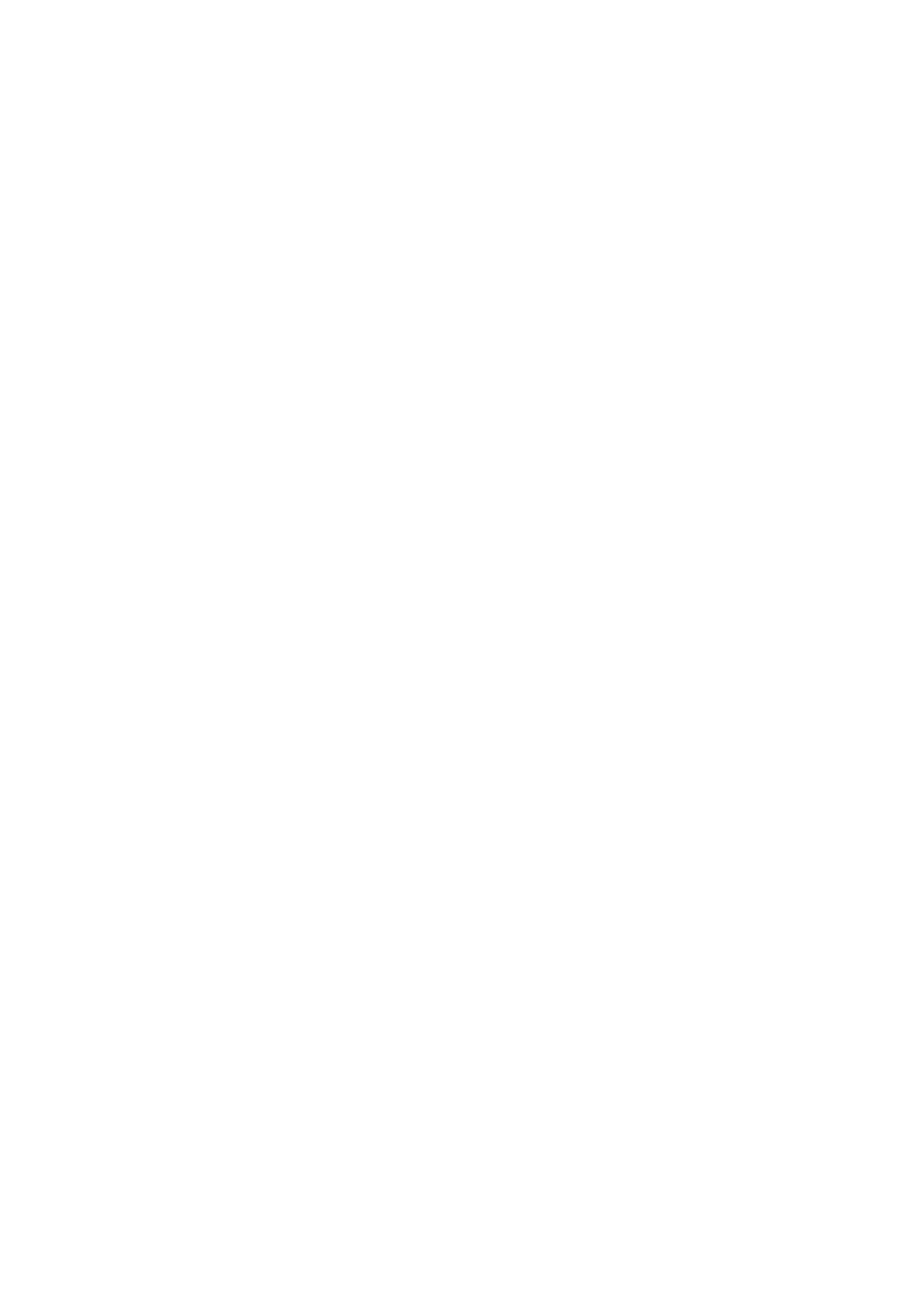## **Contents**

#### Page

| V  |                |                                                                             |                |  |  |
|----|----------------|-----------------------------------------------------------------------------|----------------|--|--|
| 1. |                |                                                                             |                |  |  |
|    | 1.1.           |                                                                             | 1              |  |  |
|    | 1.2.           |                                                                             | 1              |  |  |
|    | 1.3.           |                                                                             | $\overline{2}$ |  |  |
|    | 1.4.           |                                                                             | $\mathfrak{2}$ |  |  |
| 2. | $\overline{4}$ |                                                                             |                |  |  |
|    | 2.1.           |                                                                             | $\overline{4}$ |  |  |
|    | 2.2.           |                                                                             | 5              |  |  |
|    | 2.3.           |                                                                             | 6              |  |  |
|    | 2.4.           |                                                                             | 7              |  |  |
|    | 2.5.           |                                                                             | 7              |  |  |
| 3. | 7              |                                                                             |                |  |  |
|    | 3.1.           |                                                                             | 7              |  |  |
|    | 3.2.           |                                                                             | 8              |  |  |
|    | 3.3.           | ECE financing as an investment to ensure quality, equity and sustainability | 9              |  |  |
| 4. | 10             |                                                                             |                |  |  |
|    | 4.1.           |                                                                             | 10             |  |  |
|    | 4.2.           | Education and training for leaders, managers and auxiliary support          | 11             |  |  |
|    | 4.3.           |                                                                             | 12             |  |  |
|    | 4.4.           |                                                                             | 13             |  |  |
| 5. | 13             |                                                                             |                |  |  |
|    | 5.1.           |                                                                             | 14             |  |  |
|    | 5.2.           |                                                                             | 15             |  |  |
|    | 5.3.           |                                                                             | 16             |  |  |
|    | 5.4.           |                                                                             | 17             |  |  |
|    | 5.5.           |                                                                             | 17             |  |  |
|    | 5.6.           |                                                                             | 17             |  |  |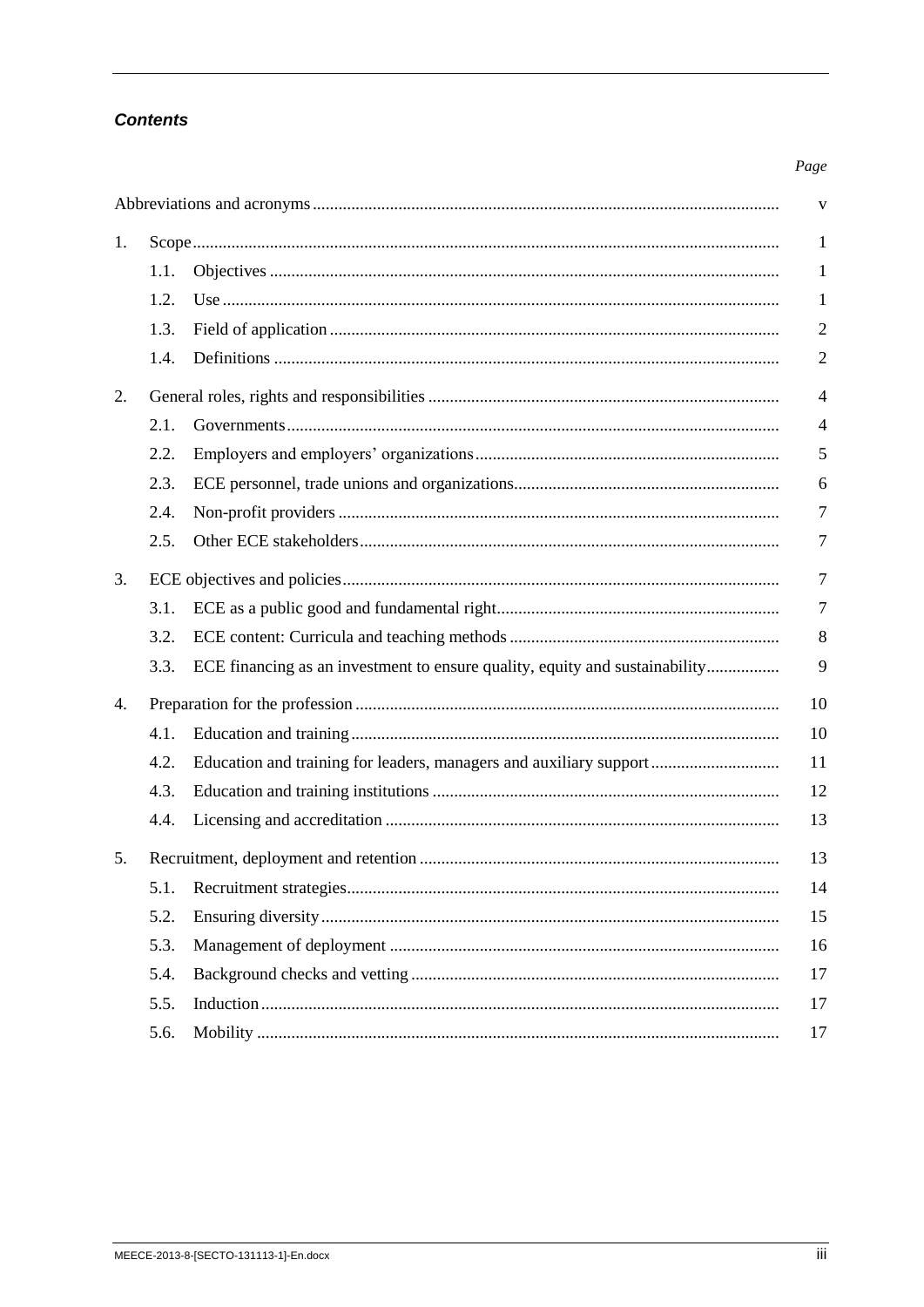#### Page

| 6.  | 18   |  |    |  |  |
|-----|------|--|----|--|--|
|     | 6.1. |  | 18 |  |  |
|     | 6.2. |  | 19 |  |  |
|     | 6.3. |  | 20 |  |  |
|     | 6.4. |  | 20 |  |  |
| 7.  | 21   |  |    |  |  |
|     | 7.1. |  | 21 |  |  |
|     | 7.2. |  | 22 |  |  |
|     | 7.3. |  | 22 |  |  |
|     | 7.4. |  | 23 |  |  |
|     | 7.5. |  | 23 |  |  |
|     | 7.6. |  | 24 |  |  |
|     | 7.7. |  | 24 |  |  |
|     | 7.8. |  | 25 |  |  |
|     | 7.9. |  | 25 |  |  |
|     |      |  | 26 |  |  |
| 8.  | 26   |  |    |  |  |
|     | 8.1. |  | 26 |  |  |
|     | 8.2. |  | 28 |  |  |
|     | 8.3. |  | 28 |  |  |
|     | 8.4. |  | 29 |  |  |
|     | 8.5. |  | 30 |  |  |
| 9.  | 30   |  |    |  |  |
|     | 9.1. |  | 30 |  |  |
|     | 9.2. |  | 31 |  |  |
| 10. | 31   |  |    |  |  |
|     |      |  | 31 |  |  |
|     |      |  | 32 |  |  |
|     |      |  |    |  |  |
|     |      |  | 33 |  |  |
|     |      |  | 34 |  |  |
| 12. | 36   |  |    |  |  |
|     |      |  | 37 |  |  |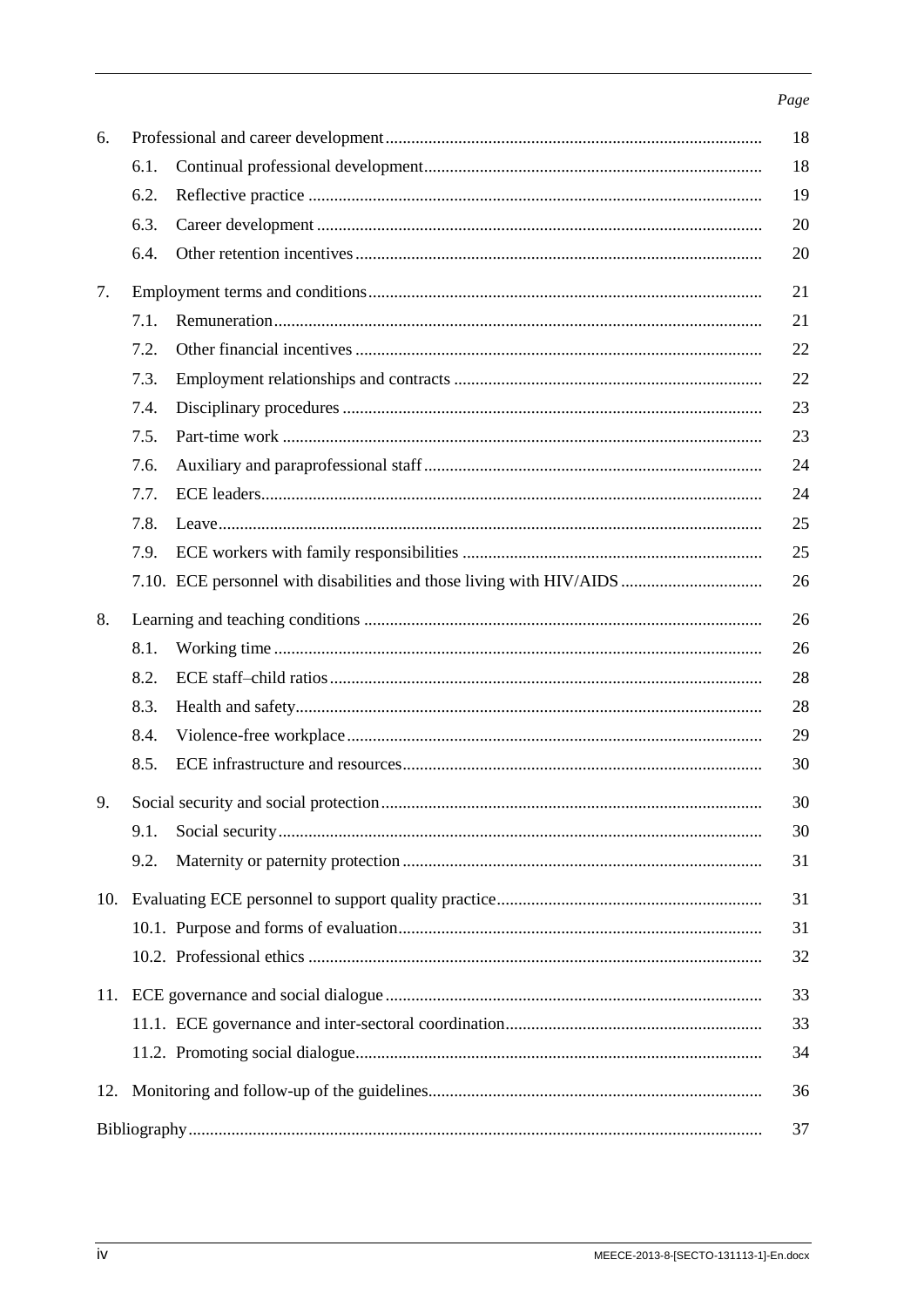# <span id="page-6-0"></span>**Abbreviations and acronyms**

| <b>CPD</b>    | continual professional development                                  |
|---------------|---------------------------------------------------------------------|
| ECE           | early childhood education                                           |
| EFA           | <b>Education</b> for All                                            |
| EMIS          | education management information system                             |
| <b>GDP</b>    | gross domestic product                                              |
| ICT           | information and communication technology                            |
| IGO           | intergovernmental organization                                      |
| ILО           | International Labour Organization/International<br>Labour Office    |
| <b>ISCED</b>  | International Standard Classification of Education                  |
| NGO           | non-governmental organization                                       |
| <b>TMIS</b>   | teacher management information system                               |
| <b>UNESCO</b> | United Nations Educational, Scientific and Cultural<br>Organization |
| WHO           | World Health Organization                                           |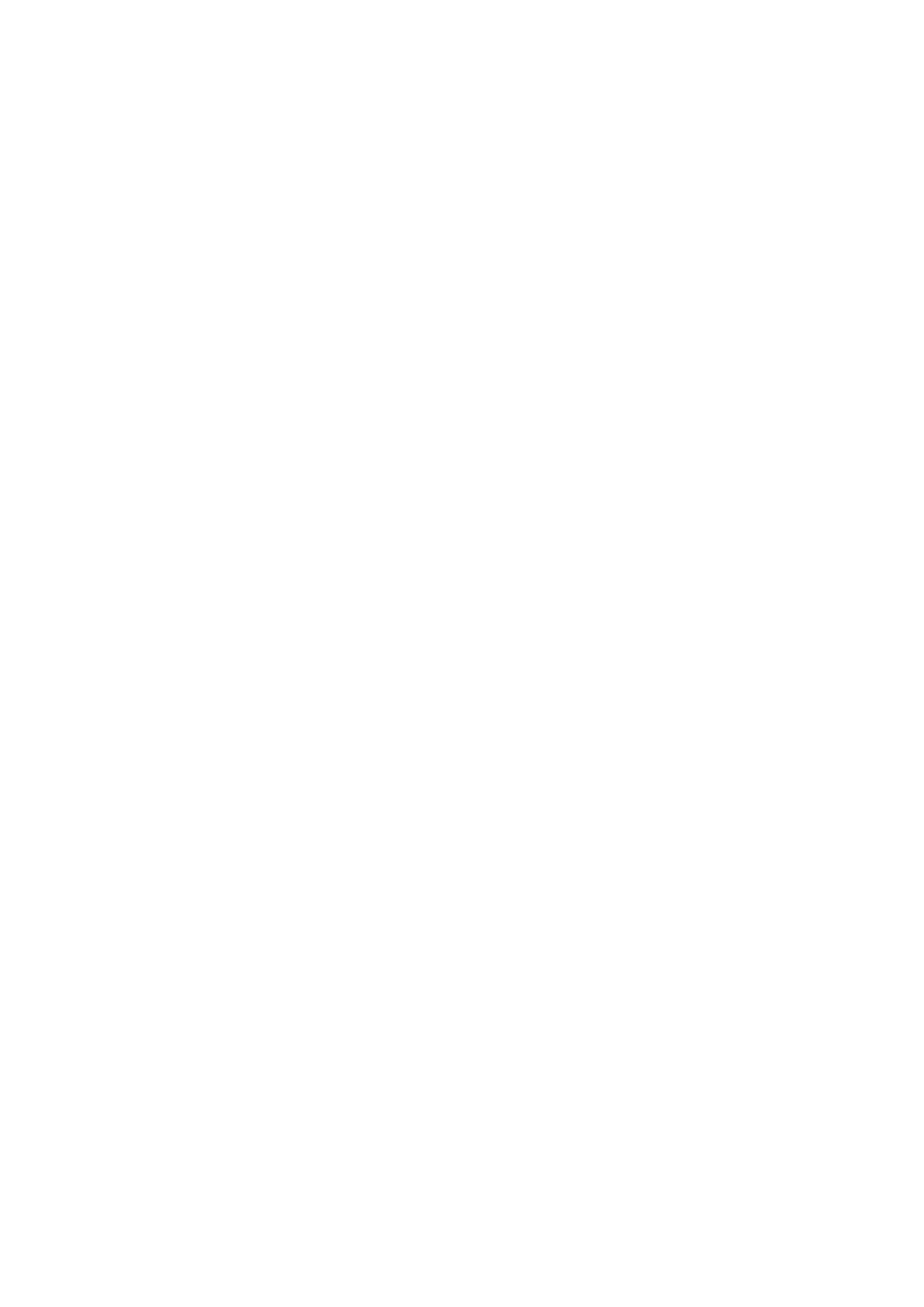## <span id="page-8-0"></span>**1. Scope**

#### <span id="page-8-1"></span>**1.1. Objectives**

- **1.** These Guidelines set out principles for the promotion of decent work for early childhood education (ECE) personnel as a means of ensuring universal access to high-quality ECE services. In this respect they cover conditions of work and employment of ECE personnel and related issues, including ECE financing, curricula and learning practices, social security, professional ethics and ECE governance systems.
- **2.** The Guidelines are meant to serve as a reference tool on principles that should be reflected in the design and implementation of ECE measures such as policies, strategies, legislation, administrative measures and social dialogue mechanisms, including collective bargaining agreements. The Guidelines can be implemented progressively to achieve their objectives so as to take account of different national settings, cultures, and social, economic and political contexts.
- **3.** These Guidelines incorporate, as far as possible:
	- (a) basic principles of international labour law set out in international labour standards adopted by the ILO;
	- (b) basic principles as set out in the 2008 ILO Declaration on Social Justice for a Fair Globalization;
	- (c) principles enumerated in the ILO–UNESCO Recommendation concerning the Status of Teachers, 1966, which includes in its scope teachers at the nursery and kindergarten level;
	- (d) principles and good practices outlined in relevant instruments and policy documents specifically applicable to ECE, as listed in the bibliography;
	- (e) legislative, administrative and workplace good practices from ILO member States.
- **4.** Where ECE personnel enjoy conditions more favourable than those set out in the Guidelines, the terms of the Guidelines should not be invoked to lower already established conditions.

### <span id="page-8-2"></span>**1.2. Use**

- **5.** These Guidelines are intended for use by those engaged in devising international, national, regional, local, sectoral, workplace (private and public) and home-based ECE policy and practice and organization of ECE services:
	- (a) government authorities at all levels, whether as regulatory authorities or as public ECE providers, at the national, regional or local level;
	- (b) employers and managers of private ECE providers and organizations representing them;
	- (c) ECE personnel, trade unions and other organizations representing ECE personnel;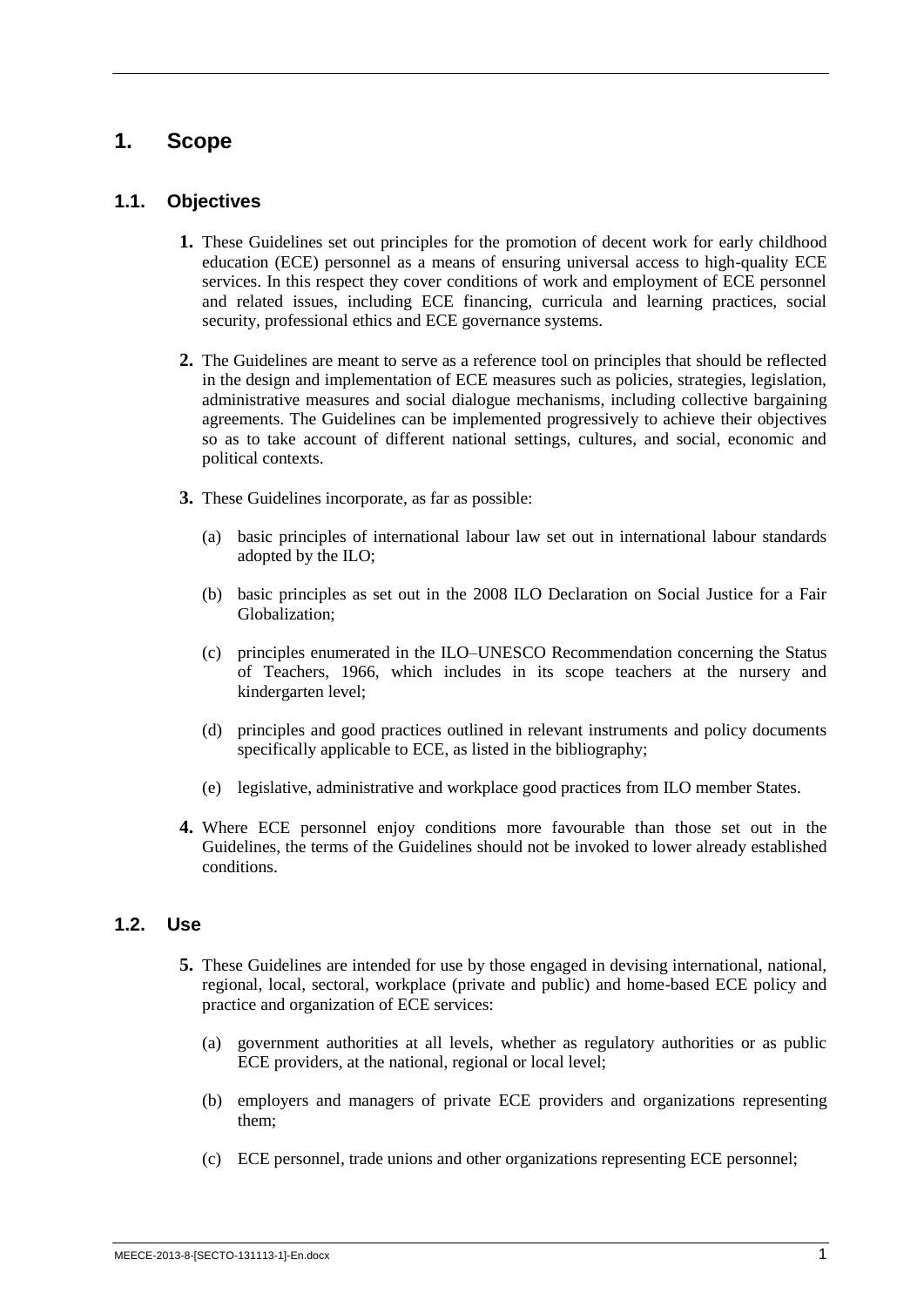- (d) education and training institutions for ECE personnel;
- (e) parent–teacher associations and other representatives of parents;
- (f) policy-makers and education and community leaders;  $\frac{1}{1}$
- (g) IGOs and NGOs.

#### <span id="page-9-0"></span>**1.3. Field of application**

- **6.** ECE is part of an educational continuum that begins at birth, when there is a primary emphasis on early childhood development, through pre-primary education and the transition to primary school, which can include more formal learning. These Guidelines apply to all settings that provide ECE as defined in section 1.4. The Guidelines may be considered applicable to predominately "care"-oriented settings where the education component of the institution's mission meets or exceeds the minimum intentional education component of its overall work as defined in section 1.4.
- **7.** These Guidelines are intended to apply to all ECE settings as defined by paragraph 6 and section 1.4, whether they are publicly or privately operated, including private non-profit settings; whether relevant regulation and governance is based at the national, regional, local or institutional level; whether they are subject to regulation by one governance authority uniting various children's services on an integrated basis or divided among several; and whatever the source of their financing.
- **8.** Recognizing that important cognitive, emotional, linguistic, physical and social learning takes place already from birth, and acknowledging the interest of ensuring qualified early childhood care personnel, consideration can be given to applying elements of these Guidelines, as appropriate, to organized early childhood care settings, including homebased arrangements.

### <span id="page-9-1"></span>**1.4. Definitions**

- **9.** *Early childhood education:* as defined by the United Nations Educational, Scientific and Cultural Organization (UNESCO) International Standard Classification of Education (ISCED) level 0, refers to early childhood programmes that have an intentional education component (recommended to be at least equivalent to two hours per day and 100 days a year of educational activities) and are aimed at developing socio-emotional skills necessary for participation in school and society, developing some of the foundational skills for academic learning, and preparing children for entry into primary education (ISCED level 1). For purposes of these Guidelines, such programmes:
	- (a) are not necessarily highly structured but are designed to provide an organized and purposeful set of learning activities in a safe and healthy environment, allowing children to learn through interaction with other children under the guidance of qualified ECE personnel, typically through creative and play-based activities;

<sup>&</sup>lt;sup>1</sup> For purposes of these Guidelines, community leaders means a person or persons who are recognized to represent a local community that has a common interest in ECE services.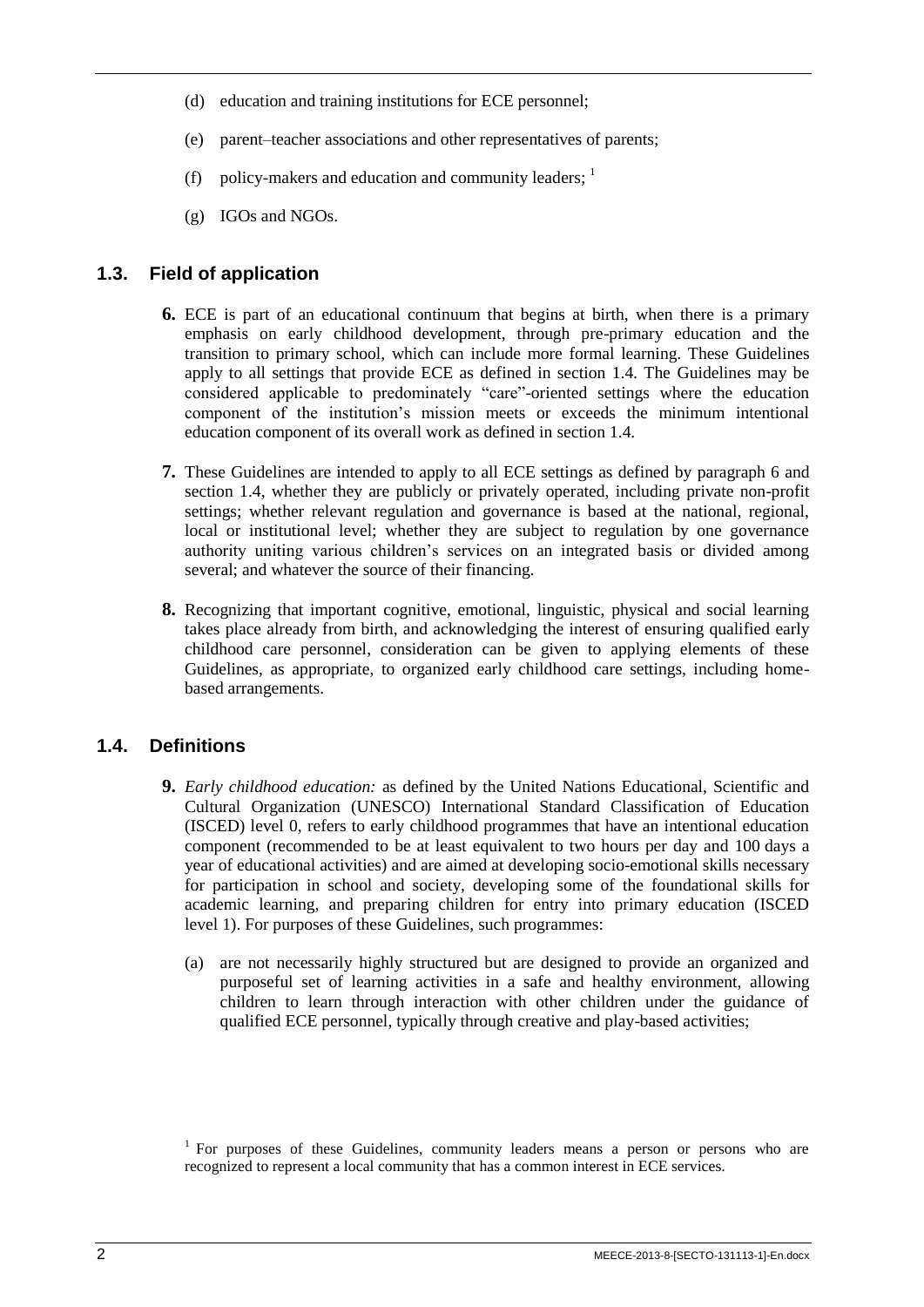- (b) are broadly divided into two categories: ECE, designed for younger children (in the age range of 0–2 years) and pre-primary education, designed for children from the age of 3 years to the start of primary education;
- (c) may be referred to as ECE, play school, nursery school, reception, pre-primary, preschool, kindergarten, initial education, head start or another appropriate term according to national or international terminology;
- (d) are usually school-based or otherwise institutionalized for a group of children (for example, centre-, community- or home-based), excluding purely private family-based arrangements that may be purposeful but are not organized in a programme (for example, care and informal learning provided by parents, relatives, friends or domestic workers);
- (e) are organized and managed in accordance with a reference or regulatory framework (including guidelines, standards or instructions) issued or recognized by relevant authorities that describe the learning opportunities provided to young children.
- **10.** *ECE personnel and their organizations:* for purposes of these Guidelines refer to ECE practitioners and trade unions or organizations representing personnel in ECE settings as defined above, directly engaged by the ECE system or institutional employer, including:
	- (a) all teachers and educators with pedagogical qualifications, as set by the relevant education authority for their particular job category, and who are responsible for learning, education and care activities of young children;
	- (b) managers or leaders personnel who manage or lead an ECE workplace on their own behalf, or on behalf of an employer; they may or may not be employed to also teach or engage in learning support activities;
	- (c) professional specialists, care workers, nurses and other auxiliary staff with professional qualifications according to national or subnational authority licensing provisions;
	- (d) teaching assistants and similar personnel providing pedagogical support to qualified staff;
	- (e) apprentices and equivalent trainee staff who may be considered to have an employment relationship with the ECE employer.
- **11.** *Employers and employers' organizations:* except as otherwise indicated by reference to "public employers", for purposes of these Guidelines refer, respectively, to: (a) private employers that are independent of the public authorities, whether natural or legal persons or enterprises, that hire ECE personnel through an employment relationship as defined by the ILO; and (b) organizations that represent employers.
- **12.** *Non-profit providers:* for purposes of these Guidelines refers to non-governmental secular or faith-based non-profit providers of ECE services.
- **13.** *ECE stakeholders:* for purposes of these Guidelines, refers to public and private providers, organizations of employers and ECE personnel, ECE policy and administration bodies, professional bodies, parent, civil society and community representatives, and education and training institutions for ECE personnel.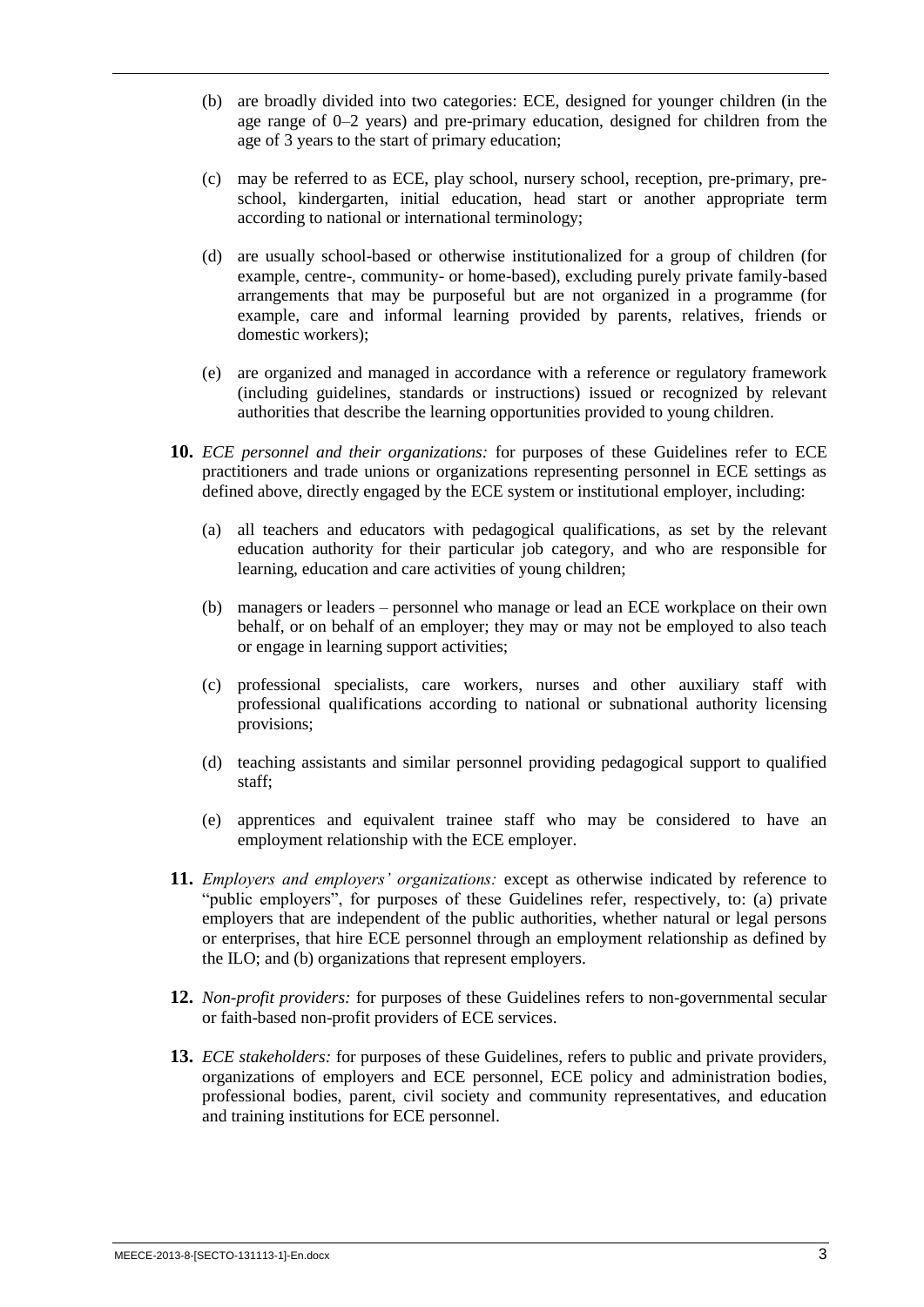## <span id="page-11-0"></span>**2. General roles, rights and responsibilities**

## <span id="page-11-1"></span>**2.1. Governments**

- **14.** Governments have the principal responsibility for providing quality ECE services, either through public services or by ensuring access to affordable and quality private services. Governments at the various levels with responsibility for ECE provision should:
	- (a) in close cooperation with ECE stakeholders, establish explicit goals for the achievement of universal access of the eligible age groups within their jurisdictions, and define time frames to realize these goals. The goals may be set out in a comprehensive policy framework document, strategy, guidelines or other initiatives, which also describe how the established goals will be achieved. In the interests of universal access, equity and quality, a national policy framework should be defined to ensure that ECE provision reaches all children, including disadvantaged, marginalized and vulnerable populations; <sup>2</sup>
	- (b) ensure that policies are underpinned by the necessary legislation and regulations to prescribe rights, responsibilities and means of enforcement or application for all concerned parties, public or private;
	- (c) ensure mechanisms that properly coordinate policies and practices between different ministries and departments, levels of government, public agencies and institutions, and private providers;
	- (d) establish development goals for young children in ECE provisions, and periodically evaluate such goals through a quality control process, revising them in light of trends in the sector, in education and in relation to other needs of society;
	- (e) ensure that policies and standards apply to the major areas of ECE, such as: learning objectives, curricula and pedagogical directions; governance and management of institutions and systems; financing of ECE; qualification, training, professional development status and working conditions of ECE personnel; infrastructure and equipment; monitoring and evaluation; and social dialogue;
	- (f) ensure that ECE policies and standards apply to all providers, public or private, institution- or home-based; and that they address the needs of disadvantaged, marginalized and vulnerable populations, and children with special needs;
	- (g) ensure that ECE policies and standards address the needs of workers with family responsibilities;
	- (h) guarantee an adequate level of national resources to ensure delivery of universally accessible and quality ECE; and, where necessary, work with ECE partners to mobilize additional resources from non-government sources and commit to maintaining and improving ECE funding to meet evolving access and quality objectives;

 $2^2$  For the purposes of these Guidelines, the term "disadvantaged, marginalized and vulnerable populations" refers to populations that experience a higher risk of poverty and social exclusion than the general population. These populations can include, but are not restricted to, ethnic, religious and linguistic minorities, migrants, indigenous and tribal peoples, people living with HIV and AIDS and other illnesses, disabled people, and people living in emergency or conflict situations.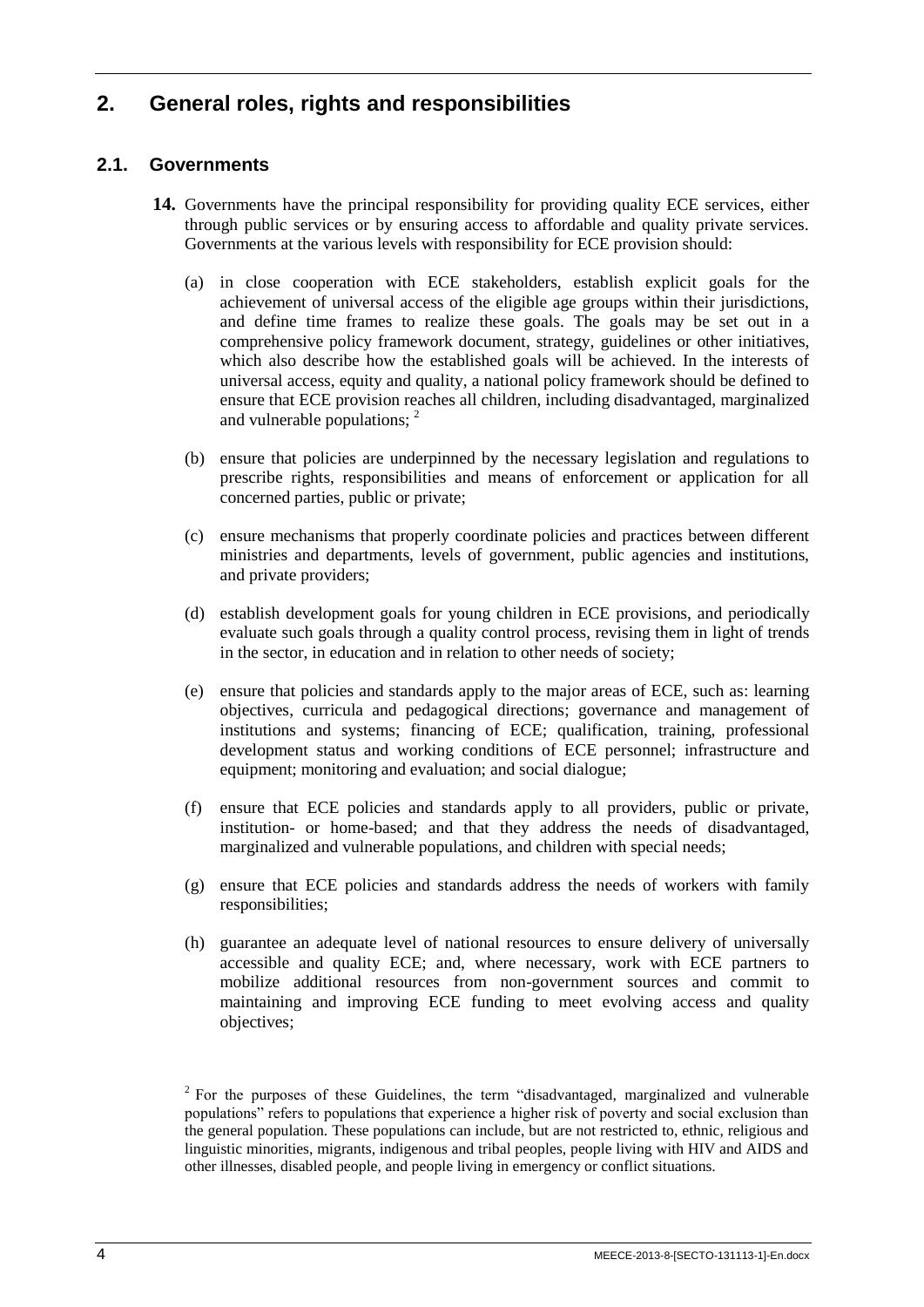- (i) ensure the provision and organization of a safe, healthy, and developmentally appropriate ECE teaching and learning environment, free from all forms of discrimination, and with good human resource policies;
- (j) organize initial education/training of ECE personnel;
- (k) support the active participation of ECE personnel in continual professional development (CPD) opportunities;
- (l) monitor and enforce, where applicable, ECE policies and standards, including minimum wages and conditions of employment, qualification standards and collective bargaining agreements;
- (m) provide dispute prevention and resolution mechanisms;
- (n) cooperate closely with ECE stakeholders in management and operational decisions;
- (o) in consultation with relevant research institutions, organize or provide the means (research council, association or equivalent) by which comprehensive research and data on ECE services, progress and gaps in delivery can be collected and used to more effectively develop, apply, evaluate and reform ECE provision.

#### <span id="page-12-0"></span>**2.2. Employers and employers' organizations**

- **15.** Employers and their organizations play an important role in ECE policy development and its application, in resource mobilization to complement public funding, and in the direct provision of private education. The rights, roles and responsibilities of employers include:
	- (a) as appropriate, directly contributing to ECE funding on a voluntary basis. Employers can also collaborate with other ECE stakeholders to mobilize the necessary resources for the realization of agreed policies;
	- (b) where they are direct ECE providers, ensuring the provision of quality ECE and decent work for ECE personnel in respect of policies and standards set by relevant authorities and national laws and regulations and the principles set out in these Guidelines;
	- (c) enjoying the rights to autonomy and self-governance necessary for effective decisionmaking of employer-owned ECE centres regarding management, operations and learning orientations in accordance with ECE regulations, policies, standards set by governments and professional ethics;
	- (d) subject to subparagraph 15(c), cooperating closely with ECE stakeholders in management and operational decisions;
	- (e) in accordance with national law and practice: (a) participating in dialogue on education policy and objectives; and (b) establishing and maintaining mechanisms of social dialogue with ECE personnel and their representative organizations to determine terms and conditions of employment and professional development within employer-owned and operated ECE institutions.
- **16.** To assist in the exercise of employer rights, roles and responsibilities, employers' organizations can: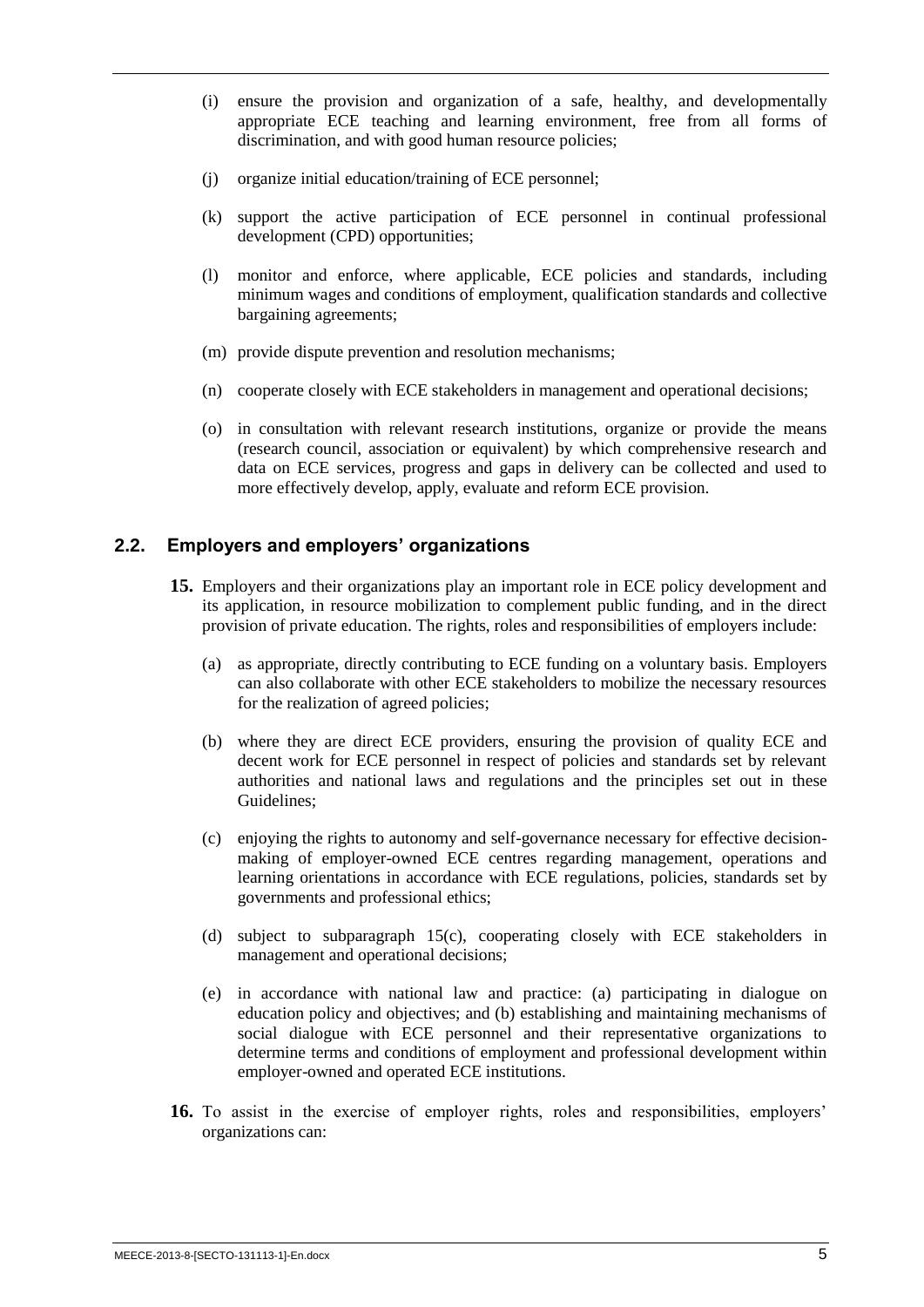- (a) develop and promote employers' organization policies in support of affordable, universally accessible and high-quality ECE services;
- (b) subject to subparagraph 15(c), facilitate close cooperation with ECE personnel organizations, parents' and community representatives, and education authorities in management and operational decisions;
- (c) assist employer members in the exercise of their rights, roles and responsibilities on ECE matters through the coordination of information exchange, policy advice, advocacy and representation on general and workplace issues affecting them;
- (d) contribute to the development, design, evaluation and revision of learning practices, objectives and curricula.

### <span id="page-13-0"></span>**2.3. ECE personnel, trade unions and organizations**

- **17.** Evidence increasingly demonstrates that ECE personnel are central to realizing universally accessible, high-quality ECE provision. The rights, roles and responsibilities of ECE personnel that are essential to their fullest contribution to these objectives include:
	- (a) concern for the education and welfare interests of all children in their charge without discrimination. To this end, in consultation with public and private employers, they can define and observe the highest possible professional and ethical standards in carrying out their work in the interests of early childhood learners and their parents, including by means of codes of ethics or conduct;
	- (b) access to and active participation in lifelong professional development opportunities, including membership of professional associations;
	- (c) enjoyment of academic freedom in carrying out their professional responsibilities choice and adaptation of teaching materials, methods, assessment of children's progress – within the framework of approved goals and standards established by ECE authorities;
	- (d) freedom to exercise all civic, political, cultural and social rights enjoyed by other citizens;
	- (e) in accordance with national law, ratified international labour standards, and practice: (a) participation in dialogue on education policy and objectives; and (b) establishment and maintenance of mechanisms of social dialogue with public and private ECE employers and their representative organizations to determine professional terms and conditions of employment and professional development of ECE personnel.
- **18.** To assist in the exercise of the rights, roles and responsibilities of ECE personnel, trade unions and professional organizations representing staff should:
	- (a) develop and promote trade union and other ECE personnel organization policies in support of affordable, universally accessible and high-quality ECE services;
	- (b) as appropriate, collaborate with other ECE stakeholders to mobilize the necessary resources for the implementation of agreed policies;
	- (c) collaborate in the elaboration of professional standards;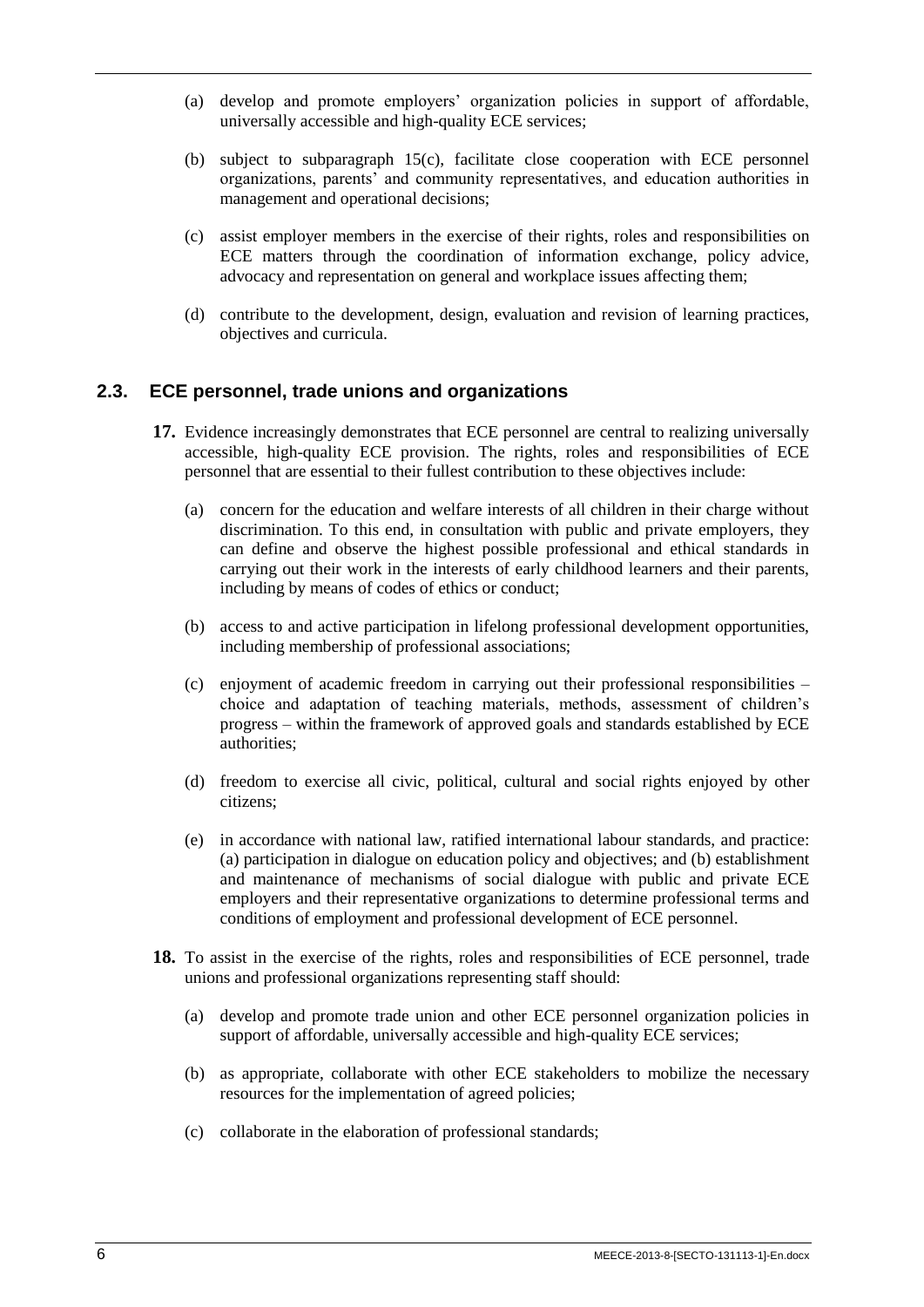- (d) promote the training accreditation, regularization, professionalization and organization of informal ECE personnel;
- (e) assist ECE personnel in the exercise of their rights, roles and responsibilities on ECE matters and the realization of decent work;
- (f) contribute to the development, design, evaluation and revision of learning practices, objectives and curricula.

#### <span id="page-14-0"></span>**2.4. Non-profit providers**

**19.** Non-profit ECE providers may offer important services that assist access, particularly for disadvantaged, marginalized or vulnerable populations, but their existence should not be invoked as a reason to reduce government responsibilities for ECE. Whatever the source of funding or regulatory authority, non-profit ECE providers should adhere to the same objectives, goals and standards that are established by the relevant education or child service authorities for other public and private providers. To this end, funding and regulatory authorities should, where possible, finance non-profit ECE advocacy and support organizations to develop training and support materials for ECE centres and personnel.

#### <span id="page-14-1"></span>**2.5. Other ECE stakeholders**

- **20.** Parent representatives should be consulted regarding the establishment of conditions for ECE personnel and minimum quality standards so as to ensure transparency, equity and political support for ECE objectives, informed choices and better coordination between home-based and ECE centre learning approaches. Parent representatives should be consulted in the design and organization of ECE services in order to ensure that the needs of workers with family responsibilities are also met. Particular efforts are needed to foster engagement of parents of disadvantaged, marginalized and vulnerable populations and children with special needs.
- **21.** Community leaders should be consulted regarding the definition of goals, minimum quality standards and the operations of ECE settings. Special efforts (channels of information, steering committees) are needed by education authorities, ECE providers and personnel to engage with communities, especially in conflict or emergency settings, so as to ensure continuity of ECE services. Where ECE is decentralized and organized mainly at the local level, community leaders play an important role in scaling up such efforts to wider levels.

## <span id="page-14-2"></span>**3. ECE objectives and policies**

### <span id="page-14-3"></span>**3.1. ECE as a public good and fundamental right**

**22.** Because of its importance in supporting every child's right to quality education without discrimination, and because of its proven benefits for children and society, ECE should be considered as a part of the fundamental human right to education and as a public good and service of general interest. In economic and social terms, ECE should be considered as a basic investment in the wealth and sustainable development of every nation. A priority should therefore be the establishment of universally accessible and, where possible, free ECE services of the highest possible quality. With regard to pre-primary education (as defined by ISCED), where possible, policy should be aimed at making it free.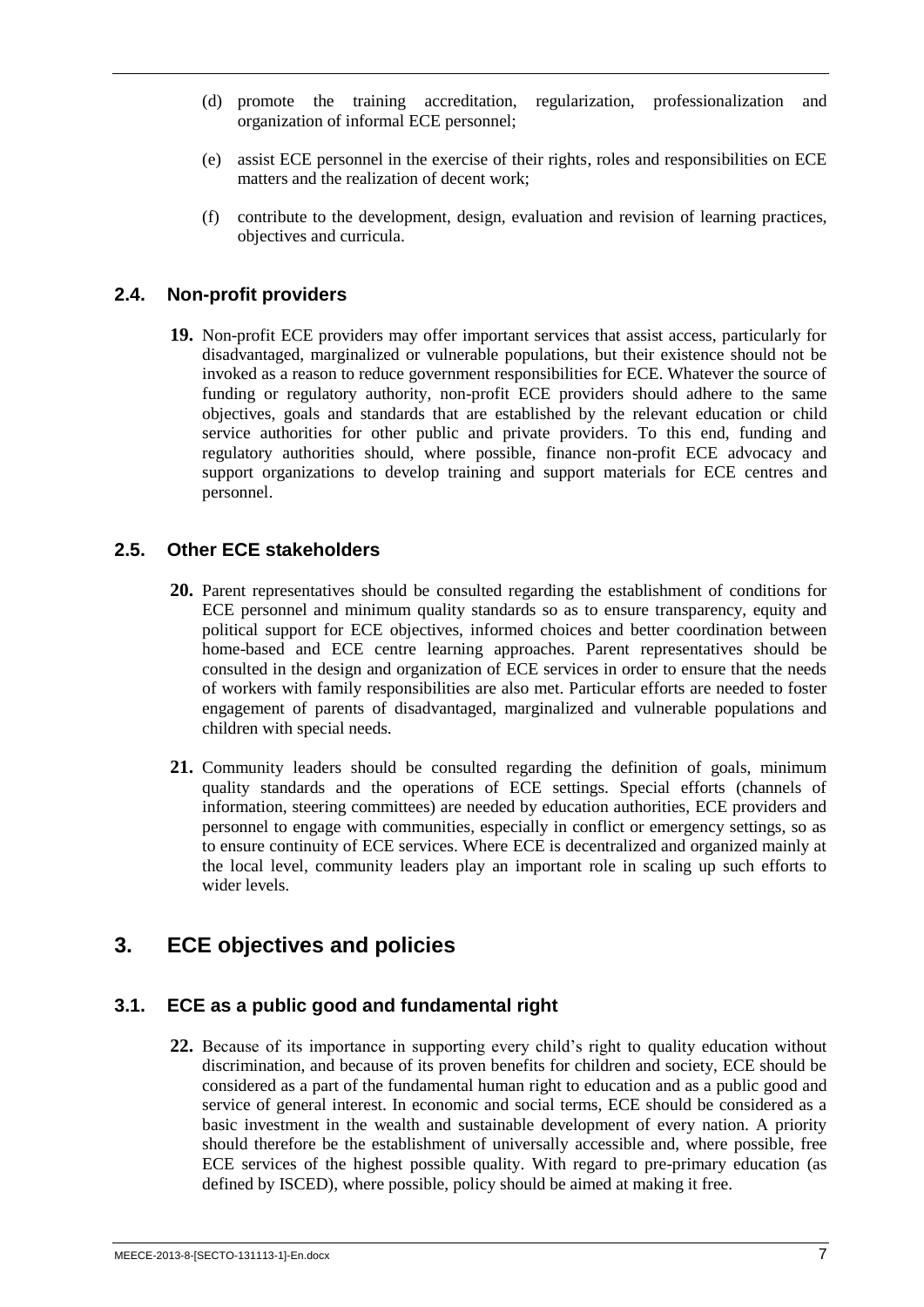- **23.** This fundamental guiding principle should not be interpreted or applied in a manner that interferes with or denies the liberty of parents or legal guardians to choose for their children ECE provisions other than those established by the State or other public authority, nor that of individuals and organizations to establish and operate private ECE institutions, so long as they conform to those minimum quality educational and operational standards set out in law, regulation or policy.
- **24.** In the application of these fundamental guiding principles, ECE provision should be available to every child of eligible age, without any discrimination.

### <span id="page-15-0"></span>**3.2. ECE content: Curricula and teaching methods**

- **25.** It is increasingly accepted that ECE should provide a holistic, child-centred and childinitiated educational approach in the interests of healthy and well-adjusted children, with a special focus on children aged 0–2 years, who currently receive much less attention than those aged 3–6 years. ECE authorities may consider setting out a quality framework for ECE that emphasizes the importance of play, creativity, exploration, open curriculum, and development of social interaction and communication skills, as well as physical, emotional and language development. Such a framework should include all domains of development. ECE personnel and institutions should enjoy autonomy to choose and organize learning practices that will strengthen children's experience, communicative capacities and cognition in line with a holistic approach. A learning framework should be flexible enough to allow for different approaches to achieving learning objectives, so as to allow for practices adapted to different circumstances and experimentation in learning methods.
- **26.** The design of curriculum and selection of teaching and learning methods as part of establishing standards are an important contribution to supporting equity. It is highly recommended that ECE curricula and methods should:
	- (a) pay special attention to avoiding or overcoming gender discrimination and eliminating stereotypes or favouritism in materials and teaching methods;
	- (b) value cultural and linguistic diversity, especially for indigenous and minority languages, using mother tongue or local languages as the teaching and learning medium and, where relevant, a bilingual learning approach;
	- (c) provide for the special needs of disadvantaged, marginalized and vulnerable population groups, particularly those in poverty, conflict or emergency situations.
- **27.** Design of curricula and selection of learning methods are equally important for the initial education/training, continual professional development, and job satisfaction, motivation and quality of ECE personnel. Curricula and learning orientations established by policy and standards should provide clear guidance on appropriate methods and learning objectives, while providing for ECE professional and institutional autonomy.
- **28.** Curricula and learning methods should be periodically reviewed and updated. This should take place in consultation with organizations of ECE employers and personnel, and other ECE stakeholders.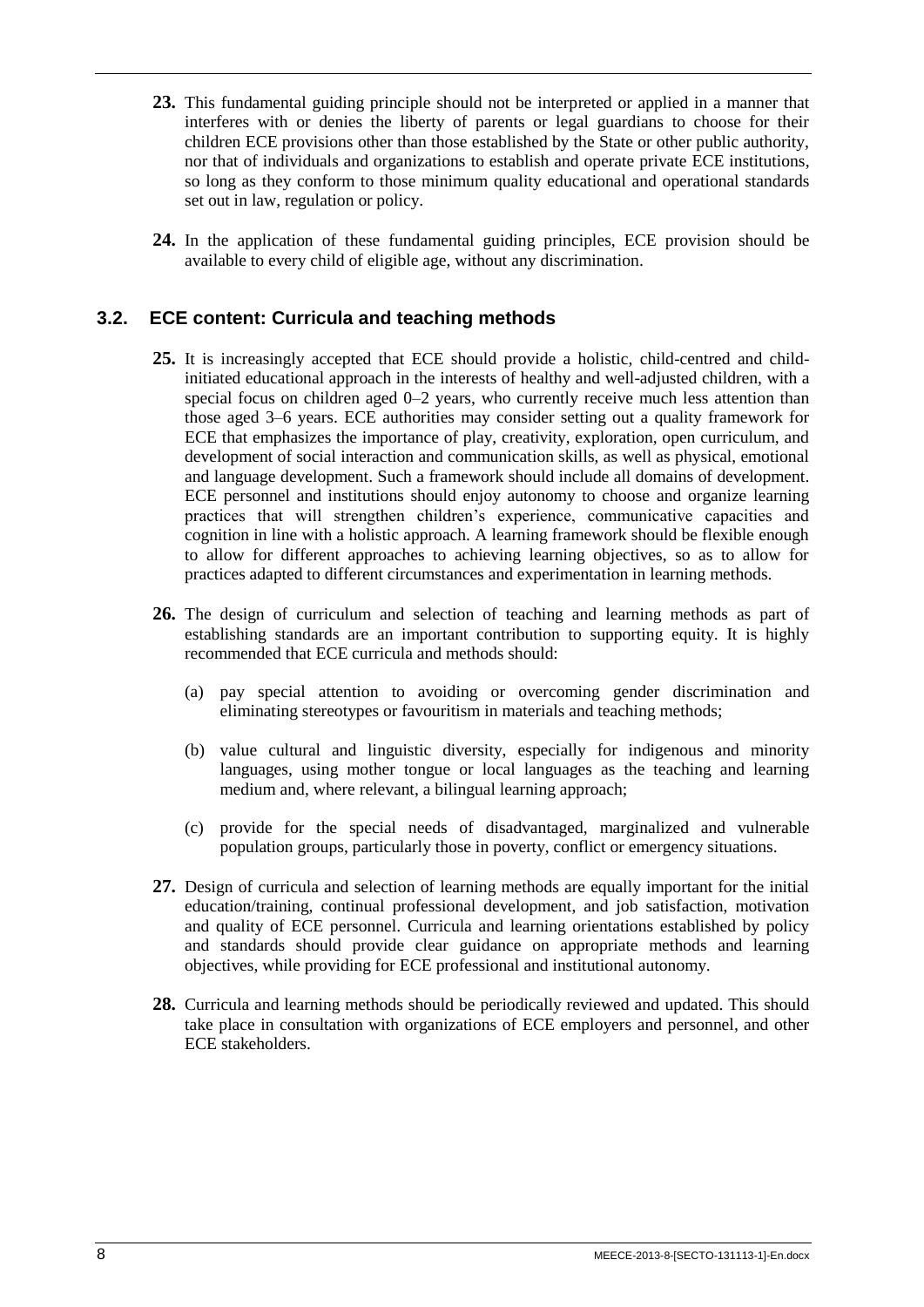### <span id="page-16-0"></span>**3.3. ECE financing as an investment to ensure quality, equity and sustainability**

- **29.** Evidence from good practices in ECE systems shows that sustained public funding, combined with standard setting and regulation, are essential factors to achieve quality goals, especially ensuring the recruitment of highly qualified ECE personnel. Governments have the principal responsibility to guarantee the level of national resources so as to realize the main objectives of universally accessible and highest-quality ECE. Governments should therefore:
	- (a) establish a goal for ECE investment that implicates all relevant government ministries, departments, agencies and levels of authority – national, regional, local – to contribute towards a national benchmark set out as a percentage of gross domestic product (GDP) and as a percentage of public education spending. To ensure quality and accessibility of ECE on a parity with primary education, benchmarks of at least 1 per cent of GDP and 10 per cent of public education funding devoted to ECE could be considered, either immediately or as a progressive goal within fixed time frames. Financing benchmarks can also include specific provisions for initial education, professional development, and developing the terms and conditions for ECE personnel consistent with decent work principles. Such funding should not come at the expense of funding other education and child services;
	- (b) develop and consistently apply, through system-wide coordination, a strategic plan for efficiently allocating resources within ECE according to the highest priorities and equity considerations (equitable funding mechanisms are especially important in federal or decentralized systems), with special attention to quality goals for all children, early years education (0–2 years), rural and remote areas, and the needs of disadvantaged, marginalized and vulnerable populations;
	- (c) devise and apply funding policies or mechanisms targeted at disadvantaged, marginalized and vulnerable populations, such as conditional income transfer programmes and subsidies for low-income families in both rural and urban areas;
	- (d) create a coordination mechanism that includes social partners and stakeholders to promote, monitor and propose revisions in legislation and other means that help to ensure realization of the national ECE financing standard;
	- (e) devise a system of programme evaluation and regularly report on the use of resources devoted to ECE, so as to provide transparency and accountability to citizens and users.
- **30.** While public funding is essential for sustainability of, and equity in, access to ECE, private investment in ECE can serve as an important complement to public investment, and alternative funding and delivery models could be supported within the ECE regulatory framework. Governments may assist complementary private financing of ECE by developing innovative mechanisms through consultation and in cooperation with ECE partners to mobilize additional resources from diverse non-government sources that will help realize national ECE goals. These might include direct enterprise contributions to ECE infrastructure; levies or subsidies for employees' children; tax concessions or credits to enterprises or individuals; excise taxes on non-essential consumption goods (alcohol and tobacco, for example); receipts from lotteries and other special revenue-raising activities; parent cost-sharing, in accordance with parents' ability to pay; financial transaction taxes; and informal sector contributions in developing countries.
- **31.** Where private providers of ECE are significant, governments should take measures to ensure access by all, especially disadvantaged, marginalized and vulnerable populations.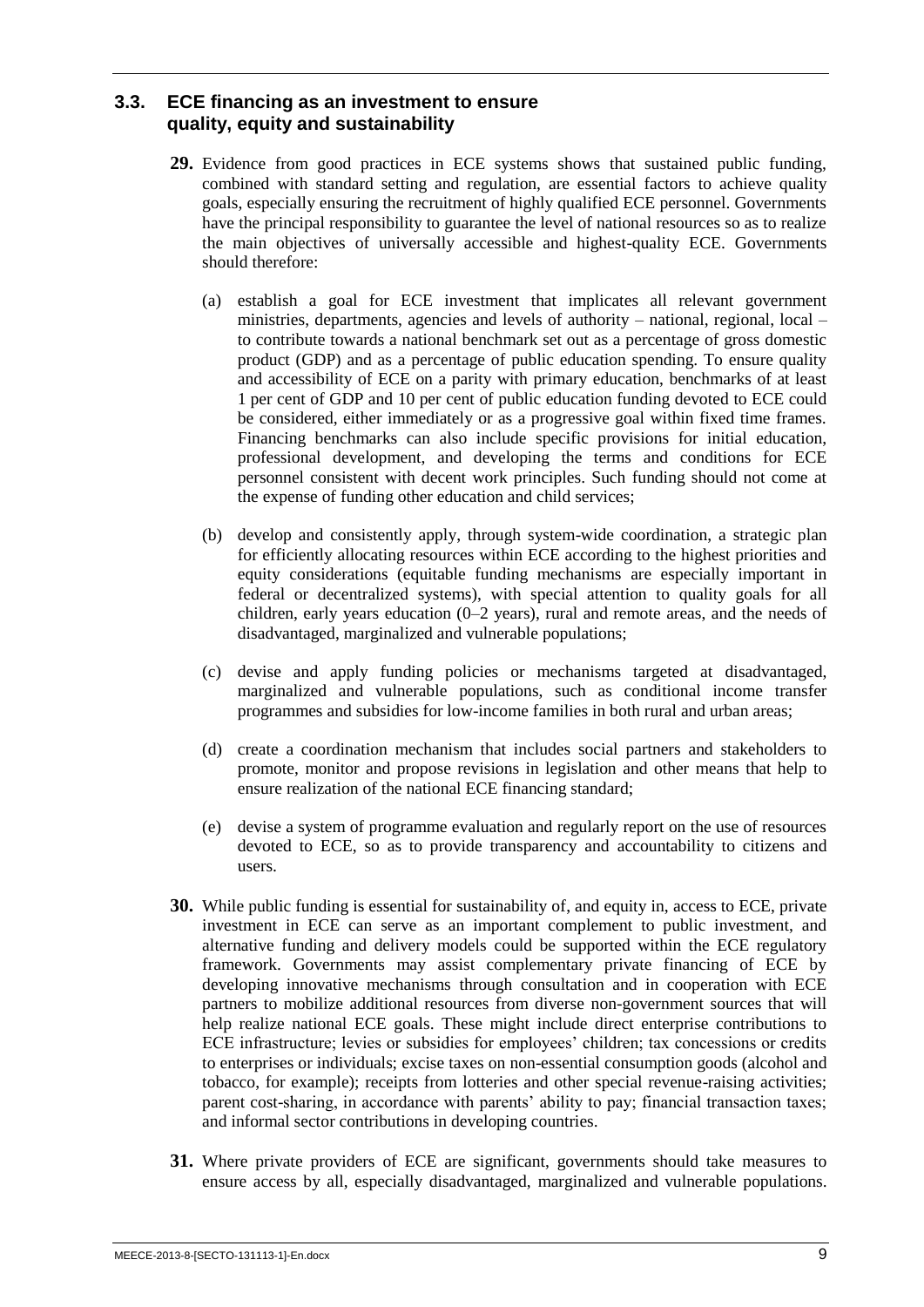Measures may include subsidies for ECE fees, tax concessions for lower-income groups, regulated fee structures indexed to families' income and support programmes for families who are in need, in the interests of ensuring equity and quality.

**32.** As a complement to national-level financing actions, national and international aid agencies and international development banks should accord higher priority to ECE in their sectoral funding policies and decisions in support of developing countries, especially those furthest from reaching Education for All (EFA) Goal 1, by means such as earmarking more funding for ECE, direct support for national and local public ECE institutions, direct loan arrangements, and debt relief linked to the realization of ECE access and quality goals. In line with the principles of aid effectiveness and sustainability, partner country governments, social partners and other ECE stakeholders should be closely involved in determining use of official development assistance directed at ECE services.

## <span id="page-17-0"></span>**4. Preparation for the profession**

## <span id="page-17-1"></span>**4.1. Education and training**

- **33.** High-quality ECE provision is dependent on adequate investments in initial ECE personnel education and training that ensure preparation for all ECE personnel comparable to that of primary school teachers with equivalent professional status and responsibilities. Initial education should therefore be based on the highest qualification levels in relation to the established curricula and methods, at a minimum first-level tertiary degree according to national standards (from two years post-secondary to tertiary bachelor's level or equivalent) and, on a progressive basis, at master's degree or higher level. Initial education should prepare ECE personnel with the necessary professional knowledge and skills to respond to the learning needs and challenges of all children. This should include:
	- (a) extensive knowledge of child development, learning, play, pedagogy and well-being;
	- (b) extensive knowledge of maternal and infant health and safety, basic first aid, optimal infant and young child feeding and nutrition; <sup>3</sup>
	- (c) communication and empathy (responsiveness) with children, parents and the community;
	- (d) creative, innovative and self-reflective capacities to engage in holistic learning practices, and to learn from and adapt practice to improve the learning environment and meet unexpected teaching and learning challenges;
	- (e) awareness of and skills to impart values, knowledge and skills necessary for peace, gender equality, tolerance and respect for diversity;
	- (f) where appropriate, the development of competencies and skills needed to work with children who are at risk; who have disabilities or special education needs; who live with HIV/AIDS; who are disadvantaged by poverty, geographical location (remote areas) or social exclusion; or who are from minorities or ethnic groups whose predominant language is indigenous or vernacular;

 $3$  In line with international recommendations on breastfeeding and storing breast milk. See the WHO's infant feeding recommendation, 2001.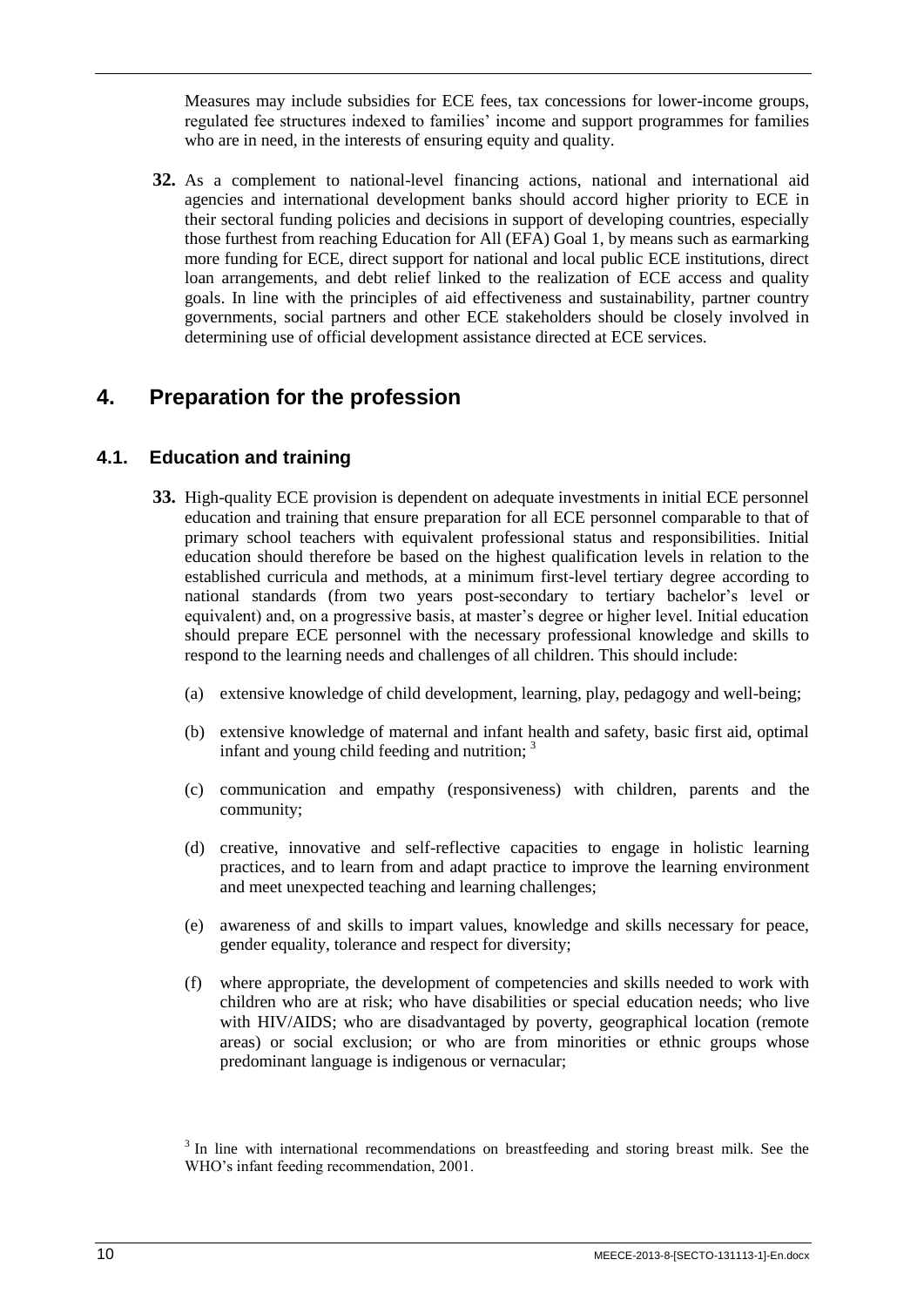- (g) observation and assessment of children and working in different ECE settings.
- **34.** Preparation for a career in ECE should respect, and accordingly be organized around, the guiding principle that the best ECE personnel education is a continuum clearly linking initial training, induction and continual professional development (CPD) throughout an ECE practitioner's career.
- **35.** ECE preparation should also include hands-on training through apprenticeships and internships, in a variety of ECE settings if possible, under supervision by qualified ECE personnel. Such practical training should be time-bound and have clear learning objectives, and be supported through mentoring and feedback.
- **36.** Initial education and training should, as far as possible, be financed by public investments, or a mix of public and voluntary private sources, so as to offer education that is free of charge or at minimal cost to enable qualified candidates from poorer backgrounds and minority population groups to become ECE practitioners. Scholarships and low-interest loan schemes for trainees could be considered.
- **37.** It should be the objective of national ECE policy that all ECE personnel are of the highest possible quality and in possession of the full and relevant qualifications for their specific job. Where urgent staffing needs or resource situations require the recruitment of ECE personnel with lower professional qualifications, such measures should be considered as temporary and should be offset by other policies to limit the quality impact and work towards meeting the fully qualified goals, including:
	- (a) special measures to upgrade unqualified personnel as quickly as possible, through CPD and on-the-job training;
	- (b) supervision of less-qualified personnel by professionally qualified practitioners. Policies should set out ratios of less-qualified staff to be supervised by fully qualified practitioners, and the minimum number of hours of supervision.

In such situations, the establishment of time-bound targets for achieving fully qualified status for all or a substantial majority of ECE personnel could be used to ensure quality.

**38.** Professional training should be linked to curricula and teaching methods that reflect the principles set out in paragraphs 33 and 39. At the same time, training should promote autonomy and creativity in applying curricula and teaching methods.

### <span id="page-18-0"></span>**4.2. Education and training for leaders, managers and auxiliary support**

- **39.** As with any education setting, initial preparation for ECE leaders' and managers' roles should be systematic and of the highest professional standard, validated by a leadership or managerial certificate, or a diploma from a recognized institution. Such preparation should include:
	- (a) planning, organizational and leadership skills to help create and maintain a childfriendly, high-quality pedagogic, safe and healthy environment for teaching and learning;
	- (b) fulfilment of legal and administrative requirements set by regulatory authorities;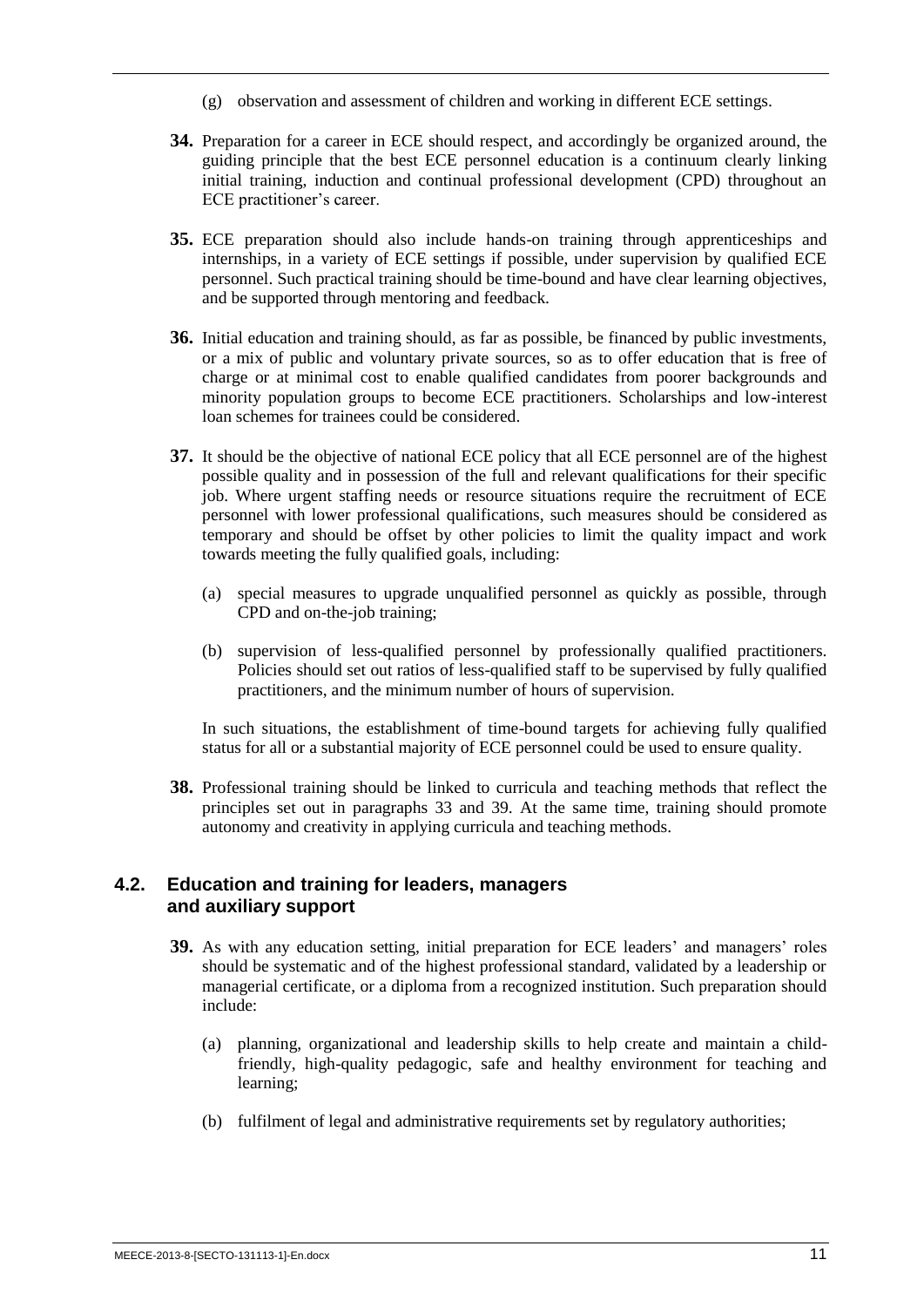- (c) competencies for empathy, communication, dialogue, collaboration, and team building with other ECE personnel in the creation and maintenance of a decent work environment for all staff;
- (d) knowledge and application of modern management techniques specific to ECE institutional or systemic settings, including needs assessment, programme evaluation, human resource and financial management, and information and communication technology (ICT) skills;
- (e) communication and collaboration skills in relations with parents, community representatives, education and health authorities, and other ECE stakeholders.
- **40.** Authorities and public and private employers should also ensure that professional auxiliary and other support staff receive requisite initial training of a high professional standard specific to ECE settings and objectives, including for:
	- (a) professional specialists (speech therapists, psychotherapists or physiotherapists), care or social workers, nurses and other auxiliary staff engaged in ECE care, health or other support work, in addition to, or within the qualification framework of, their respective professions;
	- (b) apprentices who serve as assistants involved in ECE support work, especially in situations where they are given or may assume responsibilities for pedagogical activities in the event of absence or shortage of qualified ECE personnel;
	- (c) home-based ECE personnel, who often work in isolation from other support services.

#### <span id="page-19-0"></span>**4.3. Education and training institutions**

- **41.** Admission to education and training programmes for ECE should be predicated on careful assessment of established entry criteria, which may include candidates' previous academic records and evidence of their personal and professional aptitudes to work with young children.
- **42.** All ECE personnel training institutions or programmes should conform to relevant quality standards established by the relevant regulatory authority, in consultation with constituents and stakeholders, by means of periodically renewed accreditation, as with other teacher training and higher education institutions.
- **43.** Staff of ECE personnel preparation institutions, whether specific to ECE or combined with primary education preparation programmes, should have the requisite knowledge and capacity to teach future practitioners, leaders, managers and other ECE personnel in the competency and skill areas set out in paragraph 33 of these Guidelines. In general, an ECE personnel preparation faculty should possess higher qualifications than the minimum qualifications set out by standards. ECE personnel preparation staff may also:
	- (a) have prior experience of teaching, managing or performing support work in ECE institutions, or acquire such experience as part of CPD;
	- (b) support ECE students under their charge in practicums and mentoring arrangements with ECE workplaces;
	- (c) be required as part of their professional development obligations to periodically participate in teaching and learning exchanges with ECE institutions or programmes;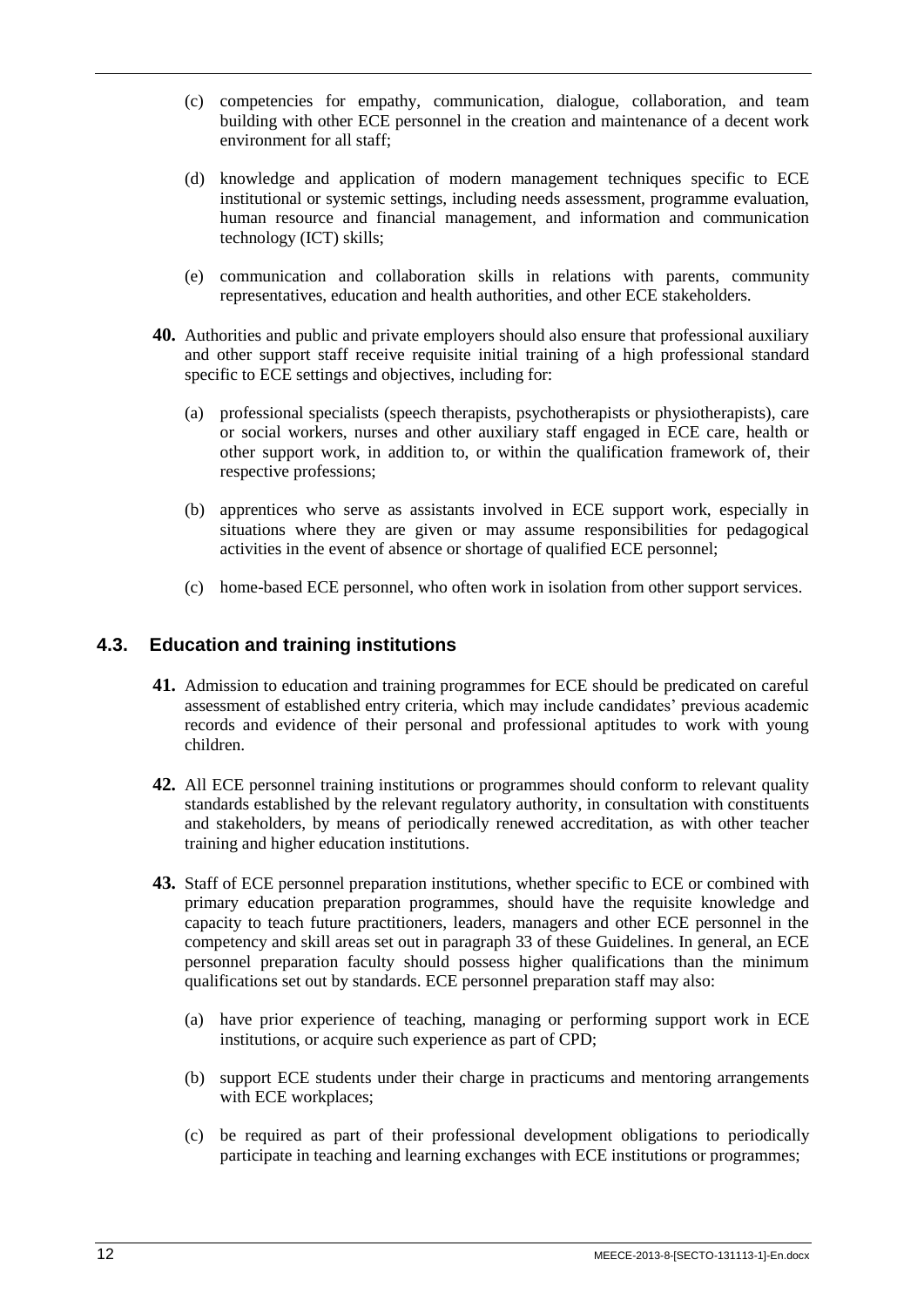- (d) be encouraged to engage in research, experimentation and professional exchanges, including through incentives to participate in professional associations and conferences.
- **44.** ECE personnel preparation staff should enjoy the same rights to academic freedom and carry the same responsibilities towards their students as other education personnel, as set out in relevant international standards. They should have the opportunity to participate in the governance and programme directions of their respective institutions.

### <span id="page-20-0"></span>**4.4. Licensing and accreditation**

- **45.** In the interests of high-quality teaching and learning, all ECE personnel, including those in informal services, should possess a degree, diploma or certificate (for assistants or related auxiliary staff) from an appropriate ECE personnel preparation institution or an accreditation agency and be certified by the relevant education authorities on the basis of minimum qualification levels. Consideration could be given to schemes through which accreditation needs to be renewed periodically (commonly every three to five years) by virtue of voluntary or mandatory CPD that is accessible and affordable for all ECE personnel.
- **46.** To ensure the necessary accreditation or licensing of qualified personnel, a dedicated ECE accreditation and licensing body (council, authority) or framework could be established, separately or within the existing education qualifications authority, with responsibilities for fixing initial education and training standards for ECE personnel, including home-based practitioners, as well as the accreditation or licensing of ECE personnel. Where licenced home-based, NGO or non-profit ECE services are run by unqualified or less-qualified personnel, they should be overseen by a qualified ECE practitioner, monitored, and follow the appropriate curriculum and learning methods.
- **47.** Accreditation authorities or frameworks should also set the standards by which competencies acquired outside formal initial education or training, for instance through parenting, informal education and care-based activities or previous work experience, may be validated for purposes of admission to ECE training programmes and subsequent work as qualified practitioners, or assistants or auxiliary staff. Such measures can be instrumental in overcoming ECE personnel shortages and addressing gender imbalances by attracting men into ECE work. They can also contribute to promoting the regularization of informal ECE personnel.

## <span id="page-20-1"></span>**5. Recruitment, deployment and retention**

- **48.** Excellence in ECE requires a high professional, social and material status for ECE personnel. Successful recruitment and retention of adequate numbers of qualified ECE personnel, women and men, to meet the expanding enrolments and quality demands of ECE require a comprehensive recruitment, development and retention policy or strategy developed at national level. Such an ECE workforce policy or strategy should incorporate several key elements:
	- (a) quality and relevant initial education and training and CPD as the basis for recruitment and continued employment;
	- (b) a career structure responding to individual staff needs and motivations, built around an agreed ECE practitioner appraisal system;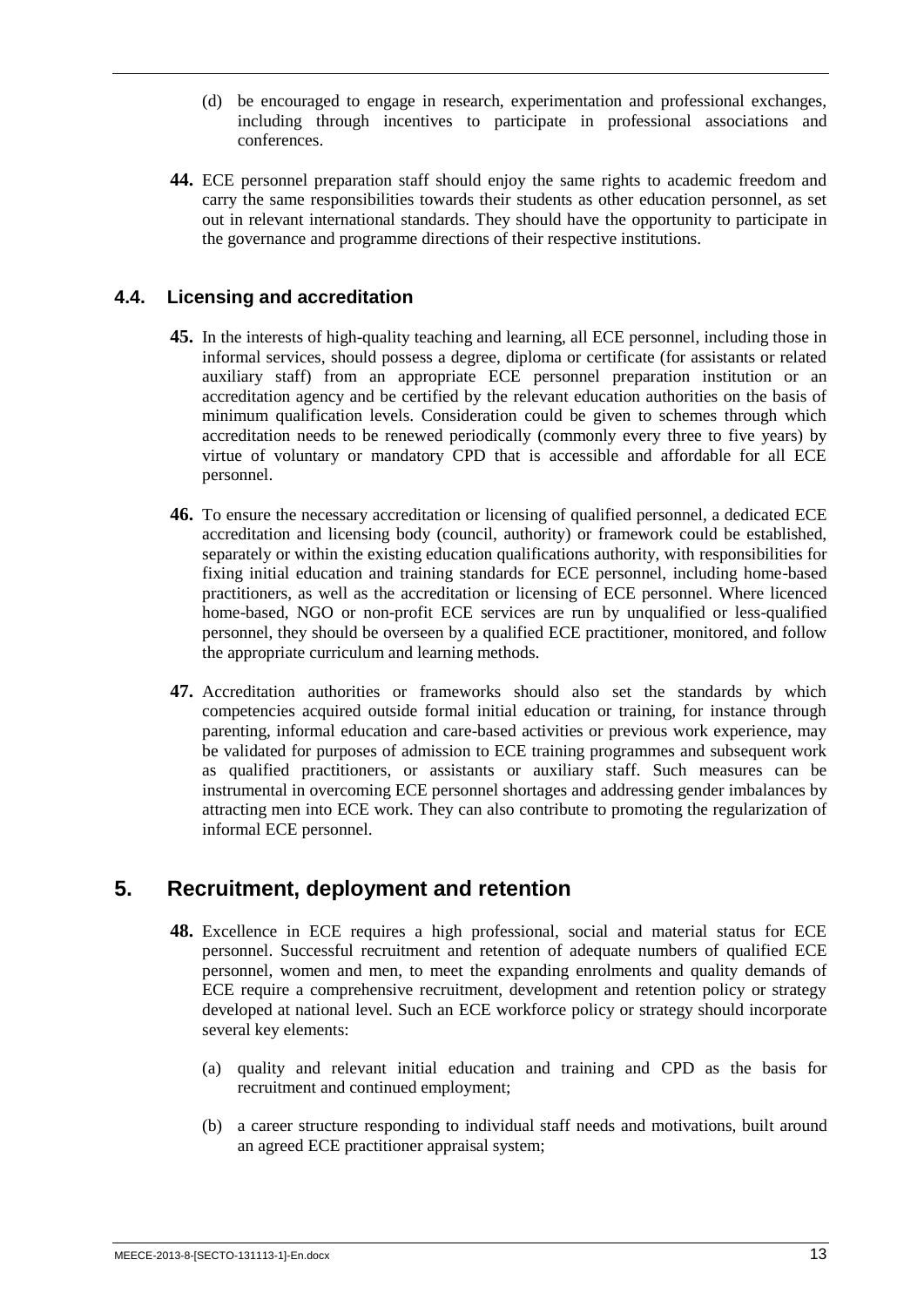- (c) respect for professional, managerial and institutional autonomy as an intrinsic factor in job satisfaction, hence influencing individual decisions to become and remain ECE practitioners;
- (d) remuneration and other benefits comparable to other occupations with equivalent professional qualifications; higher remuneration signals greater social and material recognition for ECE as a valued profession, and rewards quality and talent;
- (e) attractive teaching and working conditions that emphasize low child–staff ratios, a safe, healthy and collaborative working environment, and the necessary infrastructure and equipment that support high learning outcomes and provide job satisfaction.
- **49.** Recruitment, deployment, terms and conditions of employment, professional and career development and retention policies in ECE should be free from any discrimination.

#### <span id="page-21-0"></span>**5.1. Recruitment strategies**

- **50.** A comprehensive recruitment strategy that ensures fair distribution and recruitment of qualified ECE personnel across a country can be proactively promoted through career guidance and media campaigns to encourage young people to take up ECE jobs and inform them of required qualifications, an approach followed successfully in some countries involving ECE stakeholders as promotional partners.
- **51.** To address workforce imbalances, authorities should make use of planning tools such as an education management information system (EMIS) or a teacher management information system (TMIS) integrated within a wider EMIS, including data on ECE personnel disaggregated by sex, ethnicity, age, urban–rural deployment and other relevant criteria essential to human resource management, as a basis for monitoring of desired goals.
- **52.** Recruitment strategies should adopt professional development (mentoring, coaching), career (leave provisions, protection of career track measures) or workplace (such as parttime work) incentives that encourage recruitment or retention from certain pools of potential ECE personnel:
	- (a) teaching assistants or paraprofessionals without the requisite formal qualifications but with experience in ECE;
	- (b) practitioners with family responsibilities, and former ECE personnel who have left their jobs prior to retirement age and who could be encouraged to return;
	- (c) retired ECE personnel recalled to assist in part-time teaching, mentoring or other roles to address acute shortages;
	- (d) primary or secondary teachers, where there is an adequate supply of these categories, who would be provided with appropriate education and training in ECE.
- **53.** Recruitment and deployment should especially target urban–rural imbalances by building in sufficient incentives to work in rural, remote or disadvantaged urban areas. Incentives may include:
	- (a) additional remuneration above the basic salary in the form of extra steps on the salary scale, hardship allowances or targeted bonuses;
	- (b) decent housing, transport facilities to and from work and the place of origin (home), and health-care provisions, free or subsidized;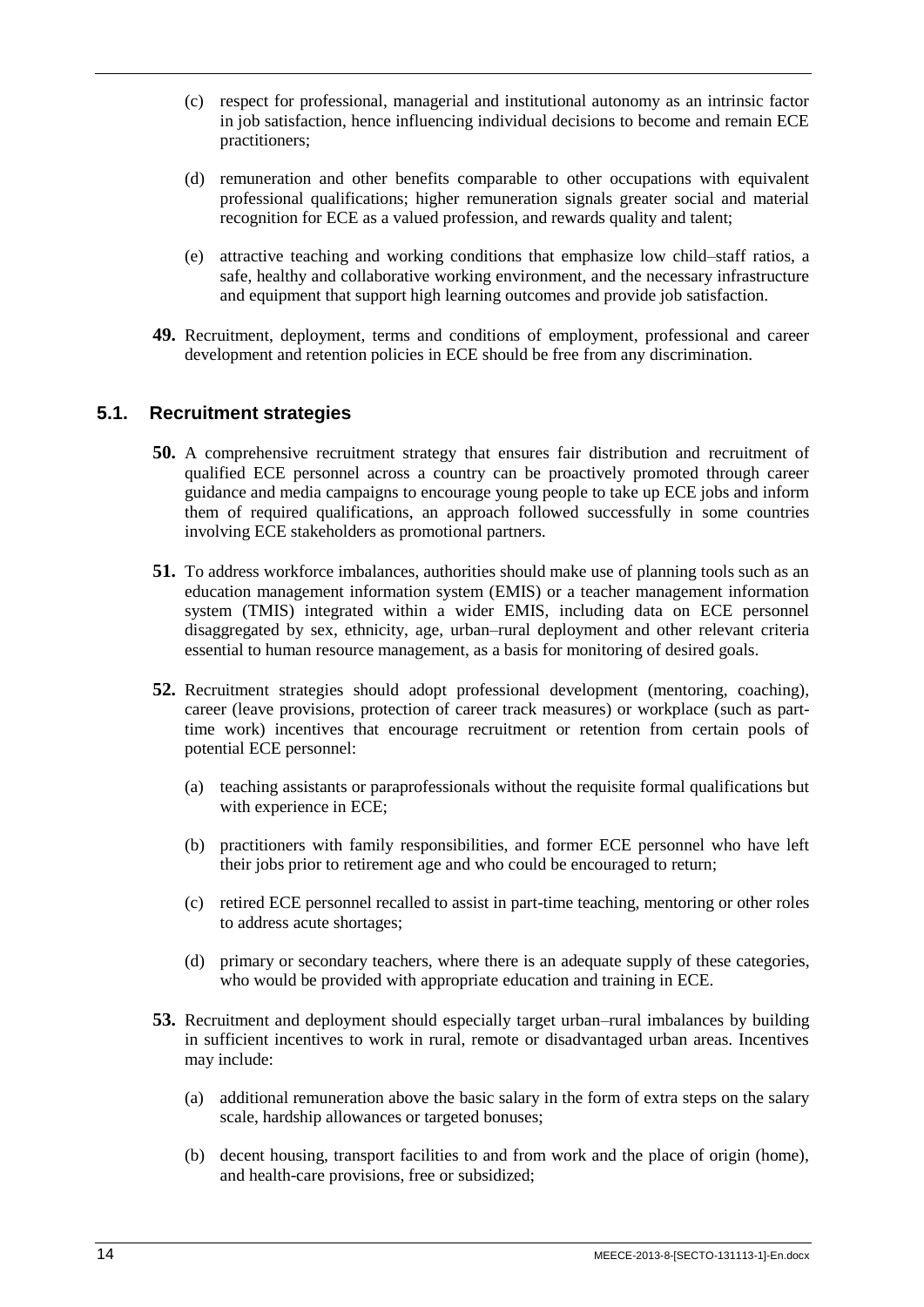- (c) social and care services for children, elderly and people with disabilities, which can help ECE personnel meet their family responsibilities;
- (d) physical security provisions where warranted for both women and men staff;
- (e) guaranteed professional development opportunities in rural, remote or disadvantaged areas and additional leave and transport provisions for personnel to and from urban areas;
- (f) fast-track career incentives, including accelerated promotion and rotation or transfer provisions.
- **54.** Efforts to serve rural and remote areas can also focus on training and recruiting qualified staff from such areas. In such cases, measures need to be taken to support training in urban locations (transport, housing, training fees) and provide guidance for redeployment in rural areas, along with some or all of the possible incentives outlined in paragraph 53. Authorities and employers may also consider training and engagement of locally recruited staff who might not meet the established recruitment criteria. Means to do so include regionally or locally based training centres<sup>4</sup> that admit local ECE practitioner candidates who agree to work in their locality or the area served by the centre, or relaxed admission standards for national training programmes and bursaries to support poor candidates from rural villages who will return to their homes. Guarantees for initial education and training and professional development to maintain professional standards are key to the success of such strategies.
- **55.** Decent working and learning conditions in rural, remote or disadvantaged areas often depend on community support to provide appropriate infrastructure, housing and access to power and water. Authorities may consider initiatives that support community efforts to recruit ECE personnel.

### <span id="page-22-0"></span>**5.2. Ensuring diversity**

- **56.** Sound ECE personnel recruitment strategies need to address gender disparities in an education sector that has been predominantly female. Meeting this goal requires a strategic plan with time-specific benchmarks for the percentage of male personnel in ECE that is proactively promoted, monitored and applied, combined with special career and other incentives, including:
	- (a) care-based activities or previous work experiences that can be validated for purposes of admission to ECE training programmes and subsequent work as qualified practitioners, assistant or auxiliary staff;
	- (b) training bursaries or scholarships, or low- or zero-interest loans, for male candidates;
	- (c) public relations campaigns promoting ECE as suitable work for men, as well as women.
- **57.** In the interests of access and quality outcomes for children of minority, multi-ethnic, migrant, indigenous or different home-language backgrounds, and the benefits of diversity for "mainstream" communities, a multi-ethnic, multicultural and linguistically

 $4$  Given resource constraints, such centres could be mixed – for primary and ECE staff – provided that there is a dedicated ECE component of education and training.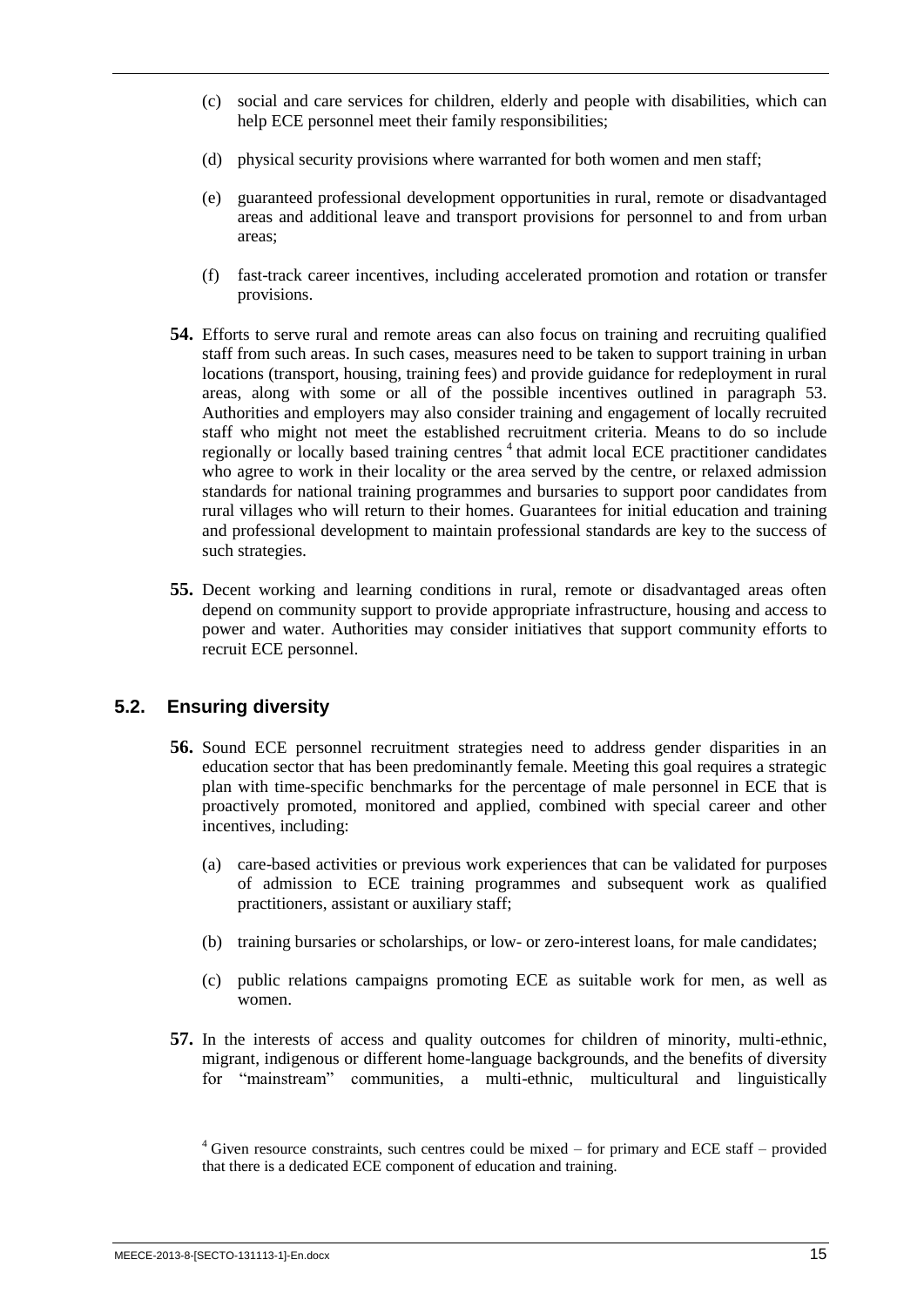representative ECE workforce is desirable. Recruitment policies and strategies should therefore encourage the employment of ECE personnel from diverse origins, including through:

- (a) a strategic plan with recruitment benchmarks over time that is promoted, monitored and adjusted as necessary;
- (b) positive action recruitment criteria, such as validation of care-based activities or previous work experience and relaxed criteria for purposes of admission to ECE training programmes;
- (c) training bursaries or scholarships, or low- or zero-interest loans, for under-represented groups;
- (d) accelerated career and other professional incentives, with special attention to targeted measures to upgrade teaching assistants with few or no formal qualifications to fully qualified ECE practitioner positions by means of greater access to professional development programmes (accommodation for simultaneous study and work, financial incentives);
- (e) hiring bilingual teaching assistants to assist monolingual staff.

Positive action measures in favour of ECE personnel with diverse backgrounds should be applied with the necessary precautions to ensure their initial education and training and professional development in conformity with the established professional standards.

**58.** Countries with indigenous and tribal peoples should consider devising and implementing ECE policies that take into account the principles set out in Part VI of the ILO Indigenous and Tribal Peoples Convention, 1989 (No. 169), where ratified. Such policies should, inter alia, address the needs and value systems of indigenous and tribal peoples, and allow children to be taught in their own indigenous language or in the language most commonly used by the group to which they belong. ECE curricula and pedagogy should respect the culture and customs of indigenous and tribal peoples, and address the elimination of discrimination against them.

#### <span id="page-23-0"></span>**5.3. Management of deployment**

- **59.** According to whether ECE personnel are recruited and employed at central, regional or local level or at institutional level, the public or private employer should design and apply a transparent, equitable and efficient system for deployment of personnel that takes account of individual and overall service needs, including the following provisions:
	- (a) criteria for beginning and end of career assignments, including clear post or job descriptions and classifications;
	- (b) criteria and procedures for transfer between education jurisdictions or institutions;
	- (c) professional and material incentives for service in rural, remote, or disadvantaged rural or urban areas;
	- (d) particular needs of: men and women with family responsibilities, particularly with children of or below school age; single women and men; ethnic minority personnel (including those facing potential personal security issues); disabled staff; and those living with HIV/AIDS (appropriate infrastructure, access to support and medical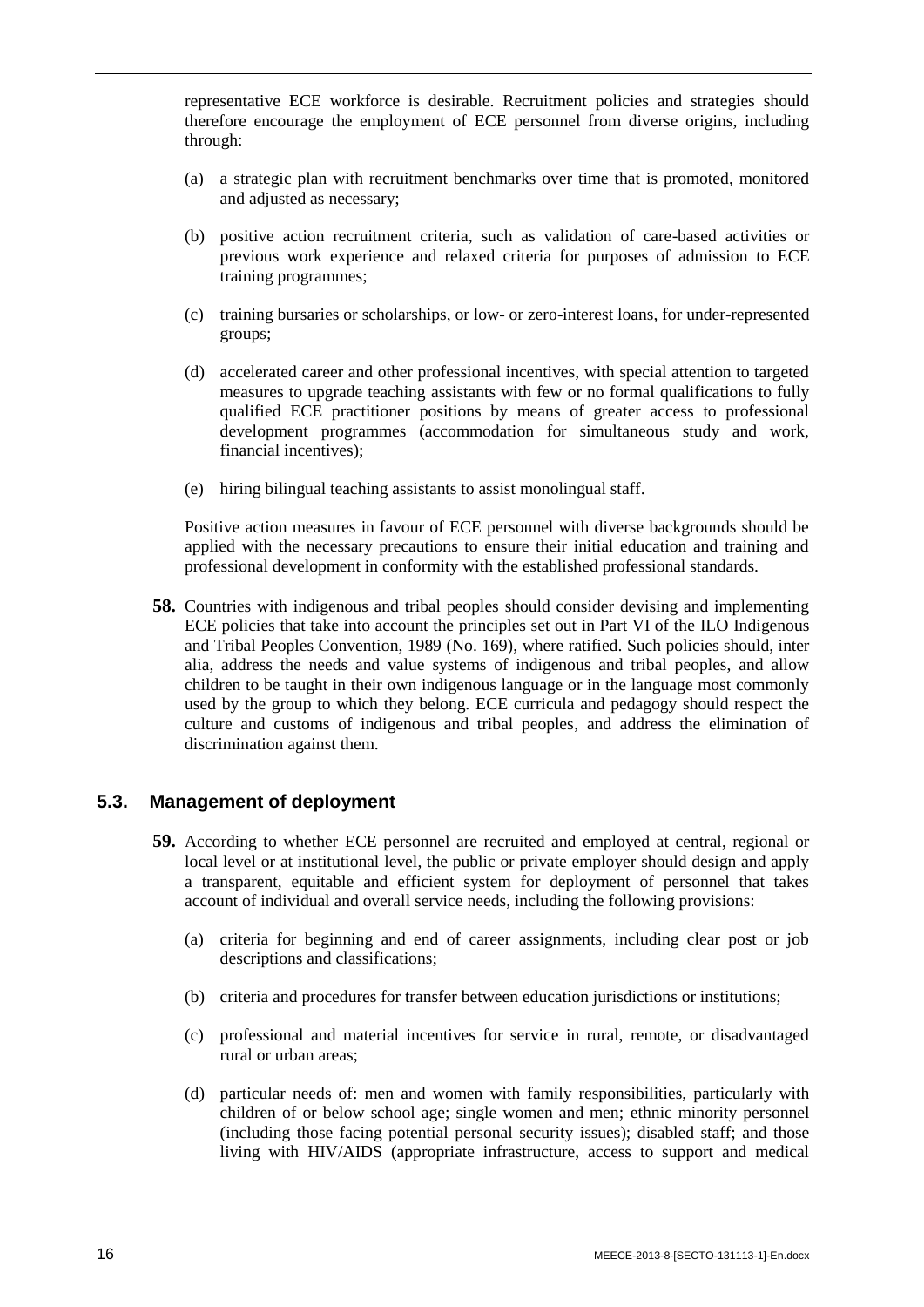facilities). Couples separated by distance should be brought together to ensure family cohesion.

**60.** Deployment planning and decisions in ECE can be greatly assisted by an effective EMIS or TMIS (see paragraph 51). Especially where education systems are decentralized, good systems and mechanisms for communication, coordination and interactions between inspectors and national, district and local management will also facilitate decision-making in the light of individual interests and service needs. Human resource managers should provide clear information to ECE personnel regarding the mechanisms and criteria for deployment and transfer at the beginning of a teaching career and thereafter on request.

#### <span id="page-24-0"></span>**5.4. Background checks and vetting**

**61.** Given the sensitive nature of work with young children, as part of due diligence, ECE authorities and employers should establish requirements and procedures for background checks or vetting of all ECE personnel before employment in relation to child abuse, sexual or other criminal or professional violations that make candidates unsuitable to work with children. Such procedures may be carried out by dedicated agencies or bodies within ECE licensing authorities or by law enforcement agencies, and assume greater importance in decentralized systems in support of local or institutional managers considering transfer or returnee candidates. Candidates for ECE jobs should have access to background checks and the right to appeal against incorrect information as part of due process.

#### <span id="page-24-1"></span>**5.5. Induction**

- **62.** Sound induction plans and management support, including mentoring, for new ECE personnel, including those returning to the profession after a career break, are needed to ensure successful beginnings in first or renewed assignments and retention of staff. Adequate induction and support for teaching in the specific contexts of rural, remote and minority population areas is particularly recommended, and should be integrated with deployment plans for such areas.
- **63.** Induction and training programmes may be developed in cooperation with the trainee/worker in the form of a career entry profile or career entry portfolio to identify strengths and developmental needs, setting targets and goals to encourage reflection on professional practice and development so as to better connect the initial preparation for ECE work with the first assignment and later professional development.
- **64.** Effective induction, mentoring and management support for new and returning personnel require solid training of the experienced staff and ECE managers for these roles, time off from regular working assignments for mentors and managers and those benefiting from the induction or mentoring, and recognition and support from ECE authorities and employers.

### <span id="page-24-2"></span>**5.6. Mobility**

**65.** Professional mobility of ECE personnel within ECE systems or between institutions or other workplaces can be beneficial to professional career development and motivation, and can enrich leadership or pedagogical approaches and skills in the interest of ECE quality. Such schemes can be especially beneficial between ECE and primary education or equivalent public or private workplaces. Public and private employers should encourage and make available as far as possible such opportunities through programmes that: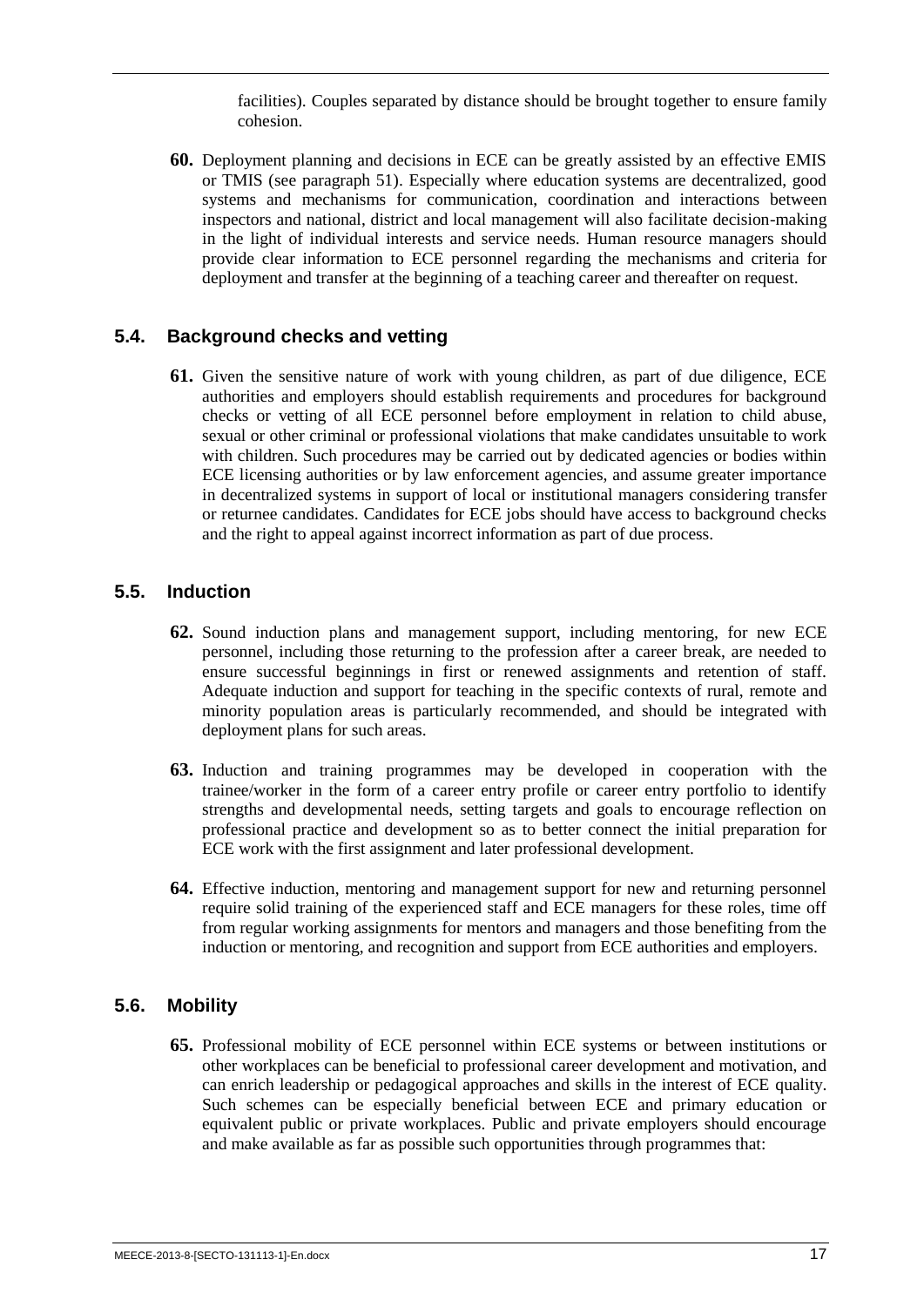- (a) are compatible with service needs and the different legal or administrative frameworks regulating transfers or mobility between public and private workplaces;
- (b) provide leave and financial incentives, including replacement or relief staff, that encourage detachments or other forms of workplace exchanges for professional development and enhanced competencies;
- (c) ensure the protection of acquired terms and conditions of employment, including guarantees of return to the previous or an equivalent post;
- (d) offer opportunities to share knowledge and skills gained from such experiences among ECE personnel.
- **66.** Cross-border regional or international mobility of ECE personnel may also offer professional enrichment opportunities and help meet shortages in receiving countries. Staff employed from another country should meet the requisite professional standards of the receiving country established by the relevant authority and should be guaranteed the same employment terms and conditions as nationals with equivalent qualifications in accordance with national law and regulation.

## <span id="page-25-0"></span>**6. Professional and career development**

## <span id="page-25-1"></span>**6.1. Continual professional development (CPD)**

- **67.** A strong body of evidence indicates that quality ECE services depend as much on comprehensive, career-long CPD for all staff as on initial preparation for ECE work. For maximum effectiveness, CPD should be organized as a continuum linked to:
	- (a) initial education and training;
	- (b) entry into careers or jobs through induction and mentoring, or renewal through licensing or accreditation;
	- (c) new or more appropriate learning practices, leadership and support skills, respectively, for practitioners, ECE leaders and teaching support staff derived from ongoing institution-based practitioner training or specialist research;
	- (d) appraisal and career development.
- **68.** Practitioner training policies and programmes need to increase CPD provision, especially in remote and disadvantaged areas and for those working with disadvantaged, marginalized and vulnerable populations, where initial preparation may be weakest and the need for support greatest. Where resources are limited, the gap can be partly filled through cascade methods using experienced national or regional trainers to train trainers who will share professional development knowledge and skills with local levels or institutions.
- **69.** Comprehensive CPD that reaches all ECE personnel requires policies and sufficient investments to ensure to the greatest extent possible:
	- (a) professional development free of charge, and where this is not possible on a costsharing basis that does not inhibit access for ECE personnel with low incomes; costsharing should be based on a consistent fee structure of CPD services to the greatest extent possible;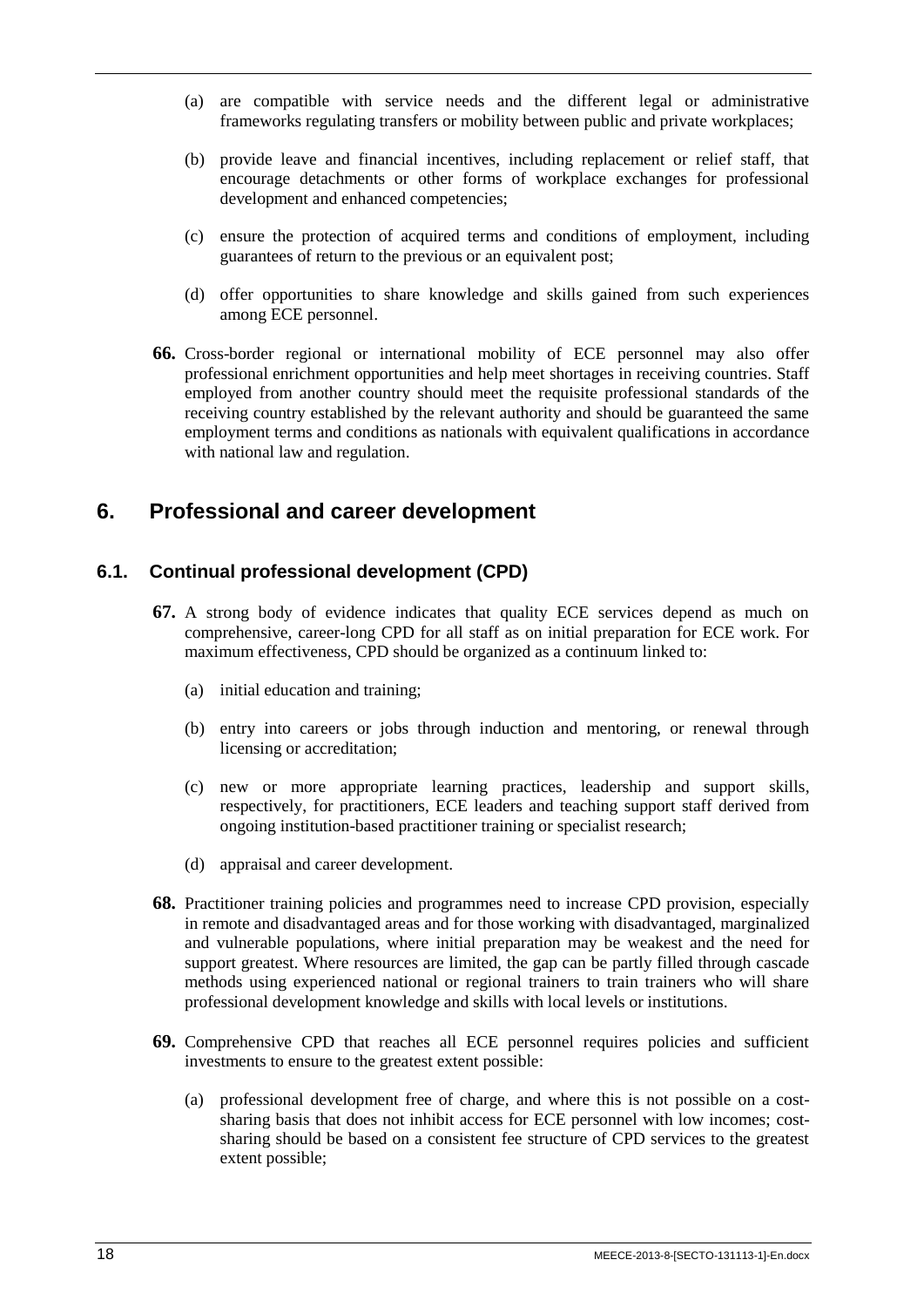- (b) a guaranteed number of professional development days per year;
- (c) adequate non-contact time for professional development recipients and providers, including for induction and mentoring and on-site or centre-based training;
- (d) leave time for professional development provided outside the ECE institution;
- (e) substitute or relief staff for those on leave, or reorganization of work time that does not unduly increase the working hours or reduce the quality of service provided by staff not on professional development leave;
- (f) equitable access to CPD to all regions, including remote areas.

To these ends, education authorities may consider fixing benchmarks for investment in CPD of up to 1 per cent of the overall staff payroll of the ECE system or institution, and ensure investment and provision in all jurisdictions, including those with lower resources.

- **70.** ECE authorities and employers should actively involve ECE staff and the organizations representing them in determining the goals, objectives and content of CPD activities. They should also associate CPD provided directly by ECE personnel organizations with overall professional development efforts.
- **71.** To further promote CPD, ECE personnel, especially those who have not attained full qualifications, could be required to complete professional development during their careers as a condition of continued licensing or accreditation by the appropriate professional agency or body. Mandatory professional development should not be subject to staff financial contributions and the constraints of family responsibilities that would inhibit participation.
- **72.** CPD can be delivered through a variety of approaches, such as external training, in-service training, research, peer-to-peer knowledge sharing and support, Internet-based training, and blended methodologies.

### <span id="page-26-0"></span>**6.2. Reflective practice**

- **73.** Reflective practice iterative critical reflection on past practice and adaption of practice in light of lessons learned – constitutes an essential strategy in establishing effective ECE learning practices. Evidence suggests that ECE personnel can substantially enhance their reflective practices through participating in CPD programmes within the framework of practice-based research, action research projects and knowledge sharing. Two approaches have proven useful: institutional professional development initiatives supported by ECE leaders, which can enhance the quality of teamwork between (for example) ECE educators and assistants and improve pedagogical practices at centre or school level; and opportunities for exchanges of good practice among teachers and support staff through networks of ECE providers. Elements for successful realization of these goals include:
	- (a) organization of working time to allow the necessary non-contact time within overall working hour obligations;
	- (b) designation of a pedagogical coordinator or adviser to support the team in developing their professional competences;
	- (c) leave time and encouragement to participate in professional knowledge sharing of professional associations and ECE networks. Where possible, web-based practitioners' networks can allow for knowledge sharing in an efficient manner.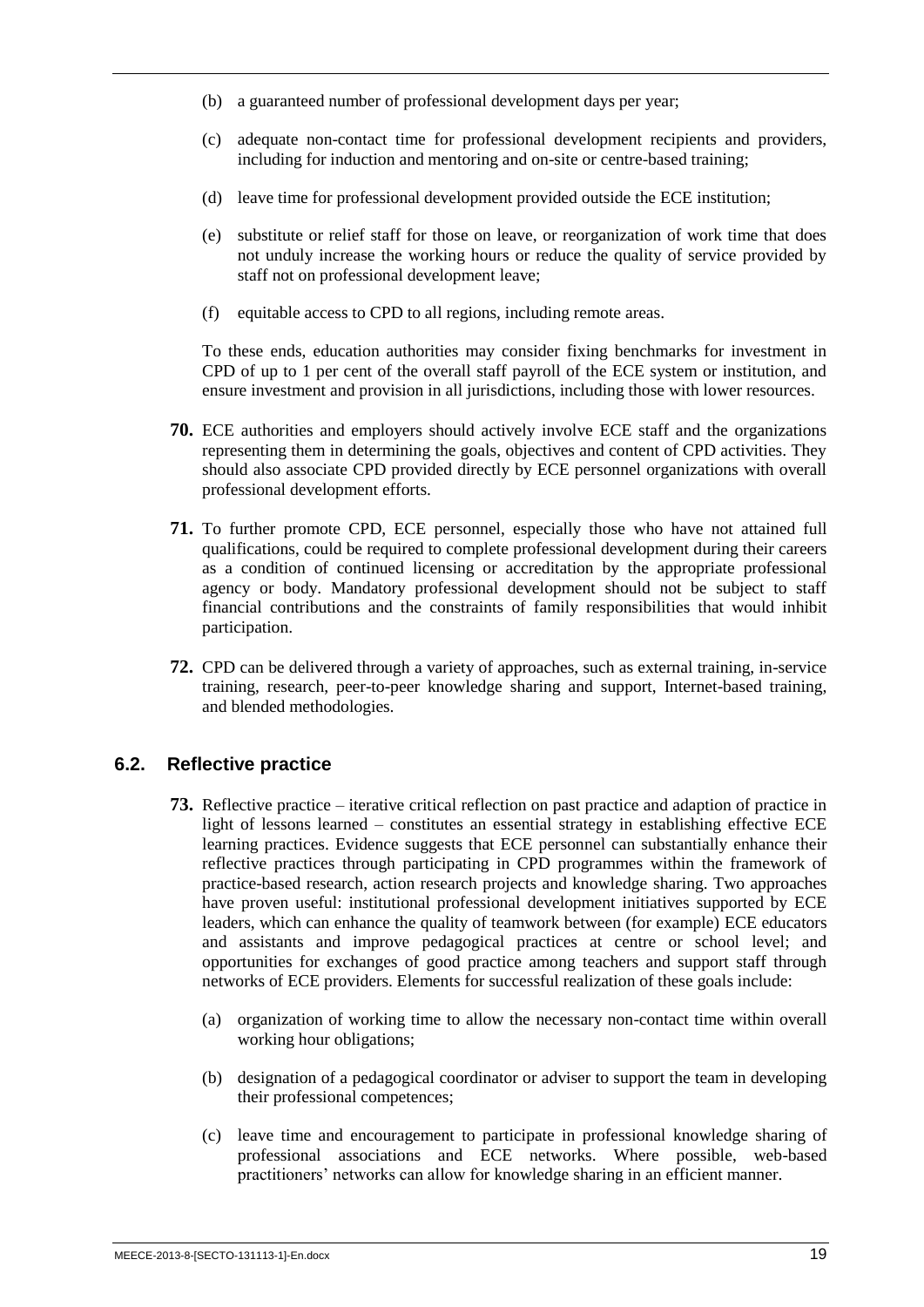### <span id="page-27-0"></span>**6.3. Career development**

- **74.** As part of comprehensive ECE practitioner recruitment, retention and development policies, public and private employers should develop and apply clear career paths and a diversified structure, which permit staff mobility in response to individual staff needs and motivations, as well as service needs. Career structures should:
	- (a) to the greatest extent possible, allow horizontal mobility (between ECE jurisdictions or institutions and levels of education, notably primary to ECE and back, or to specialist technical jobs such as curricula developers or pedagogical advisers for qualified ECE personnel) and vertical mobility (promotion to fully qualified ECE practitioner status for less qualified support staff, or to posts of responsibility as ECE centre directors, system inspectors or senior management jobs for qualified personnel);
	- (b) be built around an agreed staff appraisal system;
	- (c) have transparent, equitable and merit-based criteria and procedures for career changes (based on consultations with organizations representing ECE personnel) that avoid direct or indirect discrimination and favour desired ECE competencies and skills; particular attention should be paid to criteria and procedures that permit more gender balance in practitioner, management and leadership posts in ECE;
	- (d) reward professional development, including self-initiated professional development, relevant prior learning experiences, and decisions to take up positions in rural, remote or disadvantaged areas.
- **75.** A professional career in ECE should normally commence with a probationary period, which provides an opportunity for initiation of the entrant into work requirements, assessing aptitudes for the job, meeting and maintaining professional standards and ethics, and assistance in developing professional proficiency. Where applicable, final certification or accreditation may validate successful completion of a probationary period. The duration and conditions for successfully completing probation based on professional competence should be known in advance, and provision made for appeal of unfavourable decisions, associated with remedial professional development to address appraised weaknesses.
- **76.** To the greatest extent possible, a unified career structure encompassing ECE and primary education, management and support staff should be envisaged in the interest of mobility and enriched ECE learning practices.

## <span id="page-27-1"></span>**6.4. Other retention incentives**

- **77.** Where appropriate, special non-monetary awards or recognition of outstanding performance in ECE work can be developed by education authorities and employers as a means of encouraging and rewarding professional competency and dedication. Such incentives can include participation in national, regional or international meetings and CPD opportunities, and recognition as master ECE practitioners. Such awards should be based on child-oriented criteria developed together with ECE personnel and stakeholders.
- **78.** Beyond individual incentives, the development and retention of a qualified ECE workforce require the cultivation of a professional identity and respect from other practitioners, parents and the community for ECE workers. Support for professional organizations and development of professional standards is one step in this direction. Proactive publicity campaigns highlighting the importance of ECE work and measures to reinforce a positive image of ECE workers could also be considered.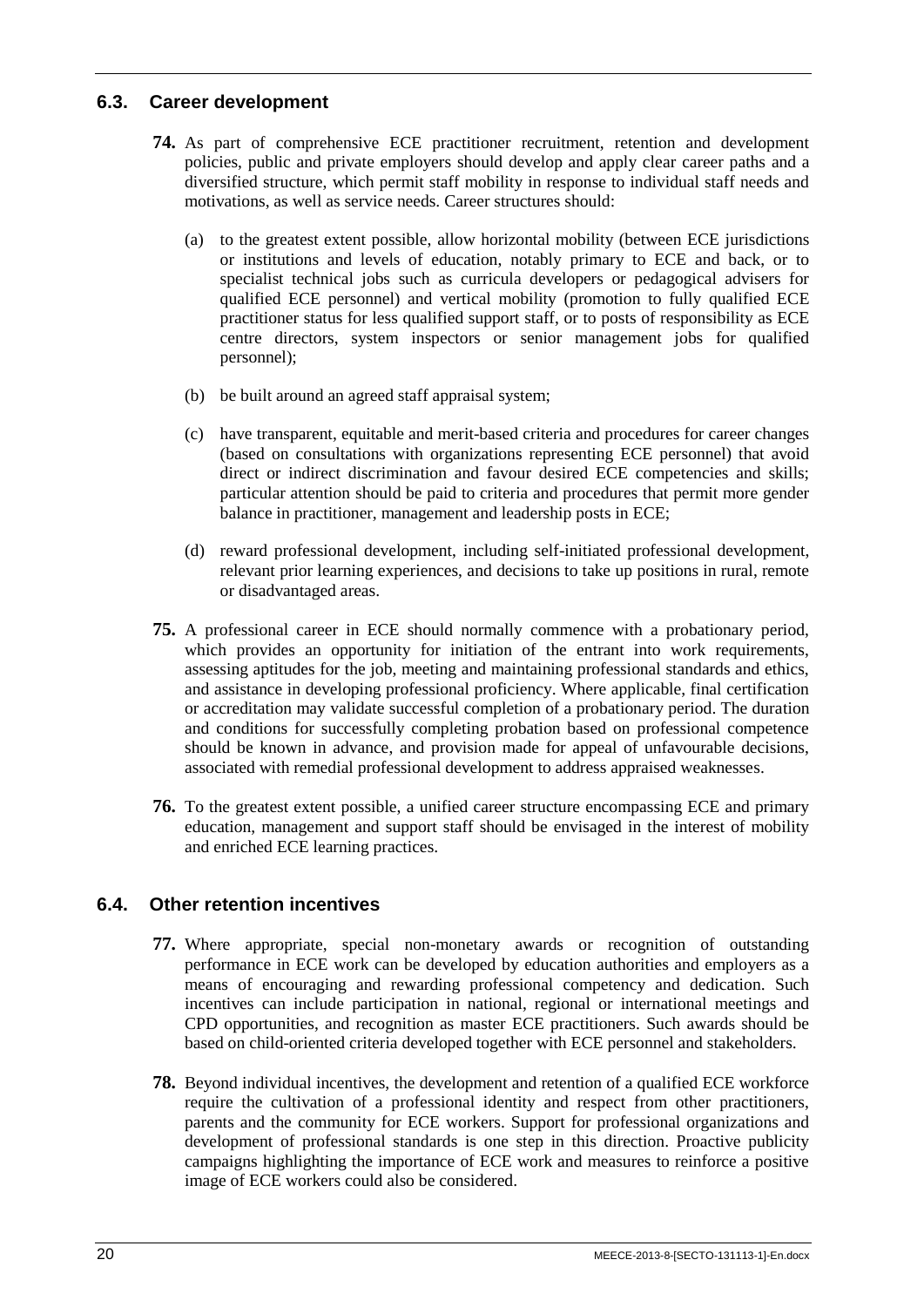## <span id="page-28-0"></span>**7. Employment terms and conditions**

## <span id="page-28-1"></span>**7.1. Remuneration**

- **79.** Current remuneration levels of ECE personnel do not always reflect the importance of work in this increasingly vital education sector. ECE employers should seek to define and implement remuneration policies and levels based on key guiding principles:
	- (a) base salaries and overall remuneration should reflect the importance attached to ECE in relation to national income levels;
	- (b) remuneration should be adjusted as needed to a level that provides a decent standard of living in the area of work concerned;
	- (c) remuneration should be set at the same level as the equivalent job in primary education with similar qualifications and competency requirements (comparator professions), whether through separate or unified salary scales;
	- (d) remuneration levels should correspond to the responsibilities of the ECE job (competencies and skills required) as set out in job descriptions objectively defined through systematic evaluation or appraisals of the work to be performed;
	- (e) equal remuneration for men and women workers for work of equal value.
- **80.** As far as possible, salary levels and their periodic adjustment to reflect increases in relevant income levels or costs in the standard of living should be established on the basis of negotiations or collective bargaining agreements derived from social dialogue between employers and organizations representing ECE personnel. Where remuneration structures and levels are fixed by legislation or regulation, this should be done after consultations with representatives of employers and ECE personnel.
- **81.** In the absence of a social dialogue mechanism to determine remuneration, ECE authorities should consider a national, regional or local minimum wage or equivalent salary "floor" mechanism linked to agreed professional qualification standards, particularly for the lowest-paid staff categories, in order to help realize the guiding principles for remuneration. To this end, the relevant ECE authority may need to establish a special fund as part of ECE financing, which provides the necessary tax incentives or direct grants that assist smaller or relatively under-resourced centres, especially to meet staff compensation standards.
- **82.** Working hours, including evening or weekend shifts, in excess of the normal working week should be compensated by overtime pay, which should be set according to prevailing regulations or practices concerning overtime remuneration. In the case of work performed on a weekly rest day or excessive overtime hours, a compensatory rest period should be provided.
- **83.** Contracts for ECE personnel should clearly set out wages.
- **84.** In addition to appropriate salary structures and levels relevant to ECE teaching and learning objectives, it is important for ECE authorities and employers to ensure efficient salary management by avoiding fraudulent or non-existent staff payments ("ghost" staff or centres), late payments that may occur in rural and remote areas, and overly centralized payment procedures (requirements for ECE personnel to collect salaries from offices in rural areas where transport is poor, for example). More efficient salary administration can be obtained through a workable and up-to-date EMIS or TMIS where possible, periodic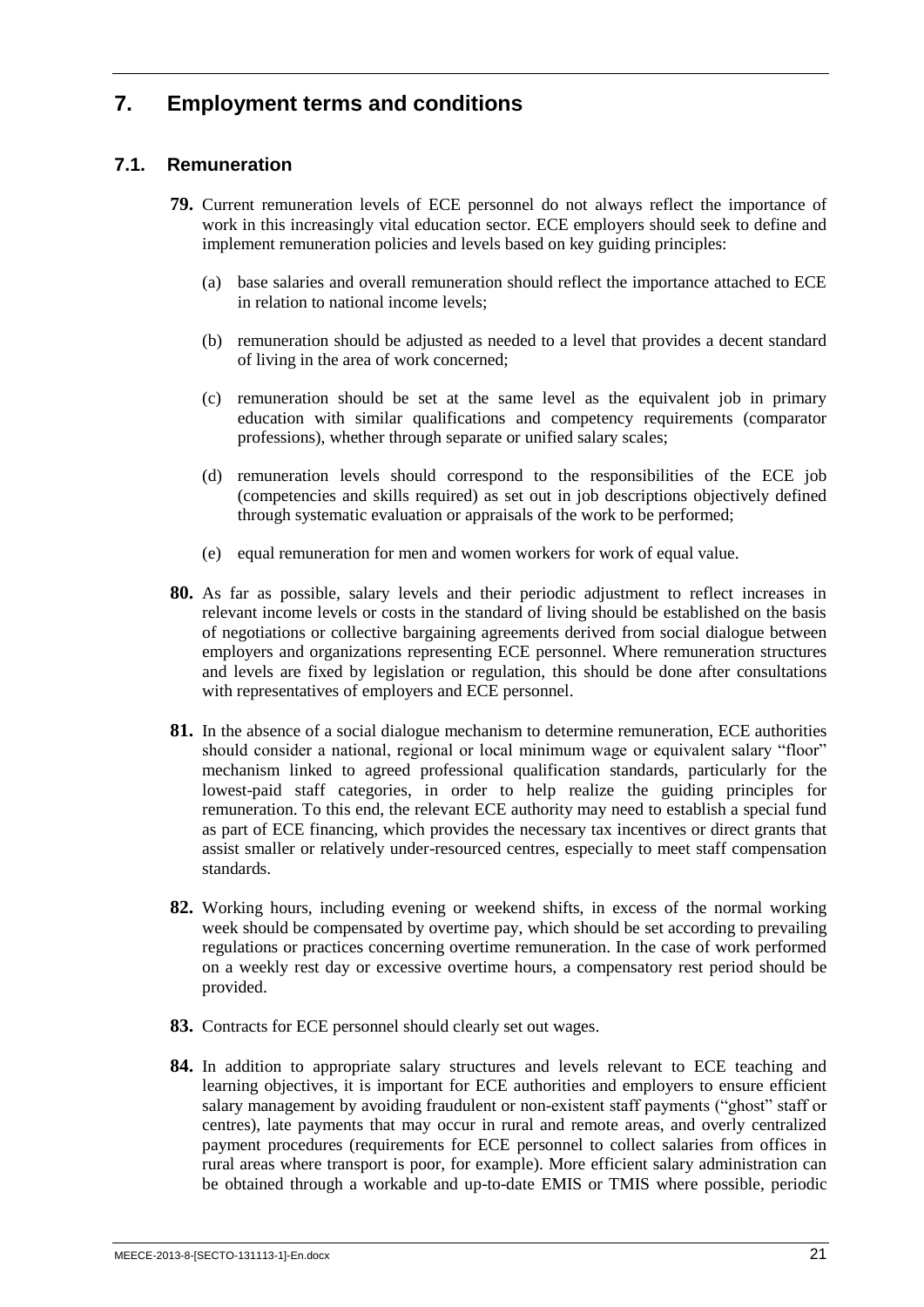audits to clean up payroll practices, and alternative forms of payment through bank accounts (via mobile phones, for example).

### <span id="page-29-0"></span>**7.2. Other financial incentives**

- **85.** As practiced by public and private employers in some countries, as far as possible, means should be applied in line with national and, where applicable, international wage-fixing standards and service needs to compensate ECE personnel above the base salary for responsibilities, in addition to normal duties or as part of targeted recruitment or retention strategies, including:
	- (a) salary adjustments or targeted allowance for extra management or learning support responsibilities (unit heads, lead or mentor teachers, instructional and induction coaches, curriculum developers, pedagogic advisers) or for work in specialized or shortage areas (bilingual ECE personnel and those working with disabled, migrant or indigenous populations);
	- (b) additional holidays or other paid leave for qualified, experienced older personnel;
	- (c) long-term service awards;
	- (d) incentives in line with policies to recruit qualified ECE personnel to rural and remote areas.

#### <span id="page-29-1"></span>**7.3. Employment relationships and contracts**

- **86.** ECE personnel can be employed on employment contracts that comply with national law and practice and provide decent work.
- **87.** Once they have passed probationary periods and licensing or accreditation requirements, staff should benefit from an open-ended contract that optimizes stability and commitment to ECE service, subject to renewal of professional standards set by licensing or accreditation authorities and fulfilment of professional conduct standards established by systemic or institutional regulations. Home-based providers should have rights of association and a decent income. ECE personnel should be adequately protected against arbitrary or biased action affecting their employment relationship, notably through transparent and equitable disciplinary procedures.
- **88.** Stable employment provisions should be encouraged, as far as possible, especially in the context of restructuring for financial, demographic or other reasons. These may include:
	- (a) protective "ring-fencing" of essential ECE jobs, especially in times of public service budget restrictions;
	- (b) as far as possible, deployment to other jobs within an education system or institution commensurate with staff qualifications and experience, accompanied by retraining programmes where necessary;
	- (c) in consultation with representatives of private and non-profit providers and ECE personnel, application of innovative plans for redeployment of staff from small and under-resourced centres that are closed for economic or structural reasons to other ECE jobs; these might include ECE job exchanges or networks and tax incentives for hiring unemployed staff.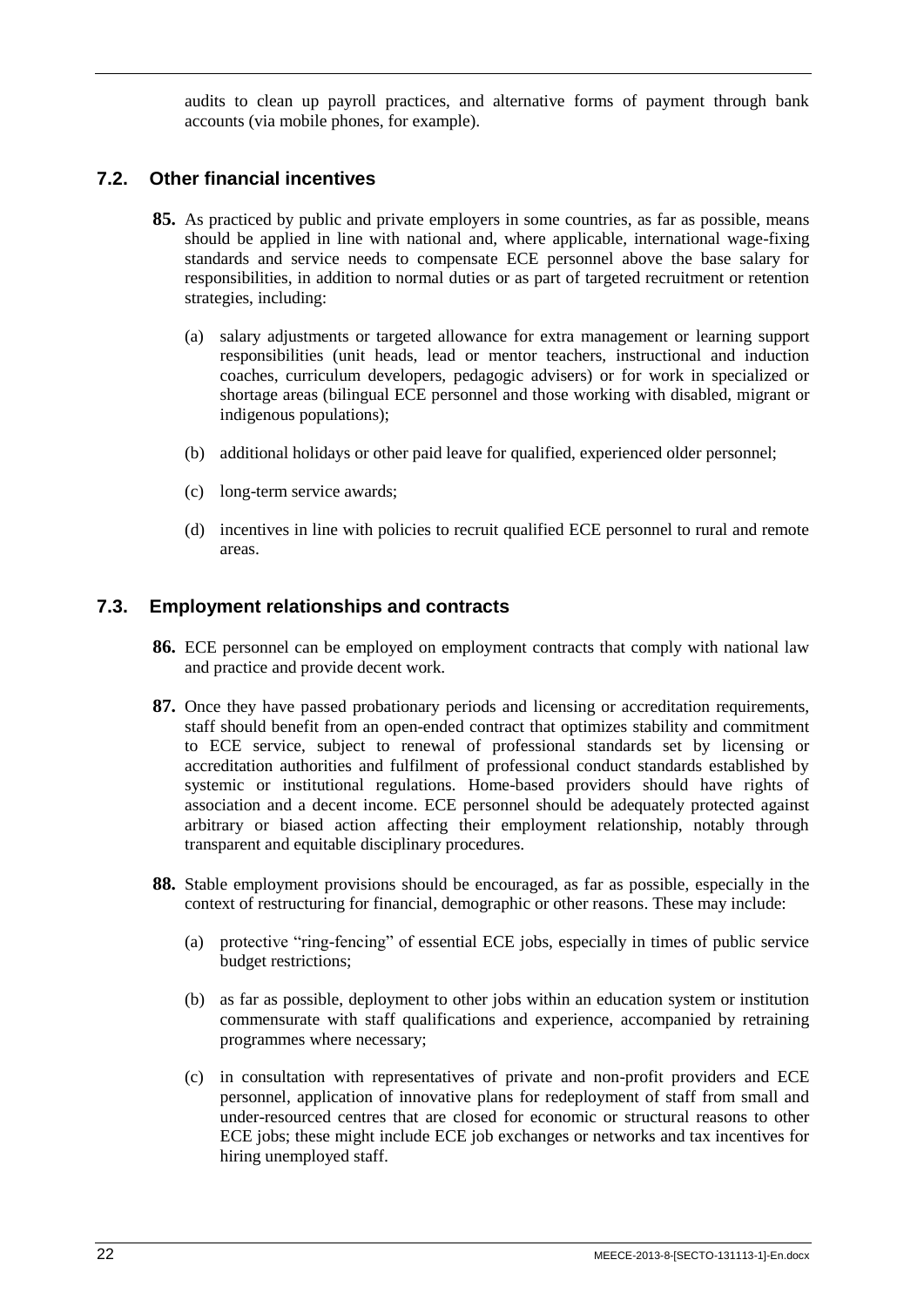- **89.** In line with concepts of greater professionalism and employment stability, ECE authorities and employers should promote stable employment and, as far as possible, direct employment relationships.
- **90.** ECE personnel should enjoy protection from unjustified termination as set out in international standards, including appeals procedures to an impartial body. ECE personnel should be entitled to a reasonable period of notice of termination or compensation in lieu thereof, unless they are guilty of serious misconduct (see section 7.4). In accordance with national law and practice, terminated ECE workers should be provided with severance allowance, determined according to level of wages and length of service, or unemployment benefits, as set out in national social security systems.

### <span id="page-30-0"></span>**7.4. Disciplinary procedures**

- **91.** Disciplinary procedures should be in place to deal with misconduct on the part of any ECE personnel, based on clearly defined grounds and procedures, and involving the authorities competent to decide on sanctions. These will include provision to dismiss in accordance with national law and practice. Legislation or regulation should distinguish between dismissal from a particular position or centre and loss of permanent accreditation if already obtained. Where ECE personnel request an organization to represent them, then such an organization should be consulted on and involved in the disciplinary mechanisms. Equitable safeguards in line with due process should be in place, including:
	- (a) the right to full information on allegations, grounds, possible consequences and relevant evidence;
	- (b) time to prepare defence, and representation of the staff member's choice;
	- (c) the right to participate at all stages, including hearings;
	- (d) confidentiality in the proceedings and outcomes unless the staff member requests public disclosure, prohibition from further work in ECE is decided, or the protection of early childhood learners so requires;
	- (e) the right to have decisions and reasons for them in writing and to appeal to the highest decision-making body.
- **92.** Effective appeal procedures should be in place for staff who have been dismissed or to appeal against removal of permanent status or accreditation as an ECE practitioner. As with appointment, appeals bodies should be composed of impartial, well-trained individuals, selected on principles of diversity, and remunerated at a level that removes the risk of corruption.

### <span id="page-30-1"></span>**7.5. Part-time work**

- **93.** Employers may provide part-time work opportunities based on:
	- (a) the same stable employment provisions as for full-time staff with similar qualifications;
	- (b) the same remuneration on a proportionate basis and the same basic employment conditions as those of full-time staff, including opportunities for career progression (promotions), working time (planning, preparation, assessment and non-teaching duties), and safety and health;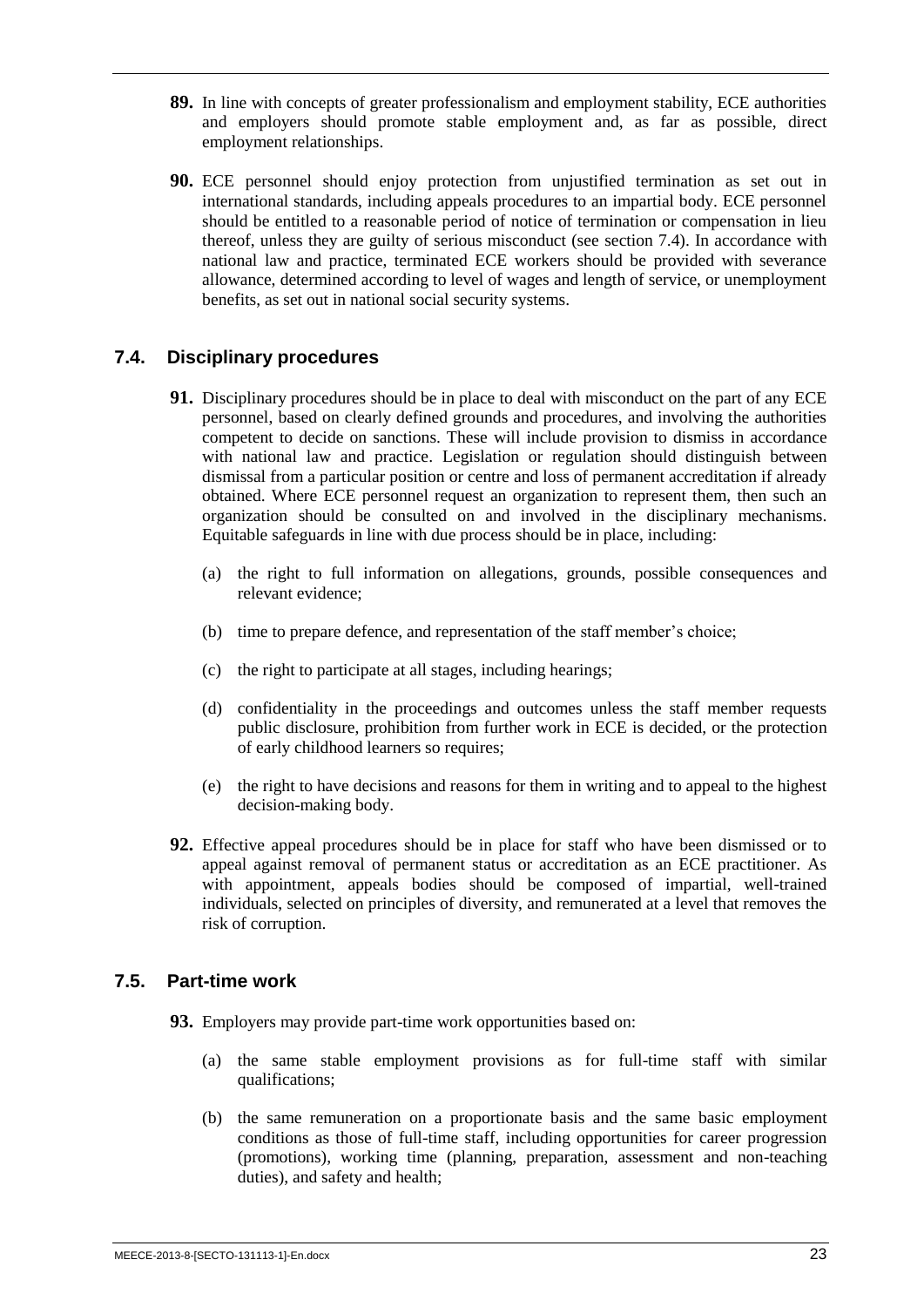- (c) leave conditions that correspond to those of full-time staff, subject to the same eligibility requirements on a proportionate basis;
- (d) social security benefits, where they exist, including pensions, equivalent to those of comparable full-time workers; and determined in proportion to hours of work, contributions or earnings;
- (e) the same rights at work as full-time staff.
- **94.** Part-time work should be offered as an incentive for ECE personnel looking for such work. It should not be used as a means of achieving cost savings and denying full-time entitlements and benefits.
- **95.** ECE employers may also meet service requirements and provide flexible working-time benefits for their staff through job sharing by ECE personnel, who take joint responsibility for a full-time post and the accompanying duties and responsibilities. Job-sharers would be expected to organize the division of the required tasks that make up the job between themselves in agreement with ECE centre management.
- **96.** ECE employers should, to the extent possible, take measures to allow transfers from fulltime to part-time work or vice versa, in accordance with national law and practice and by mutual agreement between the employer and personnel.

### <span id="page-31-0"></span>**7.6. Auxiliary and paraprofessional staff**

**97.** Although acting in key roles in very early years education, auxiliary staff can be among the lowest qualified and paid staff in ECE, resulting in very high turnover rates that do not favour quality education. A key policy consideration for education authorities and ECE employers is to define: (a) clear and appropriate roles and responsibilities; (b) the skills and knowledge required to fulfil those roles and responsibilities; and (c) the training required to ensure the acquisition of skills and knowledge. This could entail raising qualification levels and incentives of such staff through greater investment in training and professional development, linked to better remuneration, where necessary through minimum wage or other salary floor mechanisms. Other measures can include requiring qualified personnel to support auxiliary staff engaged in teaching assistant roles. Consideration should be given to workforce strategies specifically targeted at improving terms and conditions for auxiliary and paraprofessional workers, implemented through regulations or negotiations with trade union organizations representing these staff.

### <span id="page-31-1"></span>**7.7. ECE leaders**

- **98.** Recognizing the importance of management and leadership excellence in ECE, education authorities and public and private employers should ensure that:
	- (a) initial preparation and professional development opportunities to prepare for their roles and responsibilities (see paragraph 39) are guaranteed to all managerial and leadership staff;
	- (b) remuneration is commensurate with their roles and responsibilities;
	- (c) managers and leaders also benefit from stable employment and have opportunities for job sharing and part-time working arrangements, provided that they can organize their work so as not to weaken ECE delivery;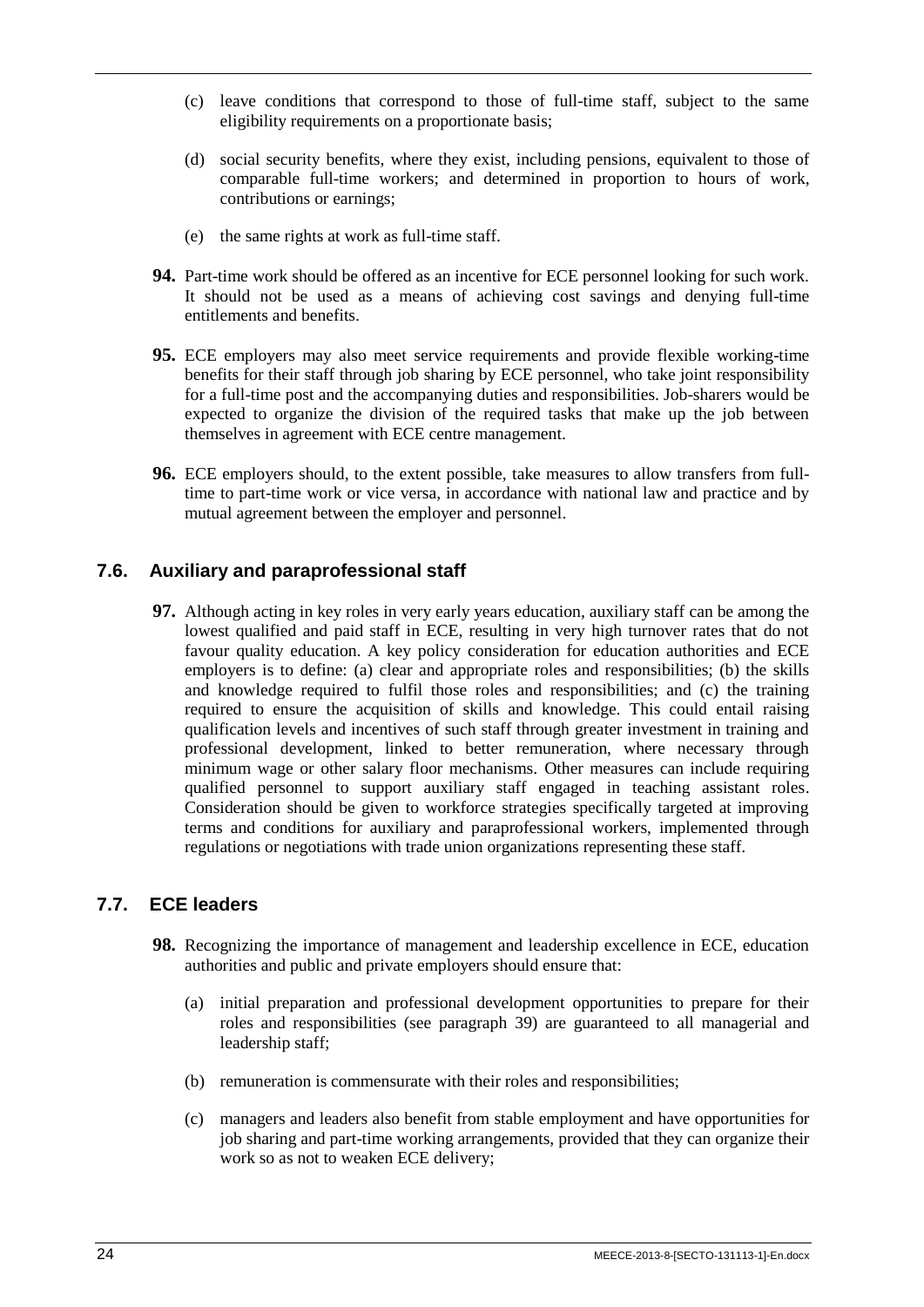- (d) in centres large enough to permit it, reduced teaching responsibilities are available for managers and leaders to accommodate their other responsibilities.
- **99.** To these ends, countries should consider specific leadership development programmes as part of overall ECE workforce strategies and national education management systems.

#### <span id="page-32-0"></span>**7.8. Leave**

- **100.** Paid leave is an important component of decent working conditions to ensure professional development and job satisfaction and to meet individual and service needs. Subject to the provisions determined by law, regulation or the outcomes of social dialogue mechanisms, including collective agreements where they exist, and under arrangements specified in employment contracts to meet service provision, public and private employers should provide leave arrangements to all ECE personnel for the following purposes:
	- (a) annual leave (holidays);
	- (b) sickness or injury;
	- (c) maternity and paternity leave;
	- (d) parental leave;
	- (e) emergency leave;
	- (f) professional or career development (or study leave).
- **101.** To ensure effective leave arrangements while meeting service requirements, public and private employers should ensure adequate overall staffing and a roster of qualified replacement staff.

#### <span id="page-32-1"></span>**7.9. ECE workers with family responsibilities**

- **102.** Family-friendly employment conditions can act as a powerful incentive in the recruitment of qualified ECE workers. Subject to national law and practice, and ratified international labour standards, such conditions can include:
	- (a) deployment to postings and transfer criteria that are compatible with family responsibilities;
	- (b) career structures that accommodate staff with family obligations for purposes of grade-level placement, salary and promotion;
	- (c) professional development opportunities that take account of family responsibilities;
	- (d) family-friendly working arrangements including, as appropriate, flexible working schedules, rest periods and holidays, provision of annual leave, short leave for emergencies, part time, flexitime, breastfeeding breaks, reduction of daily hours of work and of overtime and night work;
	- (e) maternity, paternity and parental leave, with employment protection and maintenance of seniority credits for career progression, pension benefits and the determination of any other employment rights;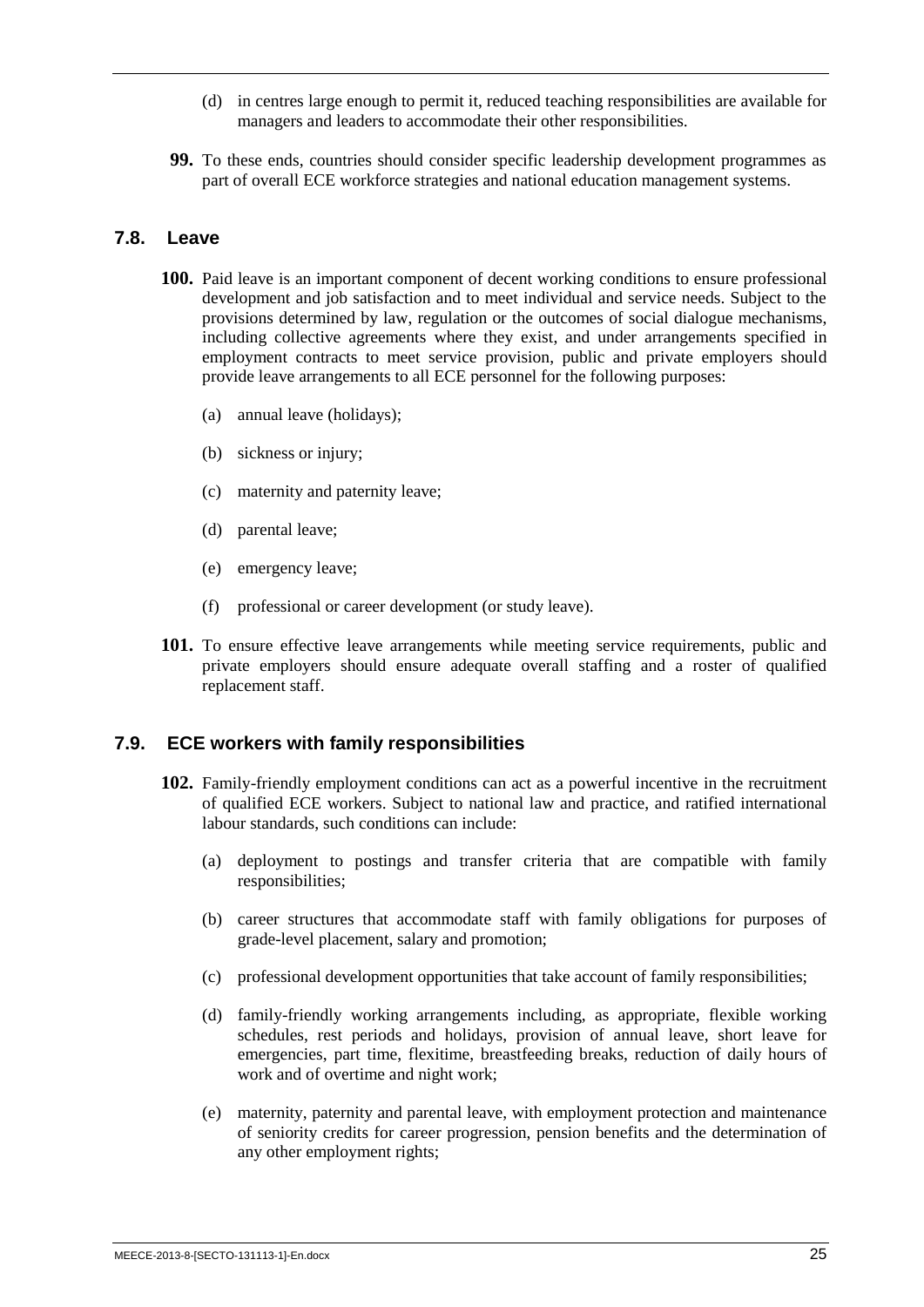- (f) childcare provisions in ECE or other workplace premises;
- (g) family allowances or other financial benefits not otherwise provided for by national schemes.

#### <span id="page-33-0"></span>**7.10. ECE personnel with disabilities and those living with HIV/AIDS**

- **103.** Consistent with principles of non-discrimination in employment matters and the HIV and AIDS Recommendation, 2010 (No. 200), terms and conditions for disabled ECE personnel and those living with HIV/AIDS should be clearly set out in administrative regulations or the outcomes of social dialogue mechanisms, including collective bargaining agreements where they exist, that will permit equal opportunity and productive employment of such staff in ECE settings. Terms and conditions should be aimed at creating:
	- (a) a caring and supportive environment guaranteeing physical access to facilities and flexible working arrangements where necessary for disabled staff, as well as the necessary social protection measures;
	- (b) care and support for staff living with HIV/AIDS, including reasonable accommodation<sup>5</sup> in the working environment, flexible working arrangements and reduced working hours, prevention programmes and universal precautions to reduce the risk of transmission, access to the necessary medical treatment and social protection, and confidentiality in workplace matters relating to their HIV/AIDS status.
- **104.** Education authorities, in consultation with organizations representing ECE personnel, employers, and recognized organizations representing disabled persons and those representing people living with HIV/AIDS, should design, elaborate and apply workplace policies that help to ensure healthy, safe and supportive working environments for disabled staff and those living with HIV/AIDS.

## <span id="page-33-1"></span>**8. Learning and teaching conditions**

**105.** Evidence increasingly supports the view that ECE personnel work best in conditions that promote effective, individualized learning and maximize the professional skills, time and teamwork spent on core teaching, learning, management and support responsibilities. <sup>6</sup>

## <span id="page-33-2"></span>**8.1. Working time**

**106.** As with remuneration, working time for ECE personnel should be aligned with that of primary education staff in the interests of a higher status and better teaching and learning conditions.

<sup>5</sup> For the purposes of these Guidelines, "reasonable accommodation" means any modification or adjustment to a job or to the workplace that is reasonably practicable and enables a disabled person or a person living with HIV or AIDS to have access to, or participate or advance in, employment.

<sup>6</sup> OECD (2012): *Starting Strong III*, Policy Levers 2 and 3; UNESCO (2007): *Strong Foundations: EFA Global Monitoring Report*, Chapter 6.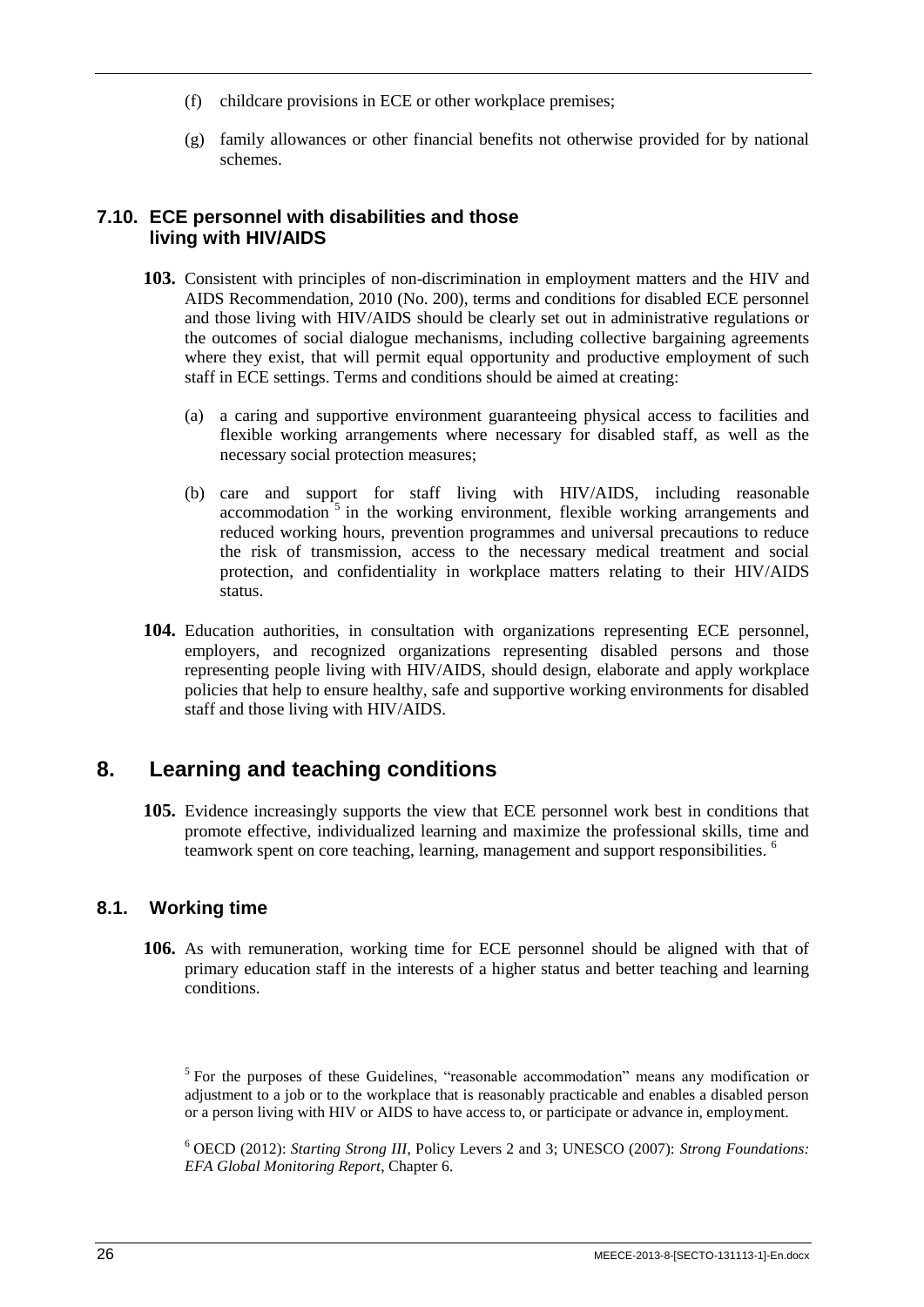- **107.** Working time should be established as part of negotiations on terms and conditions of employment with organizations representing ECE personnel or in the absence of elected representatives, with ECE personnel directly. Where national law and practice provide for the fixing of working time by special boards or other bodies, this should be done in consultation with representatives of employers and ECE personnel.
- **108.** When fixing total hours of work, account should be taken of the multiple components of work required of ECE personnel, including:
	- (a) instructional (contact) time according to the agreed learning programme;
	- (b) numbers of children a staff member is responsible for educating or supervising per day or week;
	- (c) preparation and planning time for instruction or managerial responsibilities, including teamwork;
	- (d) assessment of individual learning progress and of the overall learning programme of the ECE institution, including reflections on individual and team practice;
	- (e) supervision of children in activities other than core learning activities;
	- (f) centre-based and off-site professional development time;
	- (g) consultation time with parents and community representatives.
- **109.** Requirements for overall hours of work and any specific components should be clearly stated in and communicated through national law, regulation or collective agreements so as to ensure clarity for staff in regard to their rights and responsibilities and, where appropriate, to inform parents using ECE services of service operating hours.
- **110.** In fixing working time, it would be desirable to establish a fixed percentage of the overall working time obligations as non-contact time to favour preparation of learning activities, reflections on practice, team planning, and centre-based professional development.
- **111.** A fixed allocation of paid working hours or days per year should be allocated to all ECE staff for in-service professional development, especially where CPD is a requirement for the renewal of licensing or accreditation.
- **112.** In accordance with national law and practice, elected representatives of ECE personnel should be granted paid time off to participate in meetings of trade unions or organizations representing staff in such a manner as to avoid disrupting normal ECE services.
- **113.** Required hours of work should normally not exceed 40 hours per week, or the equivalent per month, in the interests of ECE personnel with family responsibilities, in order to have a healthy work–life balance and to avoid excessive workload leading to staff stress and reduced learning quality. Where overtime or night work is necessary or proposed by the public or private employer to meet service needs, it should be regulated and compensated at overtime rates or in the form of compensatory leave in accordance with national law and practice or the outcomes of social dialogue mechanisms, including collective agreements where they exist.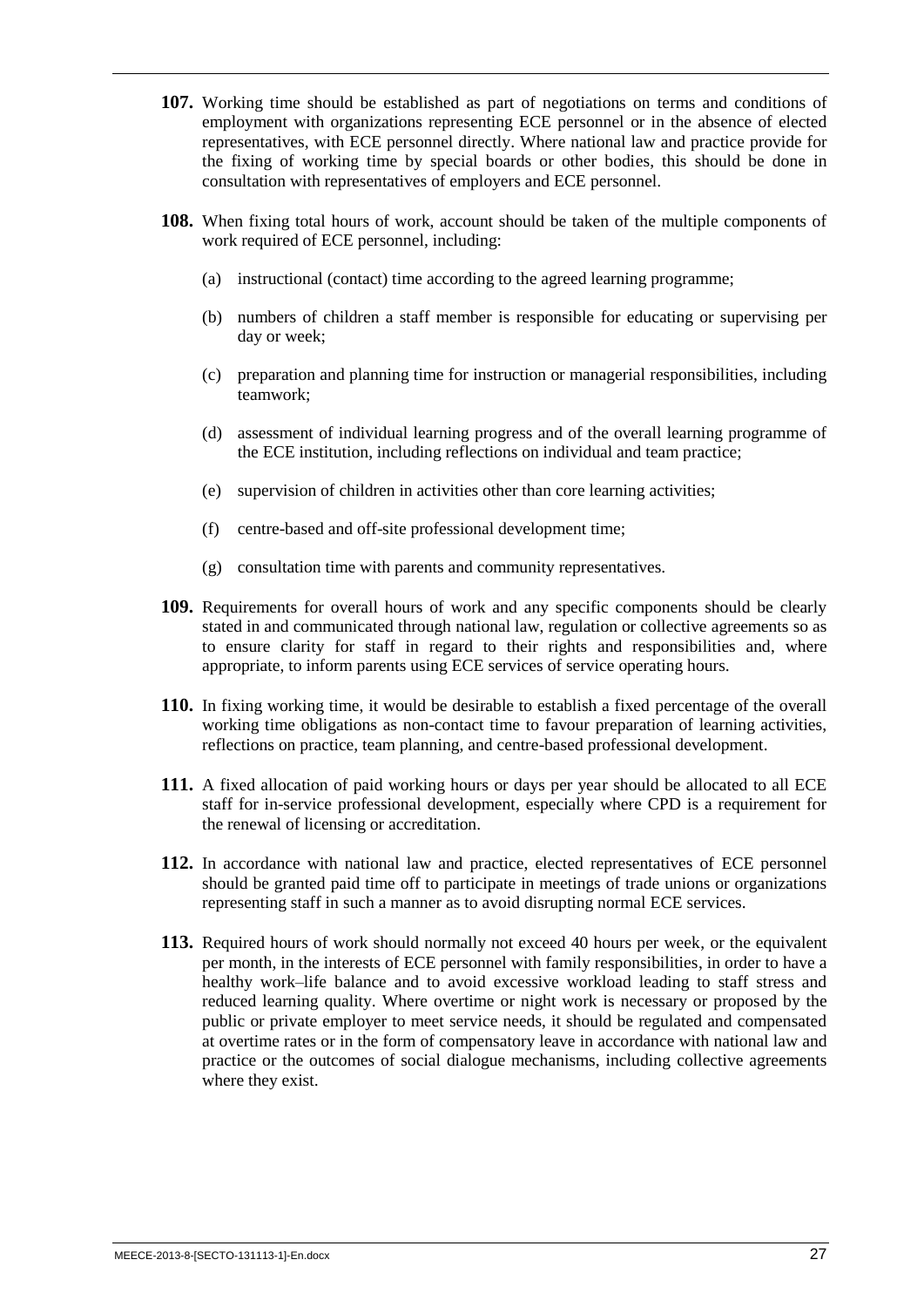## <span id="page-35-0"></span>**8.2. ECE staff–child ratios**

- **114.** To effectively implement basic ECE programme objectives to promote child-centred learning, it is essential for classes, groups or learning environments to be as small as feasible in relation to available resources so as to permit ECE personnel to have frequent quality interaction with children.
- **115.** It is recommended that relevant government authorities and public and private employers establish policy or regulatory benchmarks for staff–child ratios. Benchmarks will vary according to national, regional, local or institutional funding, organizational and human resource capacity, and the profiles of the population groups to be educated. Whether established by policy or fixed by law, regulation or the outcomes of social dialogue mechanisms, including collective bargaining agreements where they exist, staff–child ratios should:
	- (a) be based on only fully qualified personnel per learning class or group, assisted by one or more teaching assistants or auxiliary staff who can provide learning support as needed;
	- (b) establish maximum class or group learning sizes and staff–child ratios. Evidence points to maximum class or learning group sizes of 20 children and qualified staff–child ratios of approximately 1:10 or less as being most effective for learning outcomes in developed countries. Some international organizations have recommended a maximum staff–child ratio of 1:15 in pre-primary levels of high-income countries, while some national benchmarks establish a ratio as low as 1:3 for ages 0 to 12 months, and 1:5 for very early years education (1–3 years).

## <span id="page-35-1"></span>**8.3. Health and safety**

- **116.** To ensure a safe and healthy ECE environment, relevant government authorities and public and private employers, in consultation with ECE personnel and organizations representing ECE personnel where they exist, should, in accordance with national law and practice, put in place safe and healthy conditions, such as:
	- (a) an occupational safety and health framework (in accordance with the ILO Promotional Framework for Occupational Safety and Health Convention, 2006 (No. 187), and the ILO Occupational Safety and Health Convention, 1981 (No. 155), where ratified) for each ECE centre or institution, suitably adapted to the specific needs of educating and caring for young children. Such a framework should address, in consultation with ECE personnel as part of social dialogue mechanisms, inter alia, preventative measures to avoid exposure to communicable diseases, biohazards linked to ECE, and hazards related to ergonomic injury and use of chemicals such as cleaning agents; should provide for occupational safety and health monitoring procedures and reporting mechanisms for problems; and should be subject to regular review and evaluation;
	- (b) because ECE involves emotional work, sectoral or workplace policies to address the psychological aspects of the work performed;
	- (c) sectoral or workplace policies on HIV/AIDS;
	- (d) provisions for general health management for ECE personnel, including maternal health care, and access to basic medical examinations and care;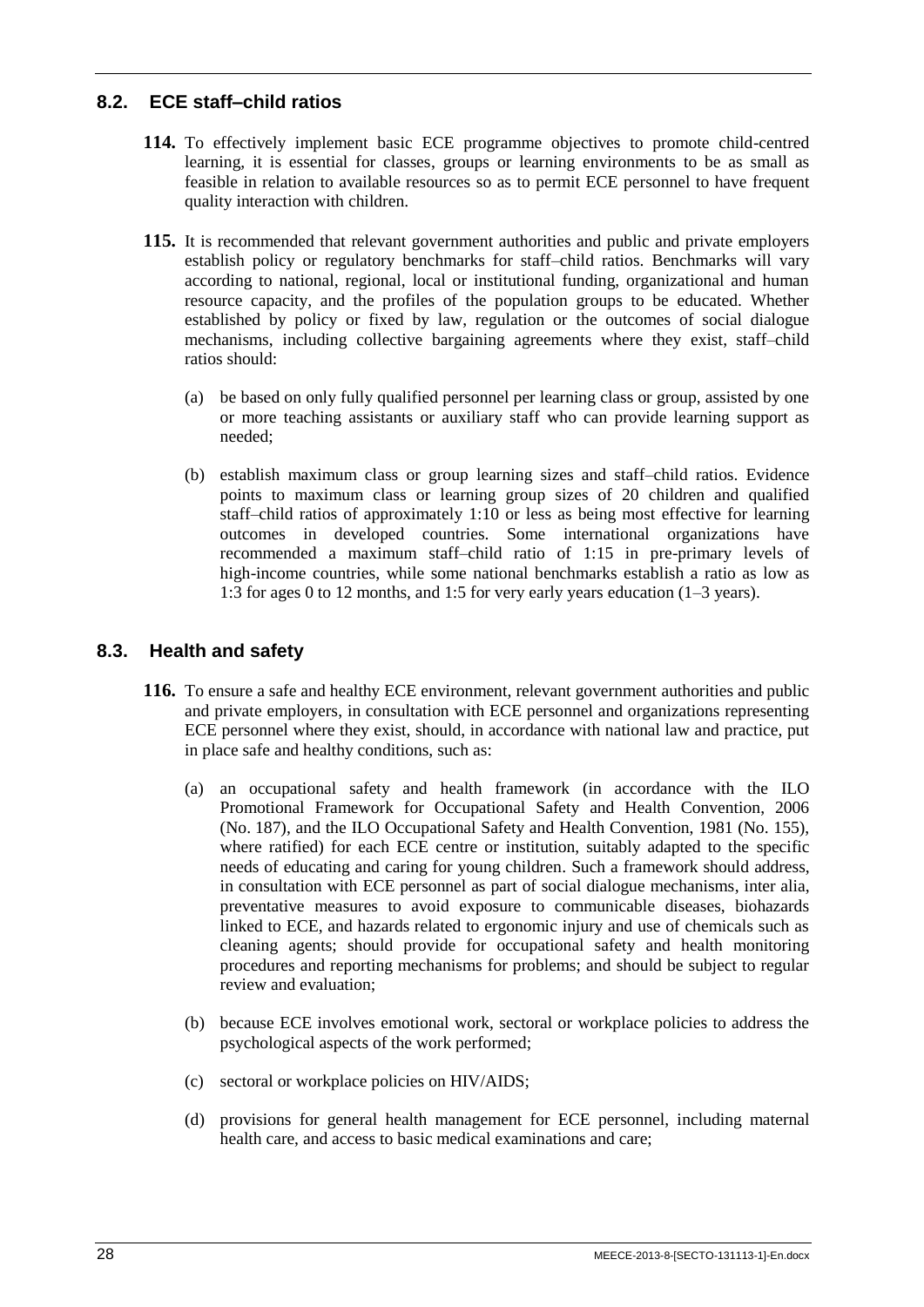- (e) health coverage of ECE personnel for activities and injuries suffered during teaching or supervision of children when engaged in school activities within or away from the school premises;
- (f) regular training for all ECE personnel on good practices regarding disease control and management and awareness of the needs of vulnerable groups such as HIV/AIDSinfected and affected children and personnel.
- **117.** In order to protect young children, provisions on sickness and injury leave should take into account the importance of full recovery time needed for ECE personnel in the case of illness caused by communicable disease. Full recovery time is also important for injuries in view of the physical demands of ECE.
- **118.** Governments have the responsibility to monitor and enforce laws and regulations on a healthy and safe working and learning environment for all ECE providers, public, private or non-profit, in consultation with providers and staff. Where health and safety issues are also determined through the outcomes of social dialogue mechanisms, including collective bargaining agreements where they exist, between employers and trade unions representing ECE personnel, they should complement government monitoring and regulation. Proactive policies on accident prevention and health and safety audits can be effective means of encouraging compliance.

#### <span id="page-36-0"></span>**8.4. Violence-free workplace**

- **119.** Creating a safe and healthy teaching and learning environment implies a violence-free workplace, including the absence of verbal harassment and bullying. To this end, education authorities, public and private employers, ECE personnel and their representatives should:
	- (a) cooperate in developing and implementing appropriate policies and procedures to minimize the risk of violence for personnel and children within the ECE institution and from external sources, based on a culture of dialogue within ECE; and
	- (b) as necessary, cooperate with outside experts, such as law enforcement, social or psychological workers to this end.
- **120.** Using an occupational safety and health approach, anti-violence measures should:
	- (a) seek to prevent problems through development of a policy specific to the ECE environment;
	- (b) organize work around respective roles and responsibilities;
	- (c) plan for contingencies;
	- (d) provide training for implementation, monitoring, and review and adaptation of the policy or procedures as needed.

Given the small-scale nature of many ECE institutions, employers and staff should receive assistance from education authorities to reach these goals.

**121.** In areas affected by armed conflict, governments have special responsibilities in ensuring that ECE centres, staff and children are protected from violence. Measures can include: agreements between parties of an armed conflict to designate ECE centres as demilitarized zones; not to target staff, children, parents and infrastructure in relation to an ECE facility; and to continue operation of ECE services in the event of a change of power over a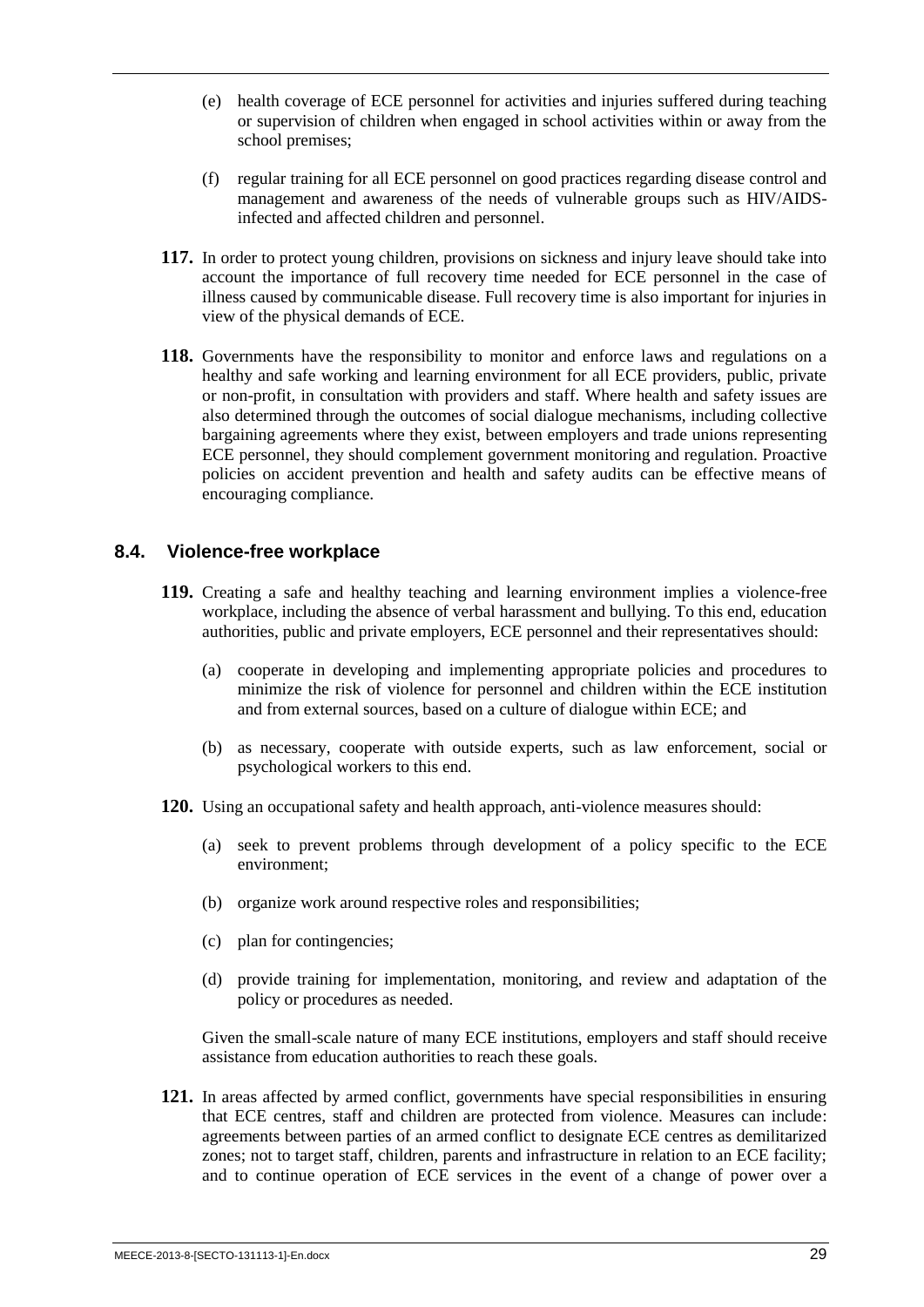locality. ECE centres can be supported to establish necessary procedures in case of imminent or actual violence (evacuation of staff and children, protective measures for staff and children), and to establish community-based early warning capacities to monitor risks of violence.

### <span id="page-37-0"></span>**8.5. ECE infrastructure and resources**

- **122.** Universally accessible and quality ECE depends on the necessary infrastructure, equipment and teaching materials to support high learning outcomes. Strategies that include proper levels of investment, public and private, should seek to achieve for all ECE learners:
	- (a) safe, attractive schools and centres (including play areas) that are suitably adapted to the needs of early years education, as set out in the objectives of these Guidelines; constructed and maintained in accordance with established sanitary and building standards; durable and economical; and based on design and use inputs from experienced ECE staff;
	- (b) adequate and developmentally and culturally appropriate teaching aids or materials, including, where practicable, ICT equipment and assistive devices, in consultation with experienced ECE staff and their representatives, and, where practicable, specialists in the area of disability.
- **123.** In application of these objectives, education authorities and public and private employers may find it useful to:
	- (a) measure infrastructure planning and implementation against international or national quality standards or guidelines on the teaching and learning environment, physical space, furnishings and learning aids;
	- (b) construct ECE facilities in association with primary schools or renovate unused primary school space to economize on costs and benefit from proximity to other education levels;
	- (c) establish benchmarks for a certain percentage of capital investment on infrastructure and learning aids within ECE budgets.
- **124.** Regulatory authorities' licences to operate ECE provision should ensure the suitability of infrastructure and learning aids in accordance with the learning environment and objectives, with the licences to be regularly reviewed and standards enforced by national law and practice, which can include adequately staffed ECE inspection services.

## <span id="page-37-1"></span>**9. Social security and social protection**

## <span id="page-37-2"></span>**9.1. Social security**

**125.** Where social security systems are in place, all ECE personnel should be entitled to benefits provided at national level. Where these systems are not in place, governments should, in accordance with national circumstances, establish social protection floors comprising basic social security guarantees as set out in the ILO Social Protection Floors Recommendation, 2012 (No. 202).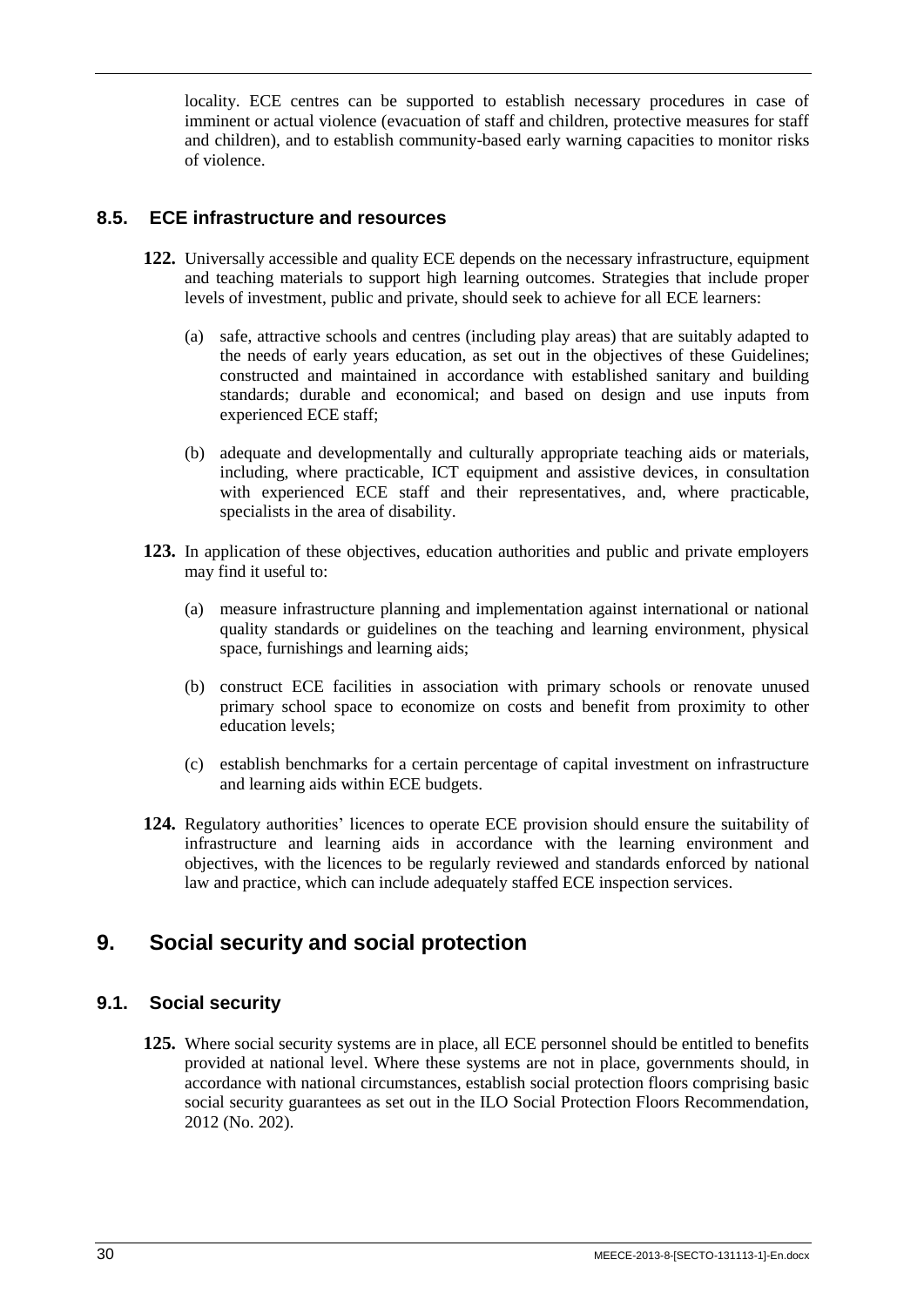### <span id="page-38-0"></span>**9.2. Maternity or paternity protection**

- **126.** In view of the fact that the ECE workforce is mainly made up of young female workers, education authorities and public and private employers should provide, as part of decent work provisions and good human resource policies, maternity protection, taking into account national law and practice, ratified international labour standards and the outcome of social dialogue mechanisms, including collective agreements where they exist. Such provisions could include:
	- (a) discrimination-free terms of employment and working environment, including access to employment, rights of return to the same or equivalent positions paid at the same rate and consideration of maternity, paternity and parental leave as periods of service for the determination of ECE personnel's employment rights, including protection of career advancement opportunities following maternity leave;
	- (b) maternity leave with adequate cash and medical benefits;
	- (c) health protection at work for pregnant and nursing staff, including breastfeeding arrangements;
	- (d) family-friendly working arrangements to accommodate family responsibilities.

## <span id="page-38-1"></span>**10. Evaluating ECE personnel to support quality practice**

**127.** Evaluation or appraisal of ECE practitioners, managers and other personnel is a key component of quality ECE provision, accountability to parents and guardians who use such services, career development and basic job satisfaction as part of decent work conditions. Evaluation of performance with a view to encouraging performance improvements that lead to better child development in line with overall ECE objectives is particularly important.

### <span id="page-38-2"></span>**10.1. Purpose and forms of evaluation**

- **128.** Appraisal systems should operate according to a number of key concepts and principles. They should:
	- (a) make a distinction between formative and summative evaluation;
	- (b) incorporate diagnostic and formative evaluation that is designed to identify staff weaknesses and professional development needs so as to develop better skills and competencies and encourage performance improvements to meet high professional standards, of which care and concern for the education and protection of children in their charge are the most important;
	- (c) be fair, objective, constructive and holistic in their approach, based on all variables in an ECE setting that affect the learning environment;
	- (d) be coherent in approach, aligned with national or institutional ECE orientations;
	- (e) be conducted regularly throughout ECE personnel employment;
	- (f) offer opportunities and incentives for individual career progress linked with successful professional development;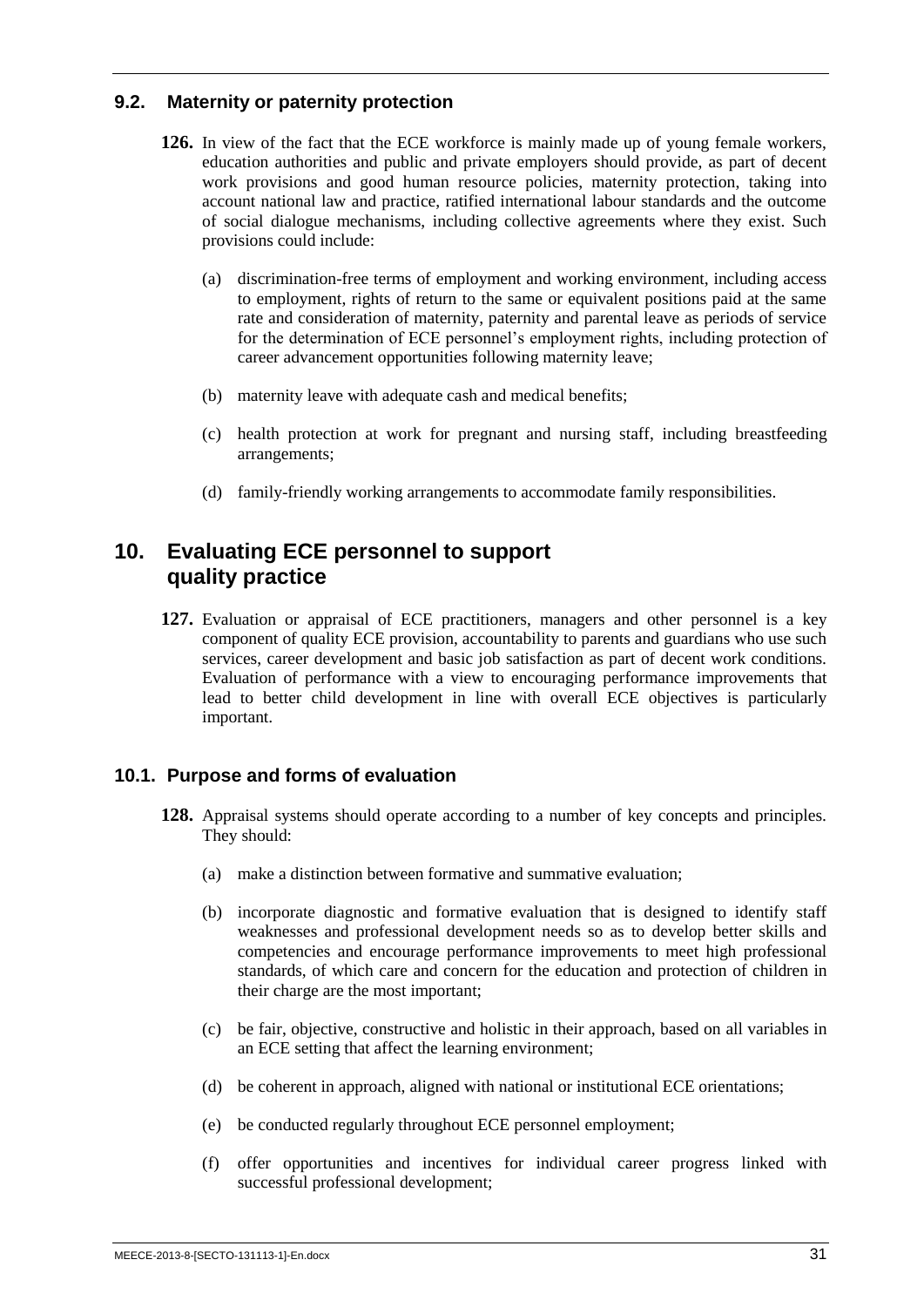- (g) function so as not to diminish the freedom, initiative, creativity and responsibility of ECE personnel;
- (h) serve to enhance teamwork and cohesion, collegiality, and leadership;
- (i) be based on multiple sources of information, including such sources as self-appraisal, teacher portfolio, peer review, direct classroom observation, or video evidence. Where feasible, multiple evaluators, including independent evaluators, should be used to ensure objectivity;
- (j) be designed in consultation with ECE personnel and, if requested, with their organizations, and with employers and their organizations.
- **129.** In line with these objectives, self- and peer evaluation (including that carried out by centre leaders in small or less formal institutional settings), as well as "upward" evaluation of ECE managers by other staff, may be effective means of sharing knowledge and ideas on performance improvements, and building teamwork. Following emerging concepts in other education levels, a "whole school" approach may be adopted in which all the staff and the ECE institution itself are evaluated together. Assessment by an external authority (inspector, specialist body responsible for standards) may also be a useful complementary means of evaluating staff. Incorporating evaluation as part of induction of new staff establishes a sound basis for all future assessments.
- **130.** Given the close involvement of parents in ECE, parental involvement in institutional assessment may also be considered, based on assessing the centre or site as a whole rather than purely individual performance.
- **131.** More formal (summative) evaluation systems should be based on the most objective criteria possible, as well as transparent procedures, including the right to appeal against assessments that staff consider unjustified. Where assessment is linked to career progression or the employment relationship, including probationary periods and accreditation if required, procedures should respect the due process recommendations set out in these Guidelines.
- **132.** After multiple evaluations of consistently poor or negative work with children in ECE, accompanied by the necessary professional development to address competency or skill weaknesses, a public or private employer should have the authority to transfer staff to other tasks or even dismiss them in the interests of children's education. Sanctions of these kinds should only take place in accordance with national law and practice. The criteria and procedures for such assessments should be done in consultation with representatives of ECE personnel where requested and the employer should make the ECE personnel aware of their rights to representation.

### <span id="page-39-0"></span>**10.2. Professional ethics**

- **133.** In line with the overall objectives set out in these Guidelines, it is expected that ECE practitioners, leaders, managers and other staff engaged in ECE should display the highest level of professional standards and ethical behaviour in their work. To this end, codes of professional ethics may be defined as follows:
	- (a) fixed, monitored and applied by qualifications or professional standards bodies (qualifications authorities, practitioners, managerial or other professional councils, specific either to education or to ECE) in relation to employment, licensing and accreditation, and renewal of these where applicable to professional job categories;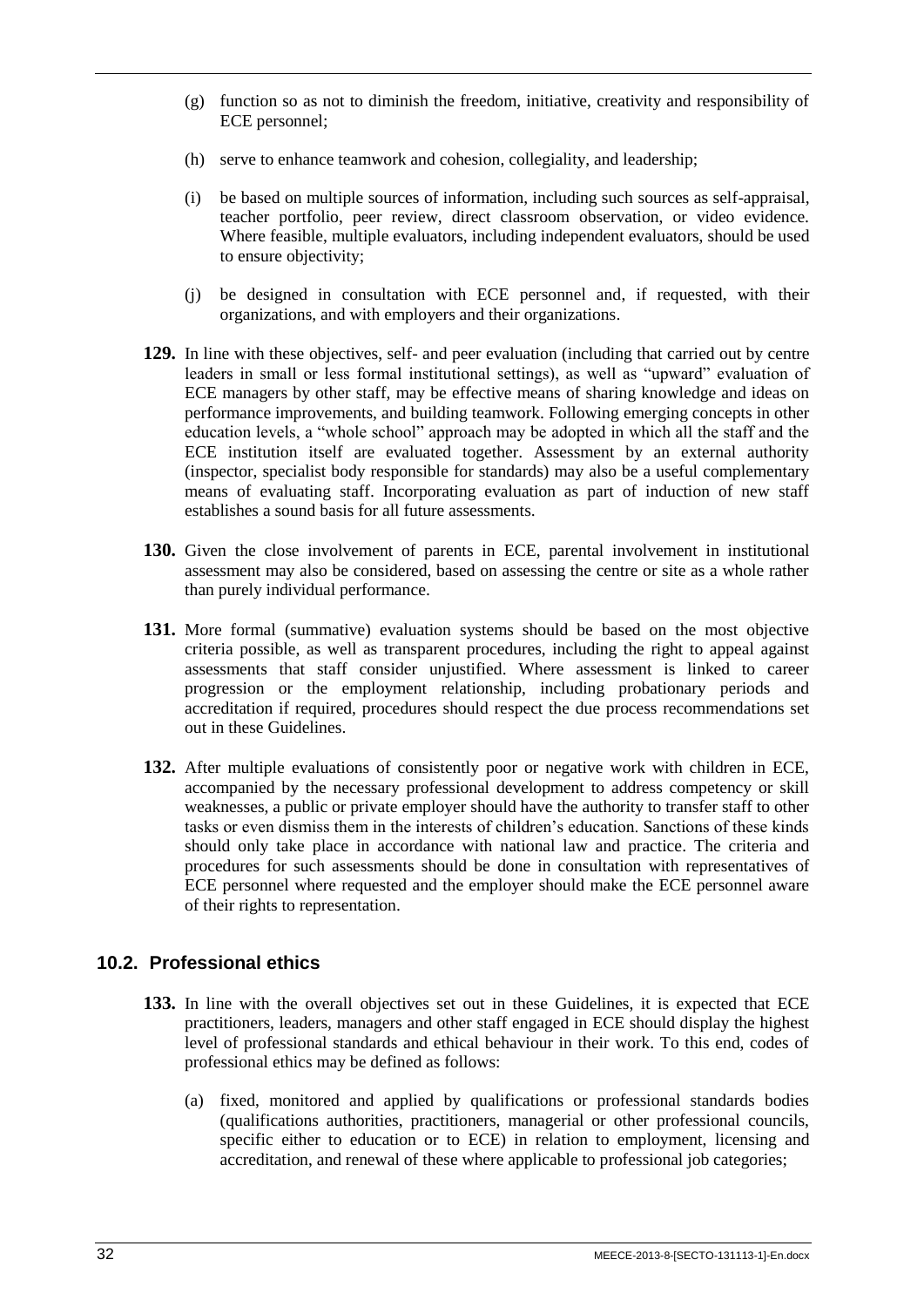- (b) established and promoted by organizations representing ECE personnel as part of their contributions to respect for professional ethics among their members and staff.
- **134.** Such professional codes of ethics serve multiple functions: (a) support and protection for staff by outlining clear guidelines and rules of behaviour, serving as a reference point when ethical dilemmas arise, helping to prevent unfair accusations against staff and enhancing ownership and commitment to responsible behaviour; (b) protection for children and parents against unethical behaviour by staff, as well as providing rules and procedures for complaints; and (c) promotion of ECE centre and staff accountability to young learners, parents and the community.
- **135.** ECE codes of professional ethics should be developed by the profession. ECE personnel should have ethics training as part of initial education and CPD.
- **136.** Codes of professional ethics can include such topics as ethical responsibilities to children, to families, to colleagues, to employers, to communities and to the teaching profession.

## <span id="page-40-0"></span>**11. ECE governance and social dialogue**

### <span id="page-40-1"></span>**11.1. ECE governance and inter-sectoral coordination**

- **137.** Policy coherence, strong governance and coordination among different government levels, agencies, and public and private providers are vital in securing universally accessible quality ECE provision and decent work for ECE personnel. Evidence from national experiences and policy recommendations from international organizations suggest that good governance, adequate funding and better staff professionalism and decent working conditions within ECE are more likely  $\frac{7}{1}$  if:
	- (a) the Ministry of Education or equivalent institution is the lead government agency in charge of ECE, provided that within this responsibility, policies and organization of education for the very early years  $(0-2 \text{ years})$  are equal to those of pre-primary (3–6 years) and primary education;
	- (b) where other government agencies have responsibility for ECE within a broader concept of education and care or development of children (for example ministries of health, social affairs, welfare or the equivalent), the education component is given high priority in decisions on standards, funding and staffing and coordinated with other child welfare programmes;
	- (c) coordination mechanisms are sufficiently sound to ensure that policies, standards, funding and staffing are equitable and uniform among the various governance levels of federal States or between central and decentralized education authorities (by means of a national partnership agreement, for example), and where not, special programmes target inequalities, particularly between richer and poorer localities and between urban and rural areas;
	- (d) ECE is incorporated in relevant national legislation, and operates as an integral part of a country's education system.

<sup>7</sup> OECD (2012): Policy Lever 1; UNESCO (2007), Chapter 8: Y. Kaga, J. Bennett and P. Moss (2010), *Caring and learning together*.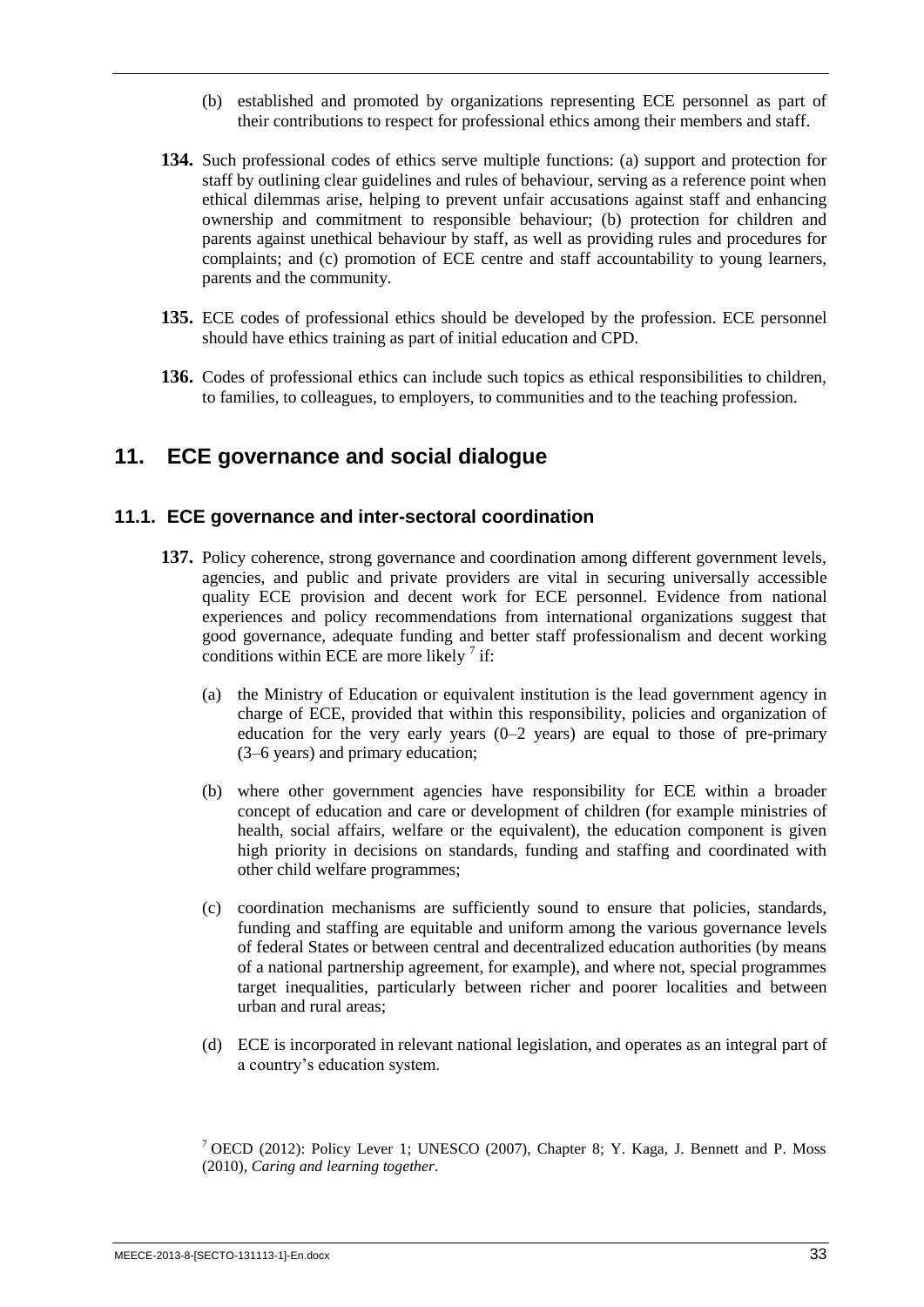- 138. Evidence suggests that good governance in ECE requires: <sup>8</sup>
	- (a) a strong link to research, data gathering and holistic programme evaluation to inform policies, organization of services and social dialogue, with special attention to very early years education (0–2 years) and to workforce levels and terms and conditions of employment of ECE personnel;
	- (b) data linked across multiple programmes and governance structures to ensure coherence and equity in professional standards and terms of employment.
- **139.** Evidence suggests that specialized support agencies or units within government institutions responsible for ECE, established to undertake specific system tasks and maintain equivalent standards and accountability across large and diverse structures, are a necessary part of well-performing ECE management systems. <sup>9</sup> Depending on the available resources, these may include:
	- (a) capable policy, budgetary and human resource units (with specialized knowledge of ECE if located in general units for these tasks within ministries of education or elsewhere);
	- (b) a standards, professional training and curriculum authority;
	- (c) independent monitoring and evaluation bodies;
	- (d) a research unit, council or institute, with statistical capacities;
	- (e) a corps of pedagogical advisers and inspectors;
	- (f) dedicated specialists or units for workforce management, labour relations and social dialogue.

### <span id="page-41-0"></span>**11.2. Promoting social dialogue**

- **140.** There is a general consensus among ILO tripartite constituents that social dialogue in its various forms between education authorities, public and private employers, and trade unions or other organizations representing ECE personnel is vital to ensuring decent work for ECE personnel, and to support ECE policy formulation, implementation and evaluation. It ensures that ECE workers have a voice in decisions affecting them. Social dialogue should be based on the fundamental principles and rights as set out in the 1998 ILO Declaration on Fundamental Principles and Rights at Work, which includes freedom of association and the effective recognition of collective bargaining, as well as relevant, ratified ILO standards.
- **141.** To fully realize its potential as a tool for facilitating adaptation to change and sustainable reforms, social dialogue on matters related to ECE should:

<sup>8</sup> OECD (2012): Policy Lever 5; UNESCO (2007), Chapter 8; ILO (2012a), *Right beginnings: Early childhood education and educators*.

<sup>9</sup> OECD (2012), Policy Lever 1; UNESCO (2007), Chapter 8; Y. Kaga, J. Bennett and P. Moss (2010).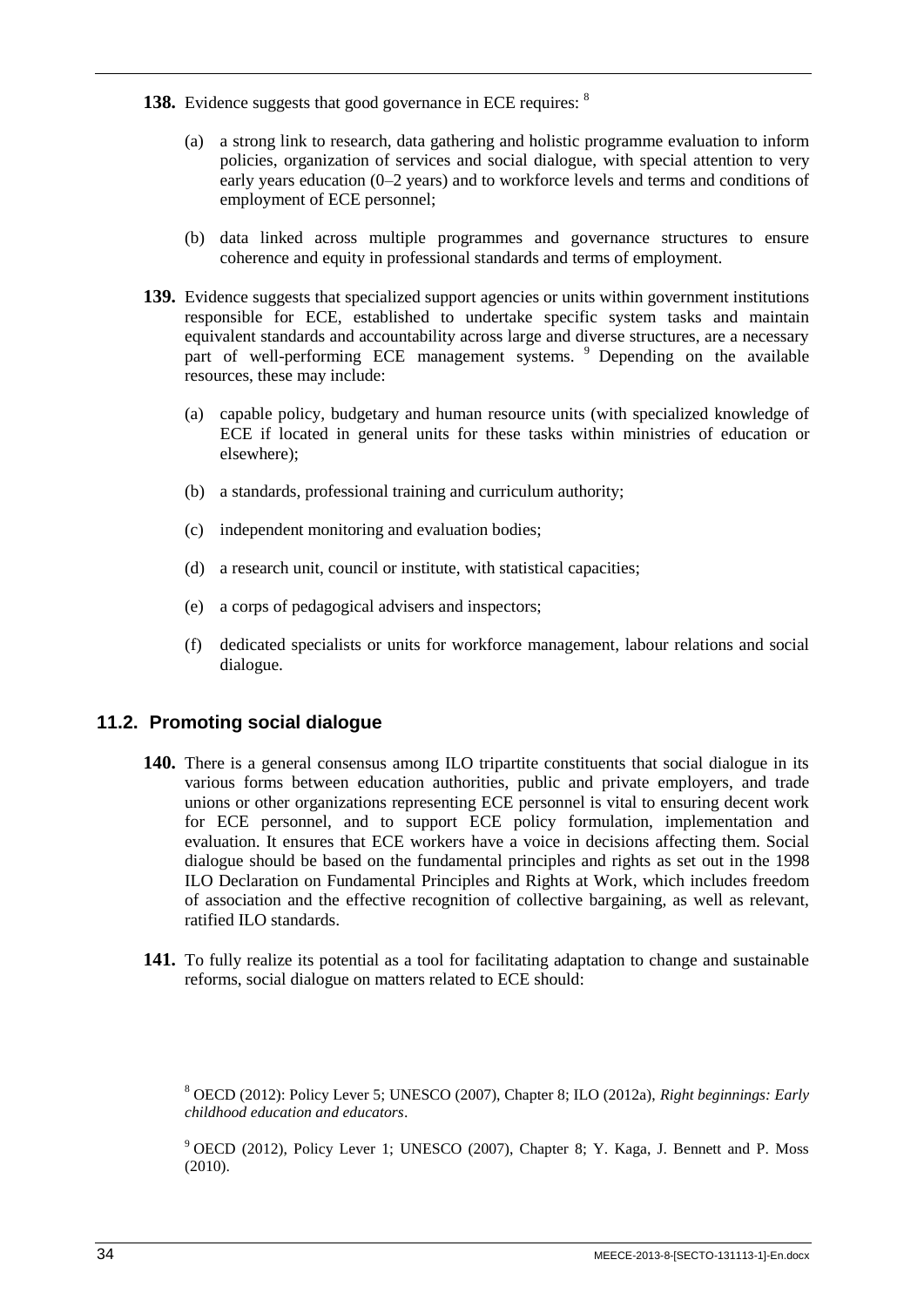- (a) fully engage governments and the social partners, respecting institutional and social partners' autonomy and the specific situation of the ECE sector;
- (b) be organized and structured by law, regulation or other social dialogue mechanisms, including collective agreements where they exist, that are applicable to all ECE providers, public and private, according to the main objectives (information sharing, consultation, negotiation), with clear rules governing the contents, processes, means of enforcing agreements and dispute prevention and resolution procedures;
- (c) apply information-sharing and consultative processes between education authorities, public and private employers, and trade unions or other organizations representing ECE personnel on issues such as general ECE policy and organization, initial education and training, professional and ethical standards, and criteria for assessment of ECE practitioners;
- (d) apply negotiations or collective bargaining, where applicable, within ECE systems and institutions between public or private employers and trade unions representing ECE personnel on such issues as career structures (criteria and procedures), professional development, remuneration, hours of work and other terms and conditions of employment;
- (e) in the interests of gender equality and non-discrimination, be accessible to all relevant actors, including women and men and disadvantaged rural, remote and emergency or conflict situation populations, whose interests may be marginalized in formal social and policy dialogue processes;
- (f) where relevant, through broader ECE policy dialogue, provide a greater collective voice for stakeholders, including parents and relevant civil society organizations, notably through national, regional or local policy forums.
- **142.** To accommodate the diversity of national experiences, the frameworks or processes for social dialogue in ECE might include:
	- (a) consultative councils, forums, coordinating committees or other advisory bodies composed of stakeholders to advise education authorities on ECE policy and practice at national, regional or local government levels;
	- (b) ECE centre or school councils or committees for daily or weekly consultation among managers and staff on service delivery;
	- (c) negotiations on terms and conditions between the relevant government authority and organizations representing ECE personnel, leading to published national law or regulations covering staff in civil service or equivalent systems;
	- (d) national or regional tripartite or bipartite councils, commissions or joint administrative committees set up to discuss and fix remuneration and other terms and conditions of employment;
	- (e) direct negotiations or social dialogue mechanisms, including collective bargaining where applicable, between public or private employers or their organizations and trade unions representing ECE personnel at national, local or institutional level, generally leading to a formal collective agreement;
	- (f) targeted mechanisms, where applicable, such as multi-employer bargaining streams specifically to assist employers and personnel in low-paid ECE jobs to reach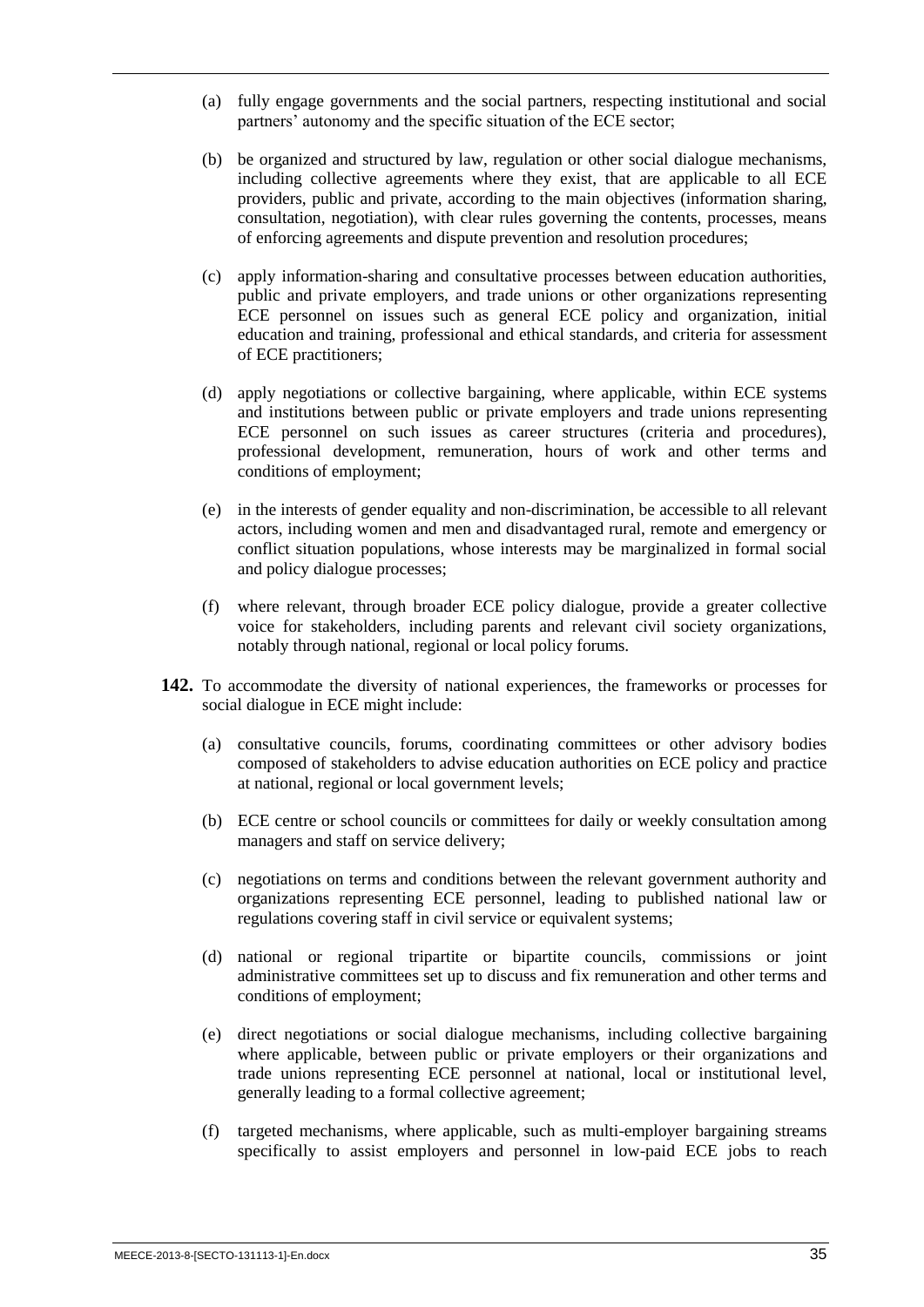agreements on improving remuneration and working conditions, thereby enhancing efficiency.

**143.** Dispute prevention and resolution mechanisms provided by national law and practice should be available to ECE employers and workers, and their respective organizations, to further facilitate social dialogue.

## <span id="page-43-0"></span>**12. Monitoring and follow-up of the Guidelines**

**144.** Consistent with the Guidelines' recommendations on research, data gathering and programme evaluation for more coherence in ECE policies, ILO constituents, the ILO and other national and international stakeholders may wish to consider creating or extending the application of existing monitoring and support mechanisms specifically directed at assisting constituents in ILO member States to use these Guidelines. This might include the Joint ILO/UNESCO Committee of Experts on the Application of the Recommendations concerning Teaching Personnel (CEART). Measures might also take the form of:

#### *At national level*

- (a) strengthening the governance units on ECE research, data and programme evaluation;
- (b) providing capacity for national education and labour inspection units to deal with ECE workplaces and learning environments;

#### *At international level*

- (a) piloting the Guidelines, and researching and disseminating good practices in the areas covered by the guidelines;
- (b) supporting the implementation of the Guidelines through development cooperation, including South–South initiatives;
- (c) periodically reviewing these Guidelines and updating them in light of new needs and developments in the field of ECE, through the ILO, its constituents and partner institutions.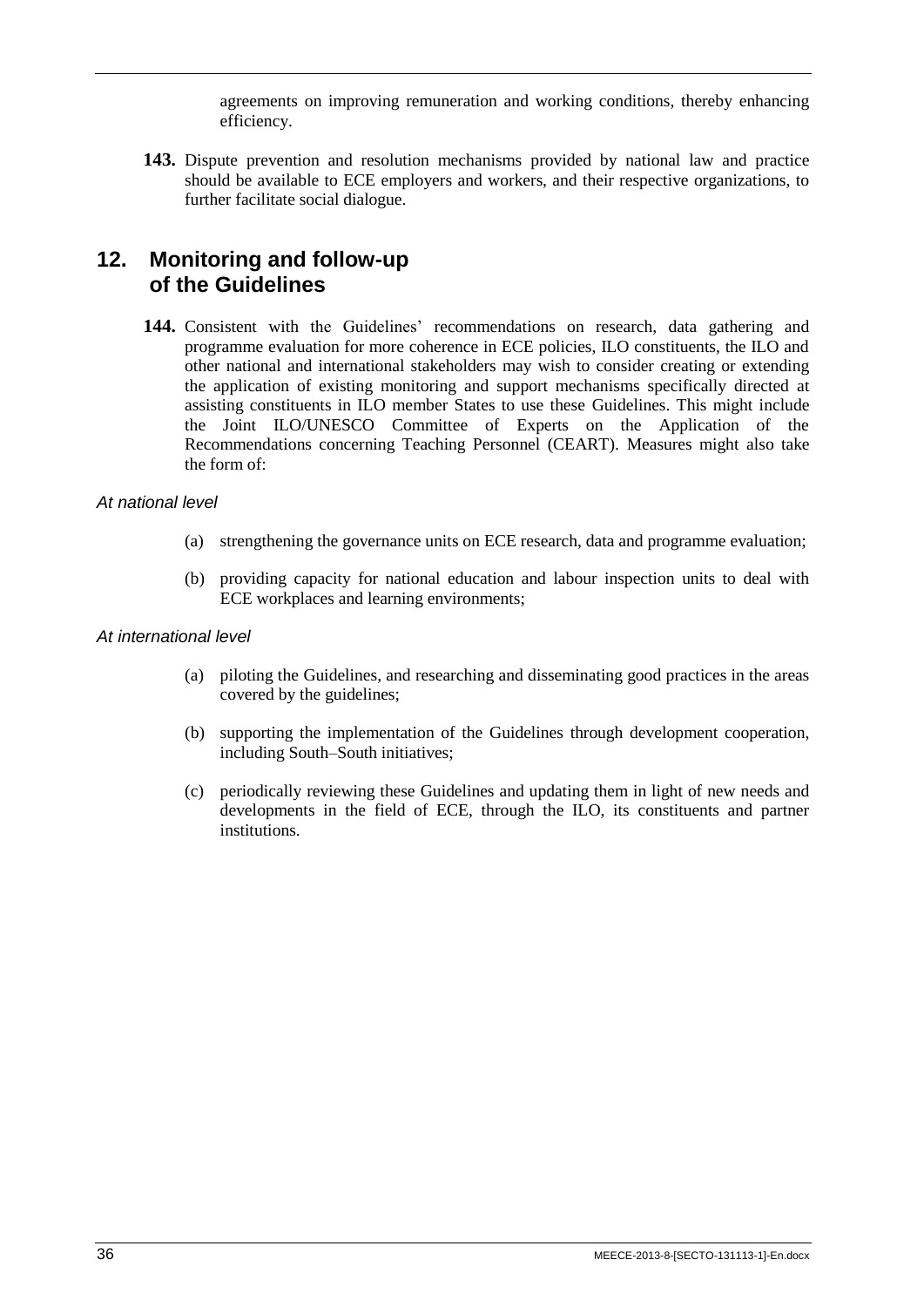## <span id="page-44-0"></span>**Bibliography**

#### **International standards**

International Labour Organization Conventions and Recommendations.

- International Labour Office–United Nations Educational, Scientific and Cultural Organization (ILO–UNESCO). 1966. *Recommendation concerning the status of teachers* (Geneva and Paris).
- United Nations. 1989. *Convention on the Rights of the Child* (New York).
- —. 2006. *Convention on the Rights of Persons with Disabilities* (New York).
- United Nations Educational, Scientific and Cultural Organization (UNESCO). 1997. *Recommendation concerning the status of higher-education teaching personnel* (Paris).

#### **International policy declarations, papers or tools**

Education International (EI). 2004. *EI Declaration on Professional Ethics* (Brussels).

- —. 2011. *Education International's commitment to quality early childhood education: ECE strategy paper* (Brussels).
- European Commission (EC). 2011. *Communication from the Commission: Early childhood education and care: Providing all our children with the best start for the world of tomorrow*, COM (2011), 66 final, 17 February 2011 (Brussels).
- International Labour Office (ILO). 1998. *ILO Declaration on Fundamental Principles and Rights at Work and its Follow-up*, International Labour Conference, 86th Session, Geneva, 1998.
- —. 2006. *ILO Multilateral Framework on Labour Migration: Non-binding principles and guidelines for a rights-based approach to labour migration* (Geneva).
- —. 2012. *Handbook of good human resource practices in the teaching profession* (Geneva).
- International Labour Office–United Nations Educational, Scientific and Cultural Organization (ILO–UNESCO). 2006a. *An HIV/AIDS workplace policy for the education sector in the Caribbean* (Port of Spain).
- —. 2006b. *An HIV and AIDS workplace policy for the education sector in southern Africa* (Geneva).
- —. 2012. *Final report: Joint ILO–UNESCO Committee of Experts on the Application of the Recommendations concerning Teaching Personnel*, Geneva, 8–12 October 2012.
- Leading Group on Innovative Financing for Development. 2010. *Globalizing solidarity: The case for financial levies*, report of the Committee of Experts to the Taskforce on International Financial Transactions and Development (Paris).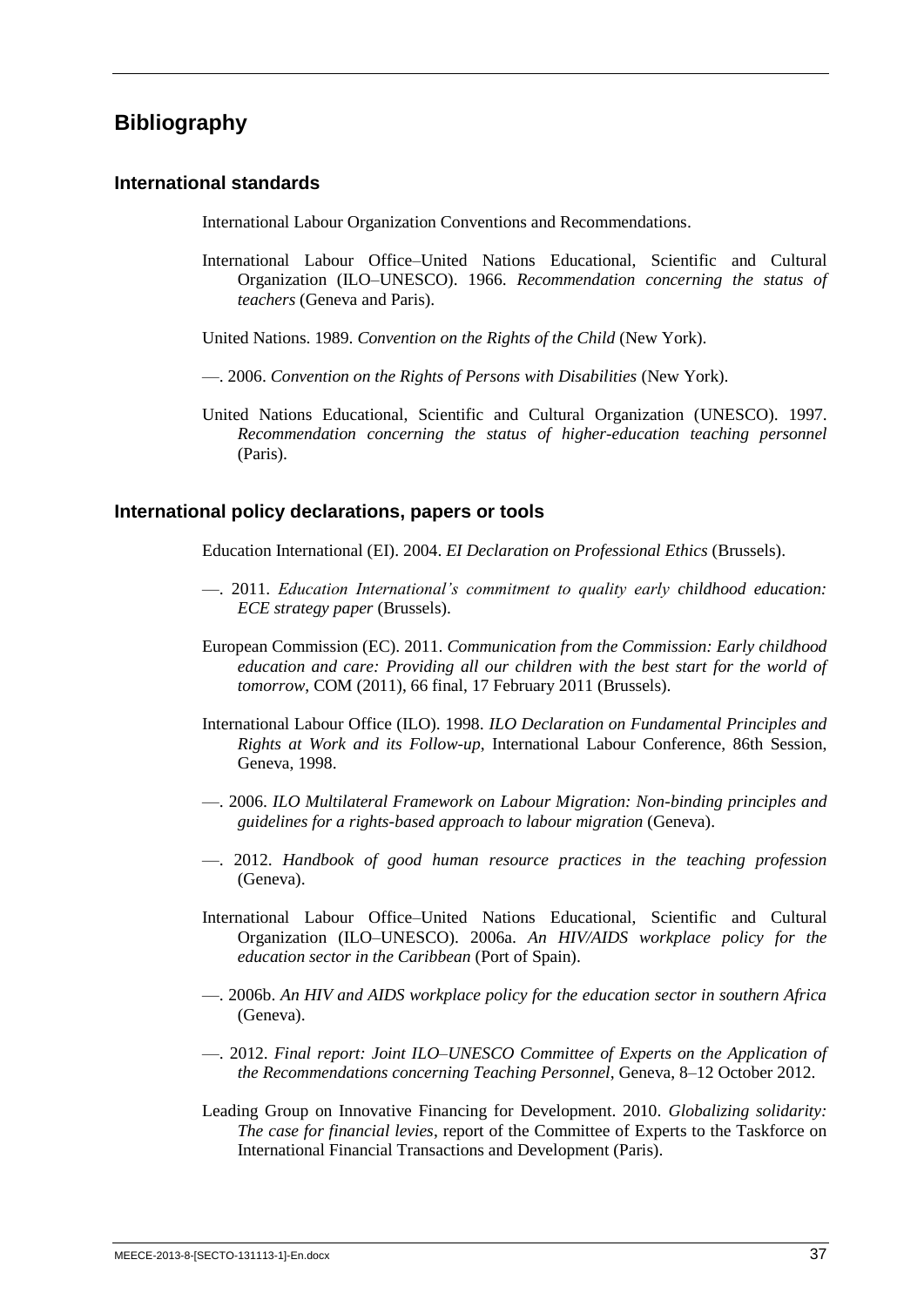- Naudeau, S. et al. 2011. *Investing in young children: An early childhood development guide for policy dialogue and project preparation* (Washington, DC, World Bank).
- Organisation for Economic Co-operation and Development (OECD). 2012. *Starting strong III: A quality toolbox for early childhood education and care* (Paris).
- Poisson, M. 2009. *Guidelines for the design and effective use of teacher codes of conduct* (Paris, UNESCO–IIEP).
- United Nations Educational, Scientific and Cultural Organization (UNESCO). 2000. *The Dakar Framework for Action: Education for All: Meeting our collective commitments*, World Education Forum, Dakar, Senegal, 26–28 April 2000 (Paris).
- —. 2010. *Moscow framework for action and cooperation: Harnessing the wealth of nations*, World Conference on Early Childhood Care and Education: Building the Wealth of Nations, Moscow, 27–29 September 2010 (Paris).
- —. 2012. *Expanding equitable early childhood care and education is an urgent need*, Education for All Global Monitoring Report Policy Paper 03, April (Paris).
- UNESCO Institute for Statistics (UNESCO–UIS). 2012. *International Standard Classification of Education: ISCED 2011* (Montreal).
- World Health Organization (WHO). 2001. *WHO's infant feeding recommendation* (Geneva).

#### **National legislation, standards or policies**

- Australian Children's Education and Care Quality Authority (ACECQA). 2011. *Guide to the national law and national regulations*.
- —. 2013. *Assessment of equivalent early childhood educator qualifications*. Council of Australian Governments (COAG). 2009. *National partnership agreement on early childhood education*.
- National Association for the Education of Young Children (NAEYC). 2011. *Code of ethical conduct and statement of commitment* (Washington, DC).
- New Zealand Visa Bureau (NZVB). 2013. *Early childhood (pre-primary school) teacher jobs New Zealand*.

#### **Reports**

- Education, Audiovisual and Culture Executive Agency–Eurydice (EACEA–Eurydice). 2009. *Early childhood education and care in Europe: Tackling social and cultural inequalities* (Brussels).
- Education International (EI). 2010. *Early childhood education: A global scenario*, study conducted by the Education International ECE Task Force (Brussels).
- Gertsch, L.; Wright, A. 2009. *Getting the basics right: Contribution of early childhood development to quality, equity and efficiency in education* (Eschborn, Germany, Deutsche Gesellschaft für Technische Zusammenarbeit (GTZ) GmbH).
- Hein, C.; Cassirer, N. 2010. *Workplace solutions for childcare* (Geneva, ILO).